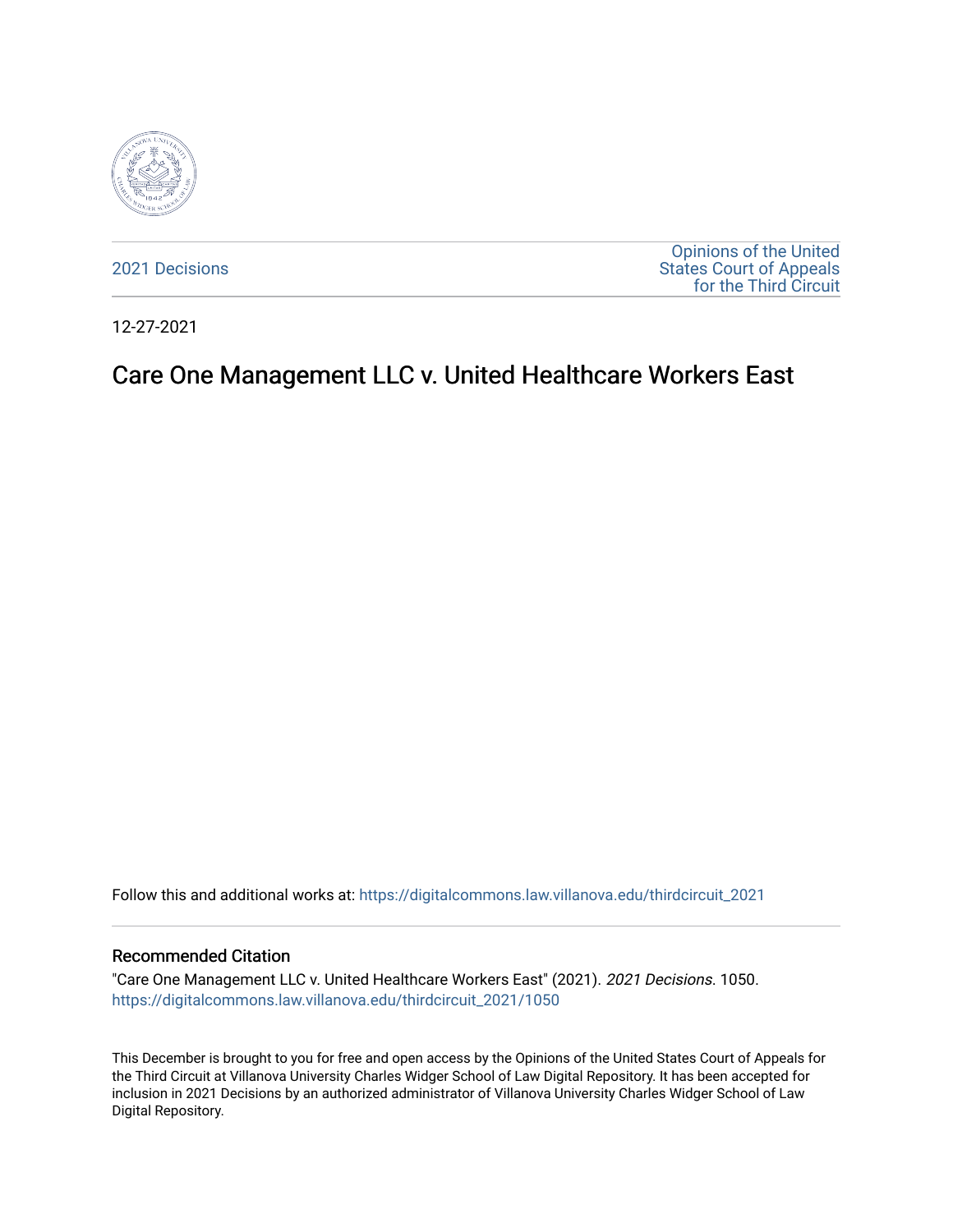#### **PRECEDENTIAL**

#### UNITED STATES COURT OF APPEALS FOR THE THIRD CIRCUIT

No. 19-3693

# CARE ONE MANAGEMENT, LLC, ET AL., Appellants

v.

## UNITED HEALTHCARE WORKERS EAST, ET AL.

On Appeal from the United States District Court for the District of New Jersey (D.C. Civil No. 2:12-cv-06371) District Judge: Honorable Susan D. Wigenton

 $\mathcal{L}_\text{max}$ 

Argued: September 24, 2020

Before: McKEE, JORDAN, and RENDELL, *Circuit Judges*.

(Opinion filed: December 17, 2021)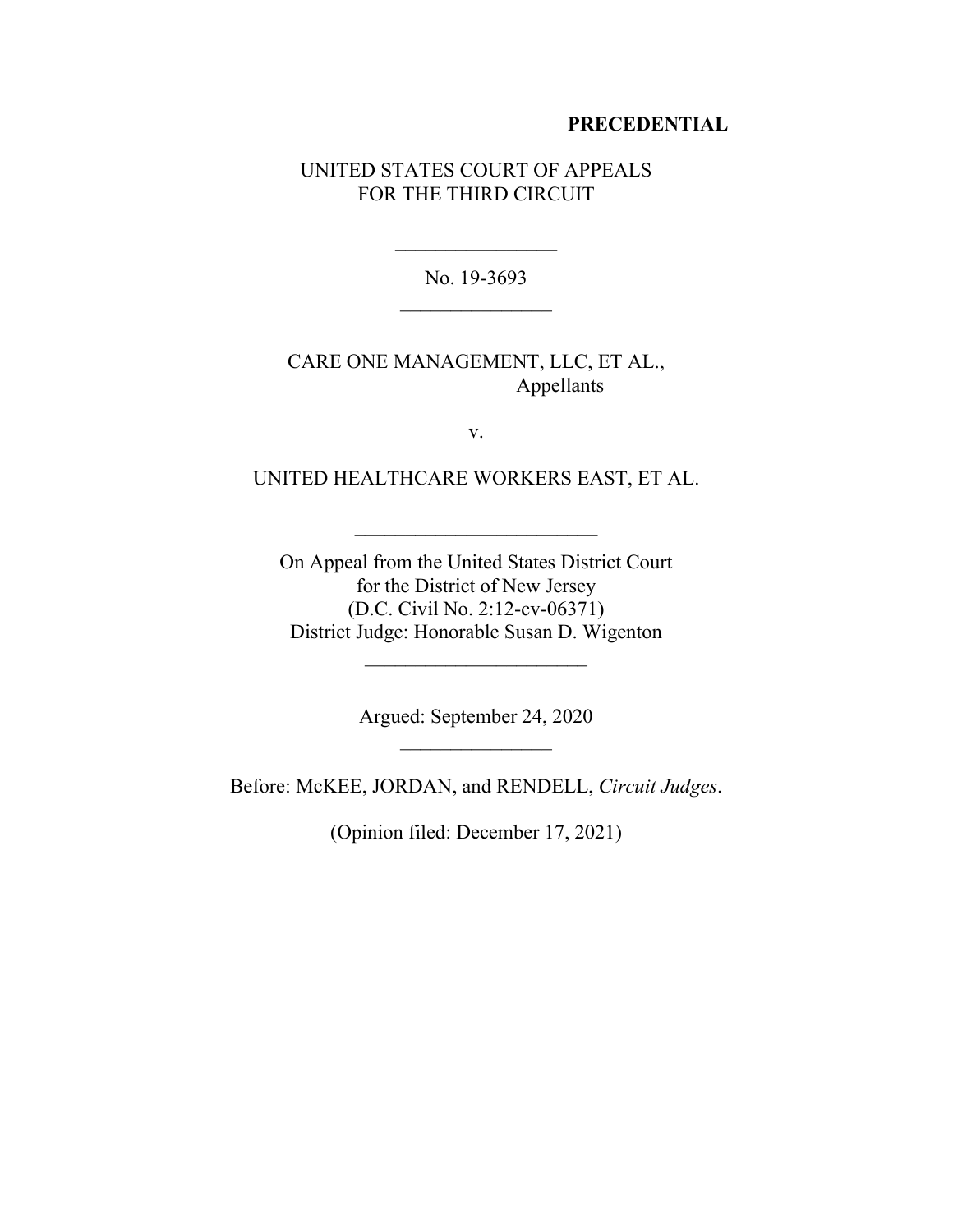Rosemary Alito **[Argued]** George P. Barbatsuly K&L Gates One Newark Center 10th Floor Newark, NJ 07102

Donald Burke Roy T. Englert, Jr. Robbins Russell Englert Orseck Untereiner & Sauber 2000 K Street, N.W. 4th Floor Washington, DC 20006 *Counsel for Plaintiff-Appellants*

A. Matthew Boxer Lowenstein Sandler One Lowenstein Drive Roseland, NJ 07068

Leon Dayan **[Argued]** Jacob Karabell Caitlin D. Kekacs Joshua A. Segal Bredhoff & Kaiser 805 15th Street, N.W. Suite 1000 Washington, DC 20005

David M. Slutsky Levy Ratner 80 Eighth Avenue 8th Floor New York, NY 10011

R. Scott Thompson Wollmuth Maher & Deutsch 500 Fifth Avenue 12th Floor New York, NY 10110 *Counsel for Defendants-Appellees*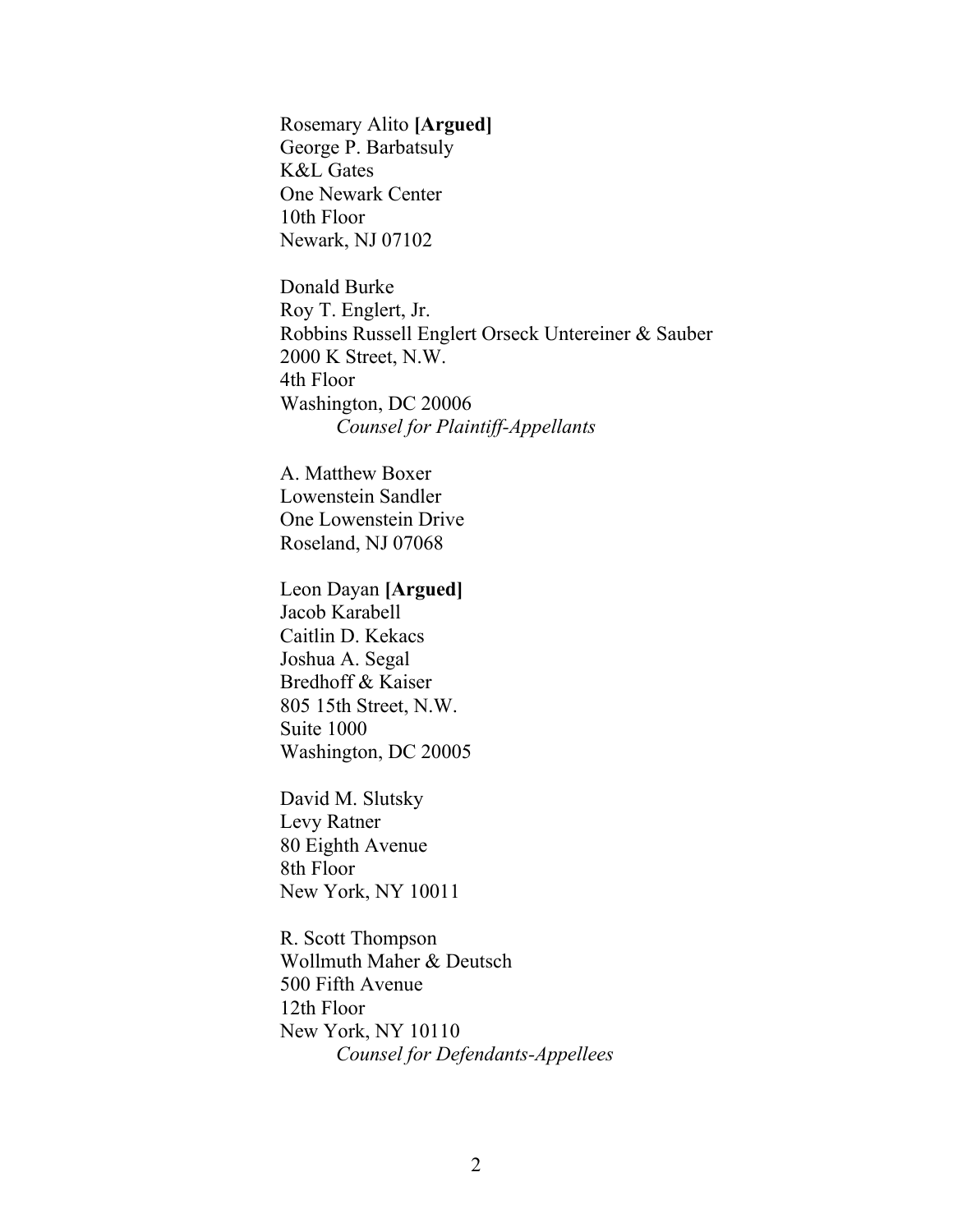# OPINION

 $\frac{1}{2}$ 

McKee, *Circuit Judge.*

Plaintiff-Appellants Care One Management, LLC; HealthBridge Management, LLC ("HealthBridge"); the Care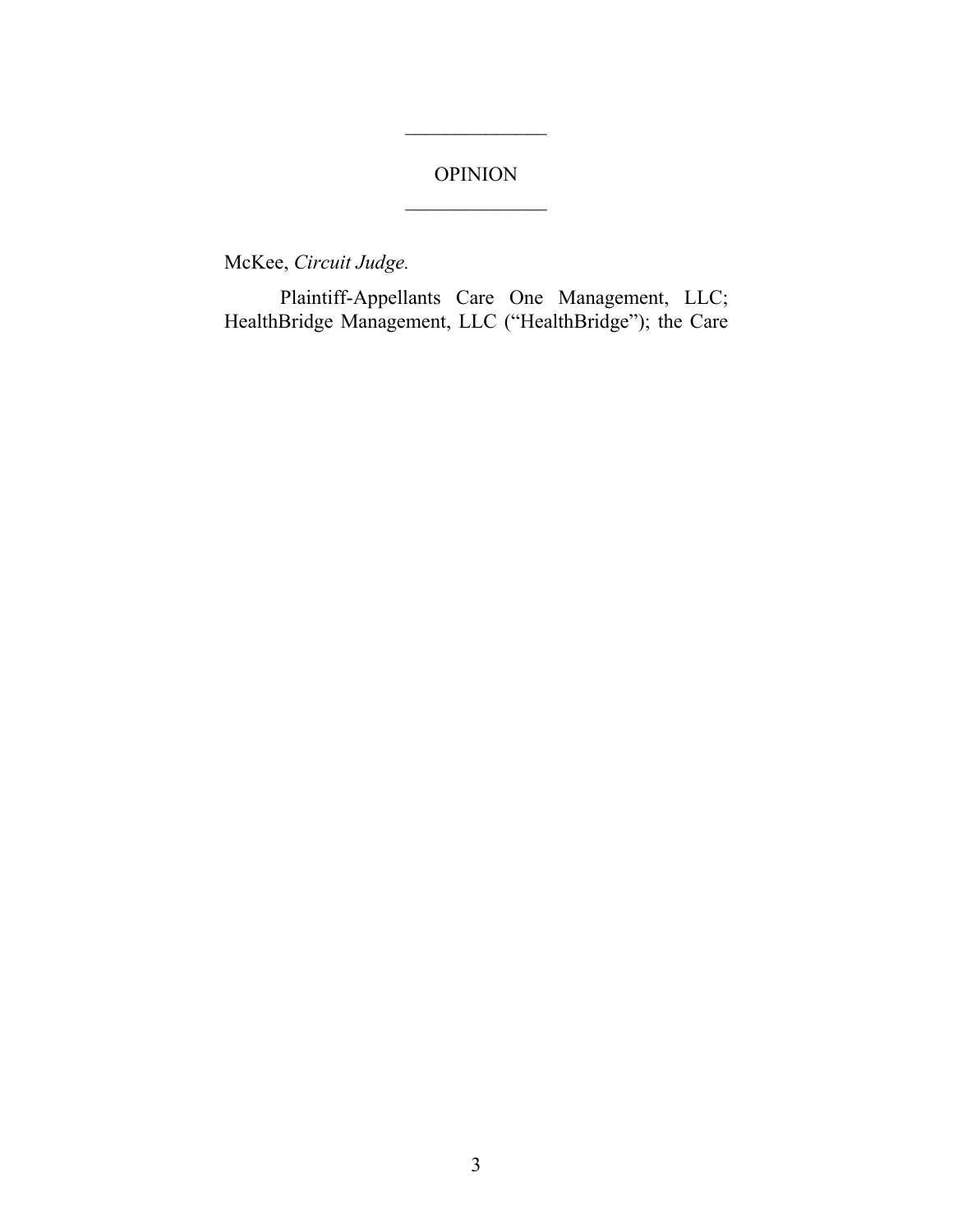One Facilities;<sup>1</sup> and the HealthBridge Facilities<sup>2</sup> (collectively, "Care One") manage nursing homes and assisted-living

<sup>&</sup>lt;sup>1</sup> Care One manages 21 facilities located throughout the State of New Jersey including the following: Care One at Birchwood, LLC, d/b/a Care One at The Highlands; Care One at East Brunswick, LLC, d/b/a Care One at East Brunswick; Care One at Hamilton, LLC, d/b/a Care One at Hamilton; Care One at Madison Avenue, LLC, d/b/a Care One at Madison Avenue; Care One at Mercer, LLC, d/b/a Care One at Ewing; Care One at Parsippany-Troy Hills, LLC, d/b/a Care One at Morris; Care One at Teaneck, LLC, d/b/a Care One at Teaneck; Care One at Wall, LLC, d/b/a Care One at Wall; Care Two, LLC, d/b/a Care One at Livingston; Care One at Moorestown, LLC, d/b/a Care One at Moorestown; Elmwood Evesham Associates, LLC, d/b/a Care One at Evesham; HCC, LLC, d/b/a Care One at Holmdel; King James Care Center of Middletown, LLC, d/b/a Care One at King James; Millennium Healthcare Centers II, LLC, d/b/a Care One at Dunroven; Millennium Healthcare Centers II, LLC, d/b/a Care One at Valley; Millennium Healthcare Centers, LLC, d/b/a Care One at Pine Rest; Millennium Healthcare Centers, LLC, d/b/a Care One at The Cupola; 11 History Lane Operating Company, LLC, d/b/a Care One at Jackson; 101 Whippany Road Operating Company, LLC d/b/a Care One at Hanover Township; 301 Union Street, LLC, d/b/a Care One at Wellington; and 493 Black Oak Ridge Road, LLC, d/b/a Care One at Wayne; the Rehabilitation Center at Raritan Bay Medical Center, LLC d/b/a Care One at Raritan Bay Medical Center; Care One at Trinitas, LLC, d/b/a LTACH – CareOne at Trinitas Regional Medical Center; and Care One at Harmony Village, LLC, d/b/a CareOne Harmony Village at Moorestown (collectively referred to herein as the "Care One Facilities"). *Care One Mgmt., LLC v. United Healthcare Workers E.*, No. 12-6371, 2019 WL 5541410, at \*1 n.1 (D.N.J. Oct. 28, 2019). <sup>2</sup> The HealthBridge Facilities include the following:  $600$ Kinderkamack Road Operating Company, LLC, d/b/a Oradell Health Care Center; 800 River Road Operating Company, LLC, d/b/a Woodcrest Health Care Center; 2 Cooper Plaza Operating Company, LLC, d/b/a South Jersey Health Care Center; 1621 Route 22 West Operating Company, LLC, d/b/a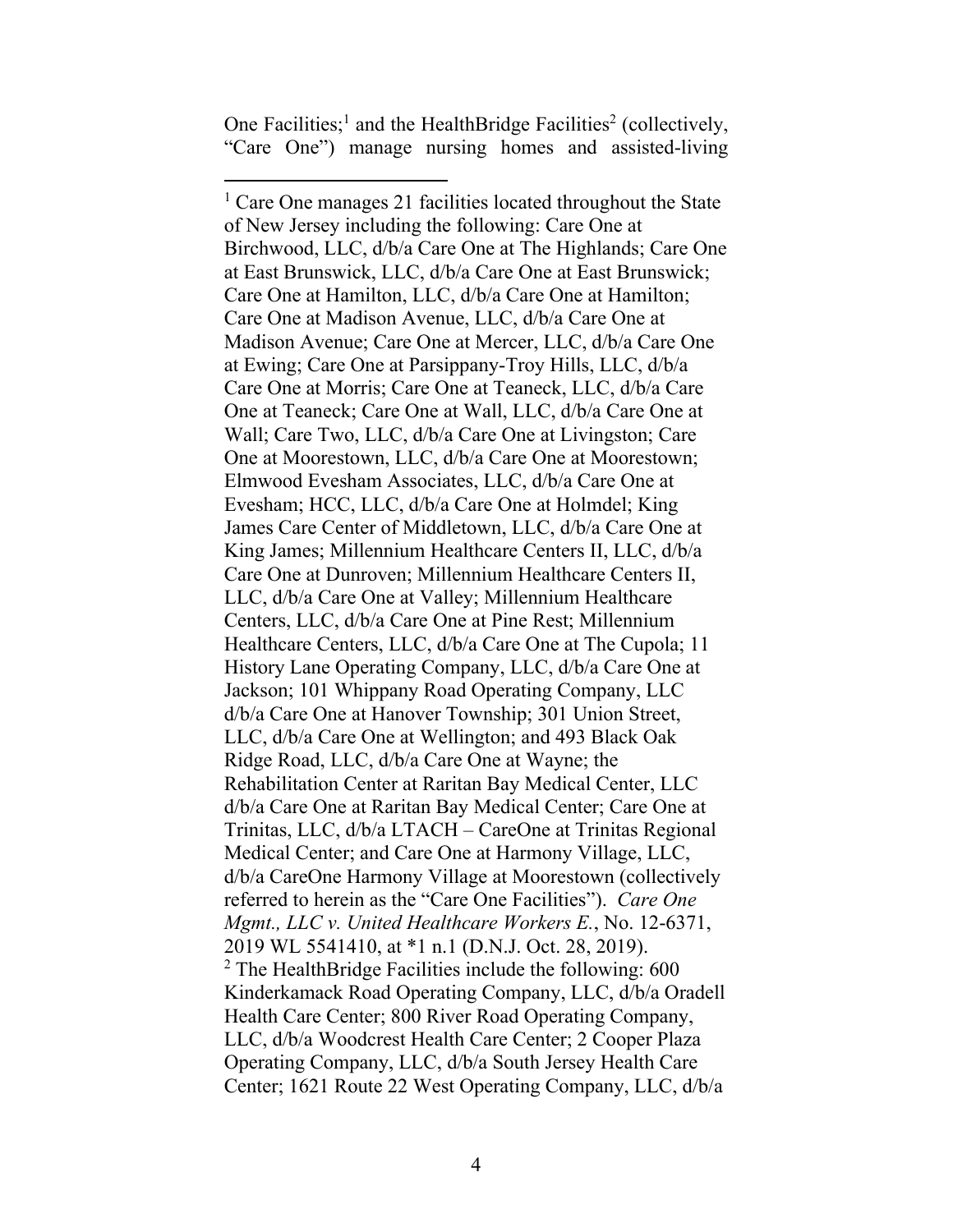facilities throughout the Northeast. Defendant-Appellees are 1199SEIU United Healthcare Workers East ("UHWE"), New

Somerset Valley Rehabilitation and Nursing Center; 341 Jordan Lane Operating Company II, LLC, d/b/a Wethersfield Health Care Center; 1 Burr Road Operating Company II, LLC, d/b/a Westport Health Care Center; 107 Osborne Street Operating Company II, LLC, d/b/a Danbury Health Care Center; 240 Church Street Operating Company II, LLC, d/b/a Newington Health Care Center; 245 Orange Avenue Operating Company II, LLC, d/b/a West River Health Care Center; 710 Long Ridge Road Operating Company II, LLC, d/b/a Stamford Health Care Center; 162 South Britain Road Operating Company II, LLC, d/b/a River Glen Health Care Center; 2028 Bridgeport Avenue Operating Company II, LLC, d/b/a Golden Hill Health Care Center; 745 Highland Avenue Operating Company, LLC, d/b/a The Highlands Health Care Center; 135 Benton Drive Operating Company, LLC, d/b/a Redstone Health Care Center; 178 Lowell Street Operating Company, LLC, d/b/a Lexington Health Care Center; 19 Varnum Street Operating Company, LLC, d/b/a Lowell Health Care Center; 199 Andover Street Operating Company, LLC, d/b/a Peabody Glen Health Care Center; 2101 Washington Street Operating Company, LLC, d/b/a Newton Healthcare Center; 221 Fitzgerald Drive Operating Company, LLC, d/b/a New Bedford Health Care Center; 260 Easthampton Road Operating Company, LLC, d/b/a Holyoke Rehabilitation Center; 312 Millbury Avenue Operating Company, LLC, d/b/a Millbury Health Care Center; 49 Thomas Patten Drive Operating Company, LLC, d/b/a Cedar Hill Health Care Center; 548 Elm Street Operating Company, LLC, d/b/a Calvin Coolidge Nursing and Rehab. Center for Northhampton; 57 Old Road to Nine Acre Corner Operating Company, LLC, d/b/a Concord Health Care Center; 64 Performance Drive Operating Company, LLC, d/b/a Weymouth Health Care Center; 750 Woburn Street Operating Company, LLC, d/b/a Wilmington Health Care Center; Park, Marion and Vernon Streets Operating Company, LLC, d/b/a Brookline Health Care Center; 265 Essex Street Operating Company, LLC, d/b/a Essex Park Rehabilitation Center; and DES Senior Care Holdings LLC, d/b/a Sweet Brook Care Centers (collectively referred to herein as the "HealthBridge Facilities"). *Id.* at n.2.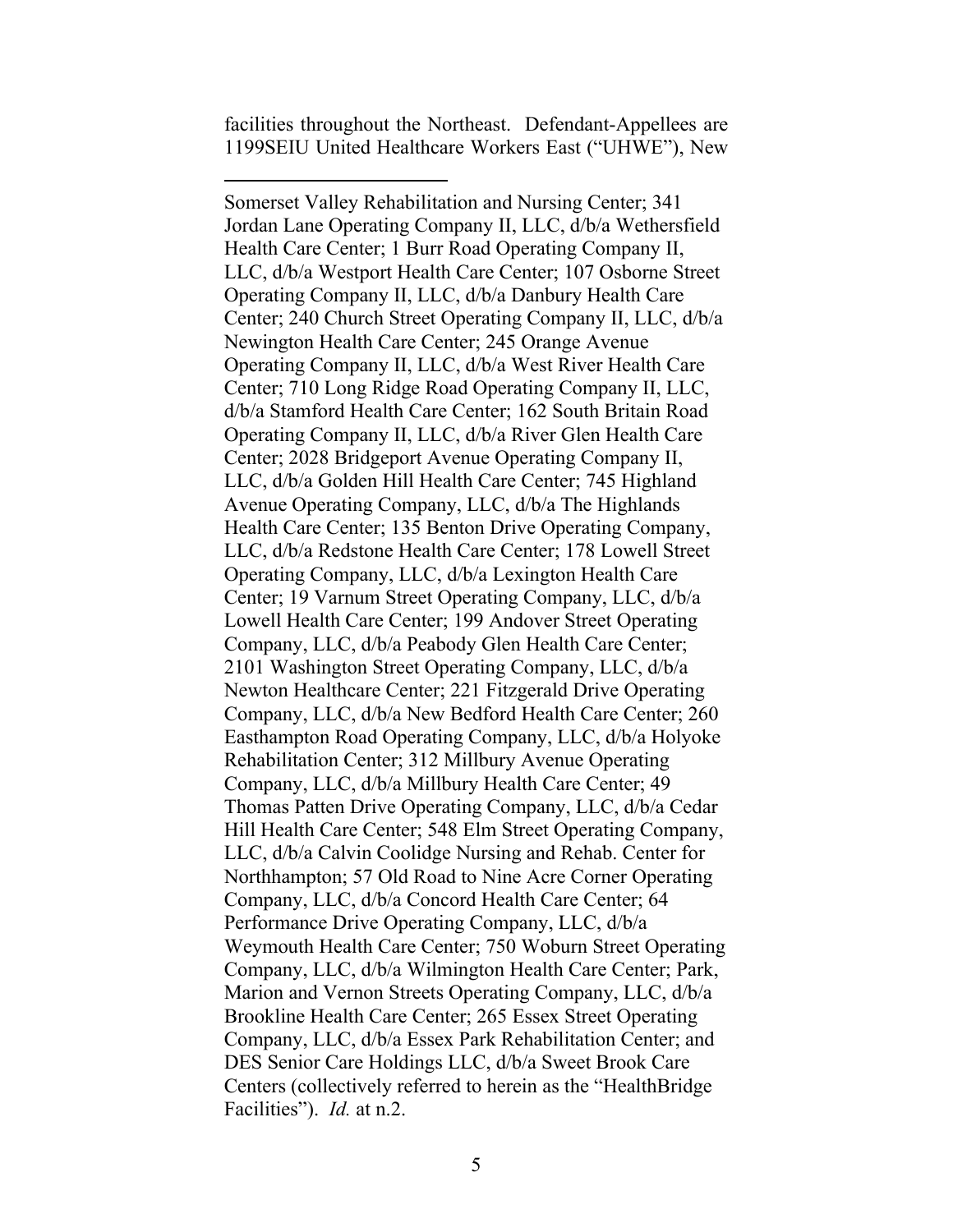England Health Care Employees Union, District 1199 ("NEHCEU"), and two labor unions affiliated with Service Employees International Unions ("SEIU") (collectively, "Unions").

The Unions represented several employees at various Care One facilities. Care One sued the Unions for damages arising from actions that Care One alleged amounted to a pattern of racketeering in violation of the Racketeer Influenced and Corrupt Organizations (RICO) Act, based upon, *inter alia*, its characterization of these actions as "extortionate."<sup>3</sup>

The District Court granted the Unions' motion for summary judgment and dismissed the complaint. The Court held that no reasonable juror could conclude that the vandalism underlying Care One's claims could be attributed to union members, much less the Unions themselves.<sup>4</sup> It also concluded that other actions the Unions undertook to exert pressure on Care One—including advertisements, picketing, and attempts to invoke regulatory and legislative processes—were not "extortionate." The Court further concluded that Defendants lacked the specific intent to deceive and, therefore, were entitled to summary judgment on the mail and wire fraud claims. 5 This appeal followed.

Notwithstanding the protests of our dissenting colleague—expressing extreme distaste for the Unions' tactics—the caselaw compels us to conclude that the District Court correctly decided that labor tactics, such as the Unions engaged in here, are not extortionate and accurately reasoned the remaining issues before it. Thus, for the reasons we discuss below, we will affirm.<sup>6</sup>

<sup>3</sup> 18 U.S.C § 1961 *et seq*.

<sup>4</sup> *Care One*, 2019 WL 5541410, at \*6.

 $<sup>5</sup>$  *Id.* at \*7–10.</sup>

 $6$  The District Court had jurisdiction pursuant to 28 U.S.C.  $\S$ 1331, 28 U.S.C. § 1337, and 28 U.S.C. § 1367. We have jurisdiction pursuant to 28 U.S.C. § 1291. We review a grant of summary judgment *de novo*. *Tundo v. Cnty. of Passaic*, 923 F.3d 283, 286 (3d Cir. 2019). A district court properly grants summary judgment if the moving party shows there is "no genuine dispute as to any material fact and the movant is entitled to judgment as a matter of law." *Id.* at 287 (citing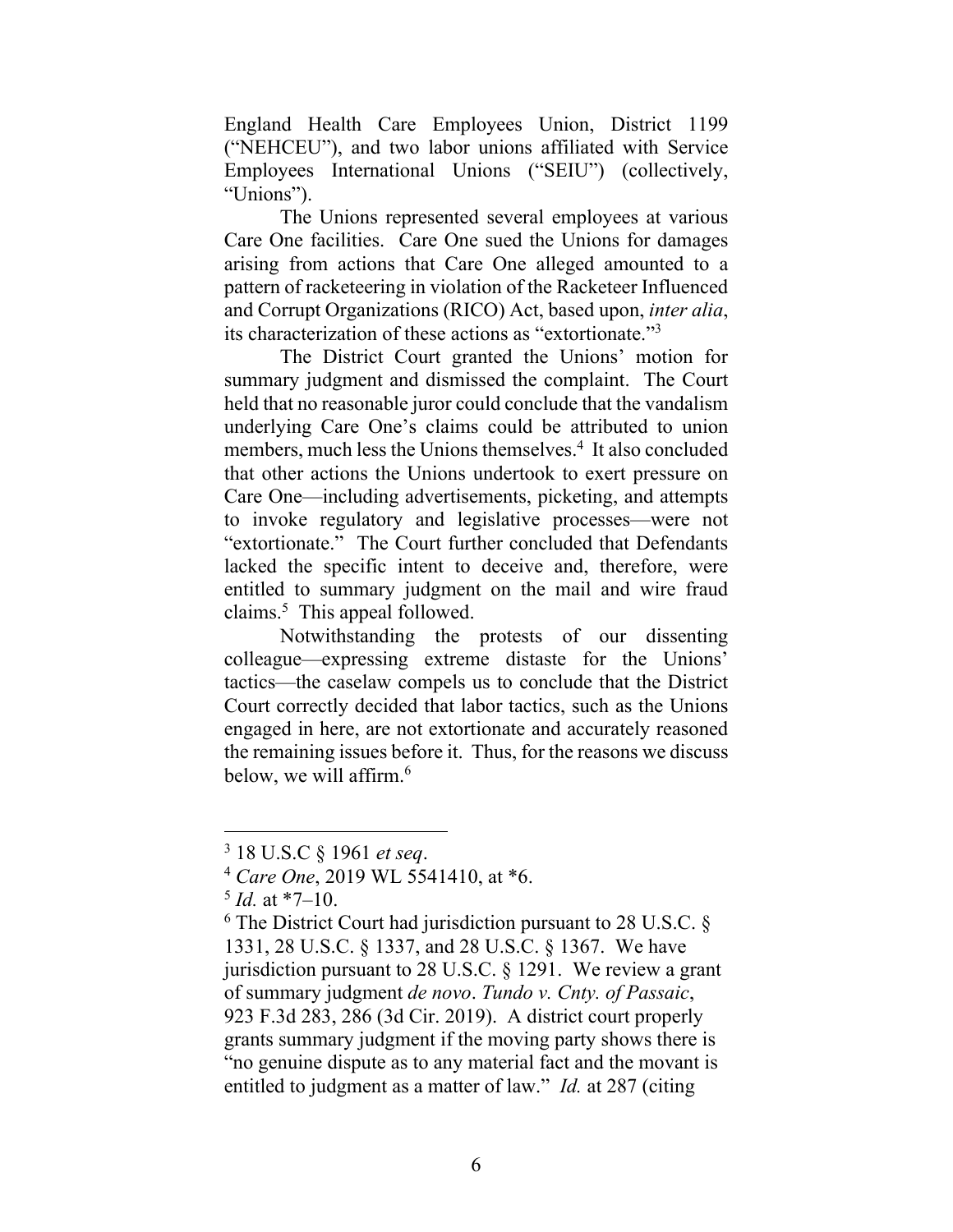#### **I. Factual Background**

This suit is the culmination of a history of conflict and animosity that has unfortunately characterized the relationship between Care One and the Unions. In 2010 and 2011, the Unions filed charges against Care One with the National Labor Relations Board.<sup>7</sup> The Unions alleged that Care One had improperly terminated or threatened employees, improperly discontinued benefits, and wrongfully suppressed union communications at the Connecticut Facilities. 8 They also alleged that Care One had engaged in unfair labor practices during and after a union election in the Somerset, New Jersey Facility.<sup>9</sup> The NLRB issued Complaints and Notices of Hearing charging Care One with interfering with rights guaranteed by the National Labor Relations Act, including refusal to bargain collectively and in good faith.<sup>10</sup>

Beginning in January 2011, while the NLRB complaints were pending, NEHCEU and Care One unsuccessfully attempted to negotiate a renewal of the Connecticut Facilities' collective bargaining agreements. 11 Thereafter, in June 2012, NEHCEU called a strike at those facilities to begin on July 3,  $2012<sup>12</sup>$  On the night before the strike was to begin, the Connecticut Facilities were vandalized and sabotaged.<sup>13</sup> Patient identifying information (including patient wrist bands, door name plates, and dietary requirement documents) were mixed up.<sup>14</sup> Medical records were altered, medical equipment was damaged or hidden, and laundry equipment was vandalized.<sup>15</sup> At Care One's request, the Connecticut State's Attorney investigated, but the investigation yielded neither suspects nor charges.

- 8 *Id.*
- 9 *Id*.
- <sup>10</sup> *Id.*

- <sup>12</sup> *Id.*
- <sup>13</sup> *Id.*
- <sup>14</sup> *Id.*
- <sup>15</sup> *Id.*

Fed. R. Civ. P. 56(a)). We view the facts "in the light most favorable to the non-moving party and [draw] all reasonable inferences in that party's favor." *Id.* (citations omitted).

<sup>7</sup> *Care One*, 2019 WL 5541410, at \*2.

 $^{11}$  *Id.*, at \*3.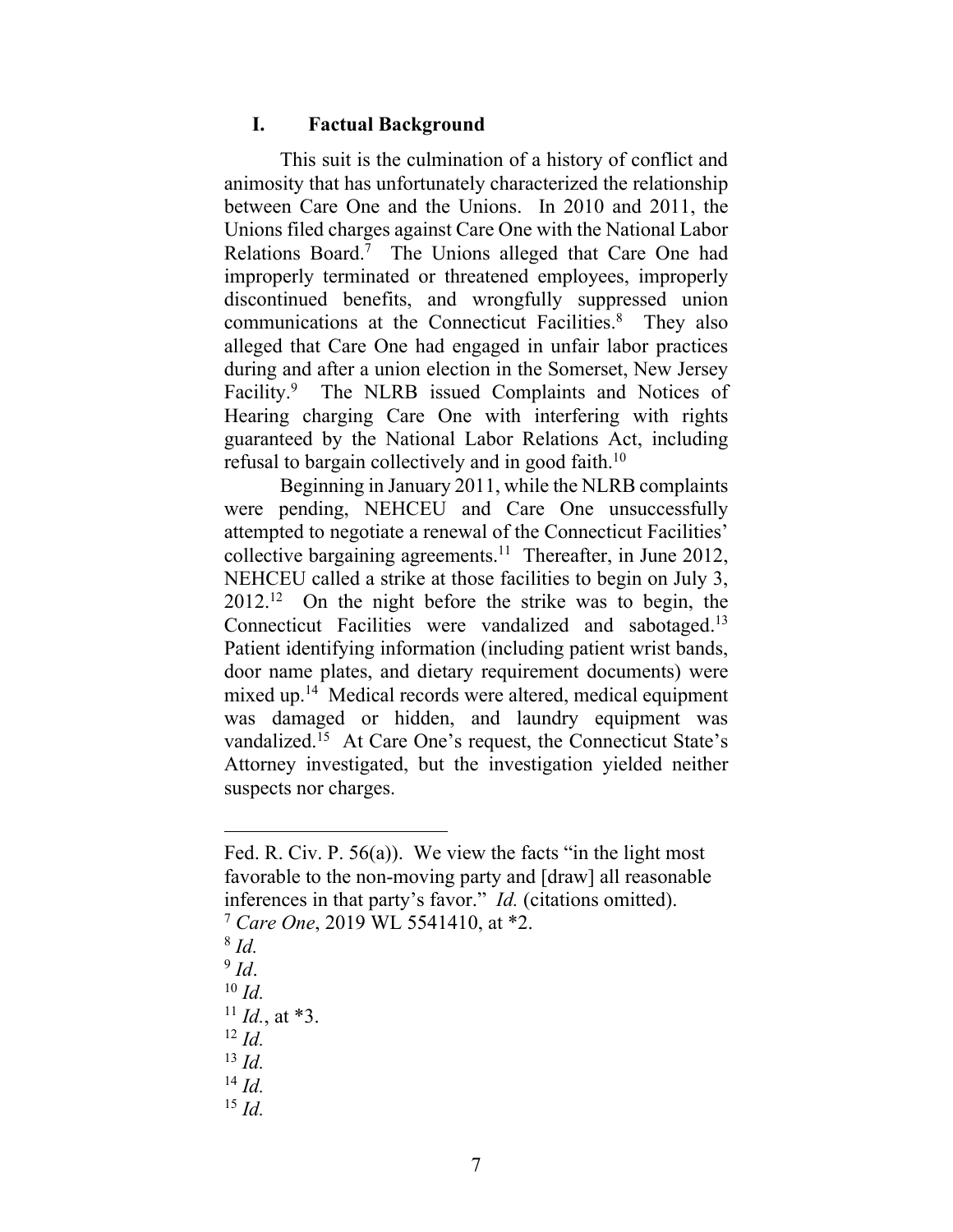Union documents later obtained in discovery revealed the Unions' plans to inspire workers to "become angry about their working conditions"<sup>16</sup> and to resort to "more militant" levels of activity.<sup>17</sup> The President of the NEHCEU also made a speech to workers in which he told them that "the law takes too long" and that NEHCEU "could be destroyed by the time the law was able to stop [Care One's] behavior."<sup>18</sup> After the incidents, NEHCEU's communications director wrote to fellow employees, referring to the allegations of vandalism and destruction. The communication sent out to union members included the statement: "Of course anyone with a pea-sized brain would realize this isn't a tactic we would undertake."<sup>19</sup> When a reporter asked the NEHCEU about the vandalism and destruction at the Care One facilities, NEHCEU's communications director wrote:

> The allegations made by HealthBridge, if true, are very serious indeed. Should evidence be found that anyone took any action that would compromise care or put residents at risk, that person or persons should be held fully accountable, no matter who they might be.<sup>20</sup>

The record also contains several emails from the time following the incident. They include an email from Deborah Chernoff, Communications Director of the New England Health Care Employees Union, District 1199, SEIU, which describes a response to a FOIA request the Unions made to the Department of Health as "mudd[ying] the waters and support[ing] the contentions of the workers that" patients may have removed their identifying bracelets themselves rather than saboteurs.<sup>21</sup> There is also an email from Chernoff to Chas Walker, Elected Organizer, and others in SEIU. It was sent after the vandalism and sabotage. The email appears to be a

<sup>&</sup>lt;sup>16</sup> JA 5852, a facilitator teaching document with the goal of "answer[ing] tough questions and redirect[ing] conversations to an organizing agenda."

<sup>&</sup>lt;sup>17</sup> JA 5849, a supervisor's evaluation form for an individual organizer.

<sup>18</sup> Defs.' Summ. J. Reply 5.

 $19$  JA 6825.

 $20$  JA 1068.

 $21$  JA 5842.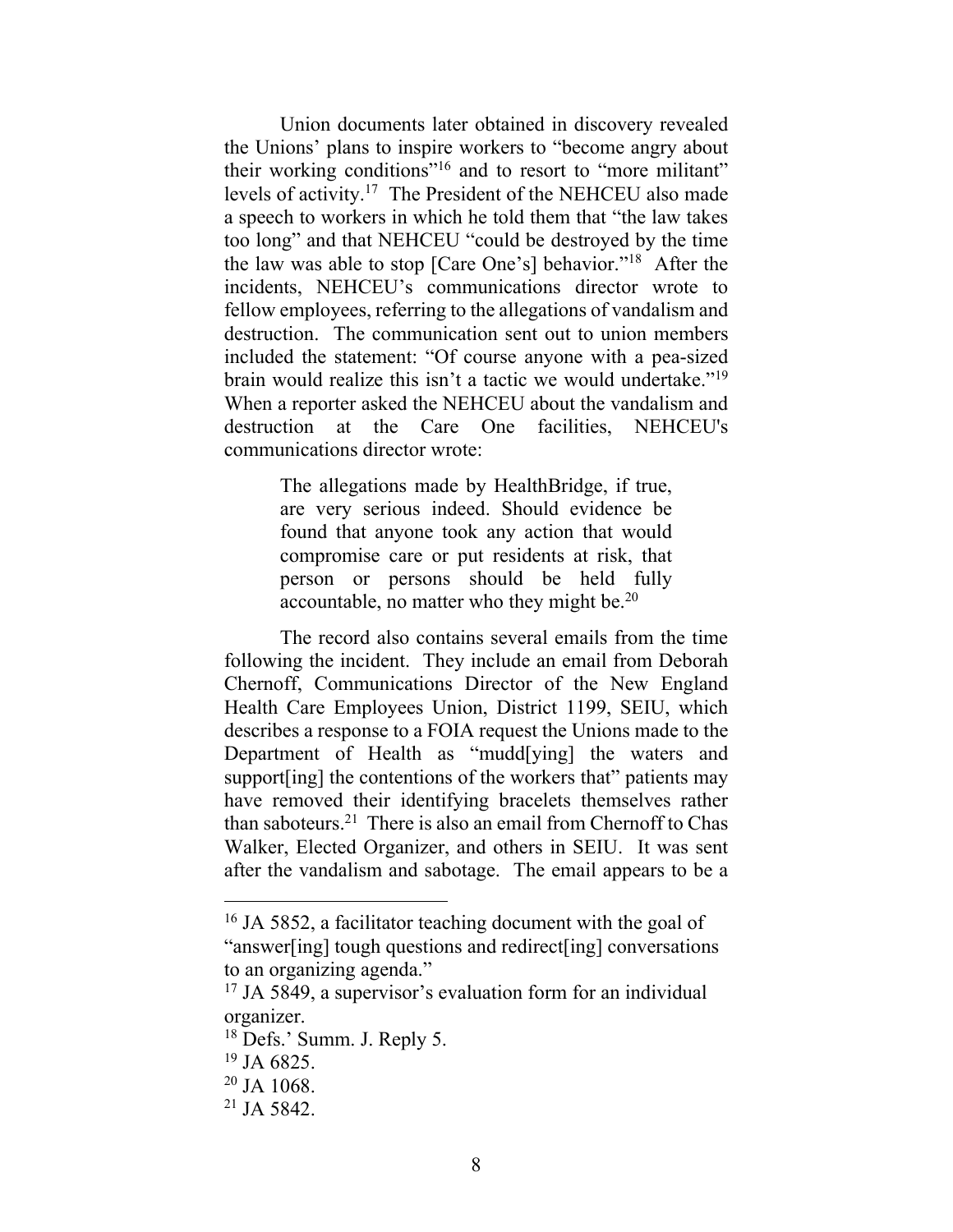response to Walker's suggestion that Unions launch their own investigation or actively seek to participate in the police investigation. In the email, Chernoff suggested it would be "a very bad idea" to seek to participate in the police investigation because the Unions should not "suggest [they] have information [they] don't have."<sup>22</sup> The email also stressed the Unions' obligation to their members.

In addition, in 2011, with the assistance of NEHCEU and UHWE, SEIU launched a campaign attacking Care One's labor and business practices. The campaign materials included developing websites, print and radio advertisements, as well as flyers questioning Care One's billing practices and standards of care. The campaign also publicized the NLRB complaints.<sup>23</sup> The Union advertisements Care One focuses on before us included several rhetorical questions. The first asks: "Are HealthBridge Nursing Homes Employing Enough Caregivers For Our Loved Ones?" It asserts Care One provided belowaverage coverage by certified nursing assistants. <sup>24</sup> The second asks: "Is HealthBridge Giving Your Loved One Anti-Psychotic Drugs?" and asserts that Care One excessively administered medications. <sup>25</sup> The third asks: "Overbilled at a HealthBridge Nursing Home?," and references overbilling.<sup>26</sup> The fourth asks: "Who's in charge At HealthBridge Nursing Homes?" and states that the facilities have an unhealthy level of turnover.<sup>27</sup>

The Unions submitted evidence to the District Court to show that this publicity campaign was subject to fact-checking and vetting procedures. But Care One alleges no such safeguards were in place. Despite Care One's allegations to the contrary, Amy Gladstein, UHWE's Assistant for Strategic Organizing, testified that the Unions had adopted certain protocols requiring researchers to be trained in conducting careful research. She also claimed that the advertisements were based on initial fact-gathering. She said the work had to be "vetted by the research department for accuracy,"<sup>28</sup> and the

 $22$  JA 5831.

<sup>23</sup> *Care One*, 2019 WL 5541410, at \*3.

<sup>&</sup>lt;sup>24</sup> JA 2491.

 $25$  JA 2501.

<sup>26</sup> JA 2477.

<sup>27</sup> JA 2494.

<sup>28</sup> JA 2761.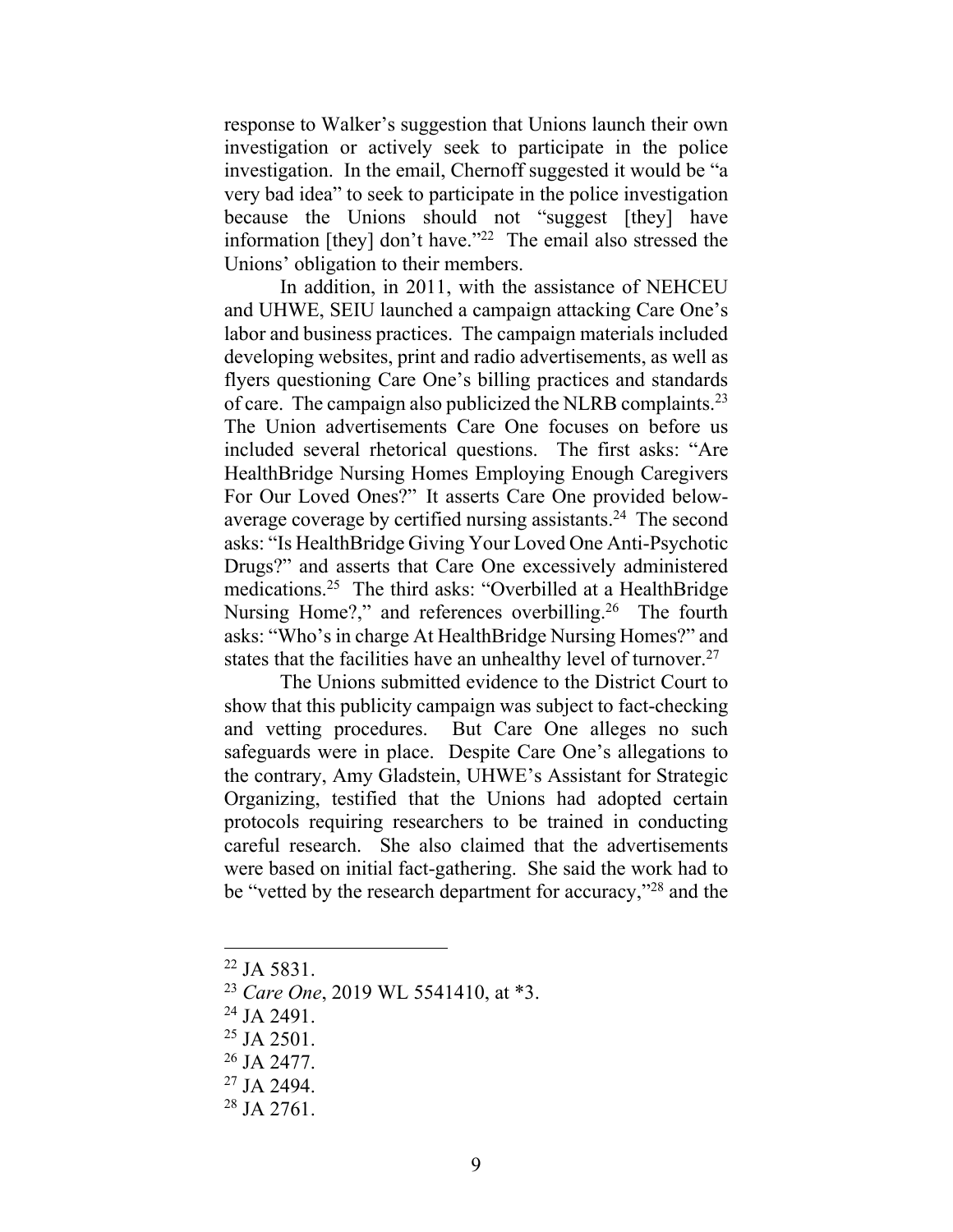advertisements were fact-checked by trusted researchers and outside counsel.<sup>29</sup>

From July through November 2011, the UHWE also filed petitions for public hearings on applications for "determinations of need," which Care One had filed with the Massachusetts Department of Health to obtain approval for capital improvement projects at their facilities.<sup>30</sup> The Unions' objections delayed approval of Care One's applications.

In February 2012, the Unions also asked Senator Richard Blumenthal, one of Connecticut's two United States Senators, to investigate Care One's alleged questionable billing practices. Senator Blumenthal responded by asking the Secretary of Health and Human Services to audit Care One's billing practices.

The Unions' campaign also included peaceful demonstrations, including one held in August 2012 at Care One's offices, where petitions for fair collective bargaining were delivered to Care One's owner and CEO, Daniel Straus. In addition, the Unions staged a peaceful protest at NYU Law School where demonstrators handed out materials questioning Straus's purported hypocrisy for endowing the Institute for the Advanced Study of Law & Justice at NYU while allegedly violating labor law.

# **II. Procedural Background**

Care One brought this suit for damages based on claims of defamation, trade libel, and racketeering. The Complaint alleged that the Unions' conduct transcended the limits of organizing or legitimate advocacy and was more accurately defined as a pattern of racketeering activity under RICO.<sup>31</sup> Indeed, the animosity between Care One and the Unions as well as Care One's assessment of the Unions' "advocacy" is forcefully communicated at the outset of Appellants' Brief.

<sup>29</sup> *See* JA5327 (cite checking was "Megan [Thorsfeldt's] job and I trust her"); JA2642 (vetting was conducted on the research side and legal side); JA5134 (accuracy was the responsibility of "our research team" and "counsel"); JA 3718 (Gladstein explaining that "my researchers" were responsible for accuracy).

<sup>30</sup> JA 1480–84.

<sup>31</sup> *Care One,* 2019 WL 5541410, at \*5.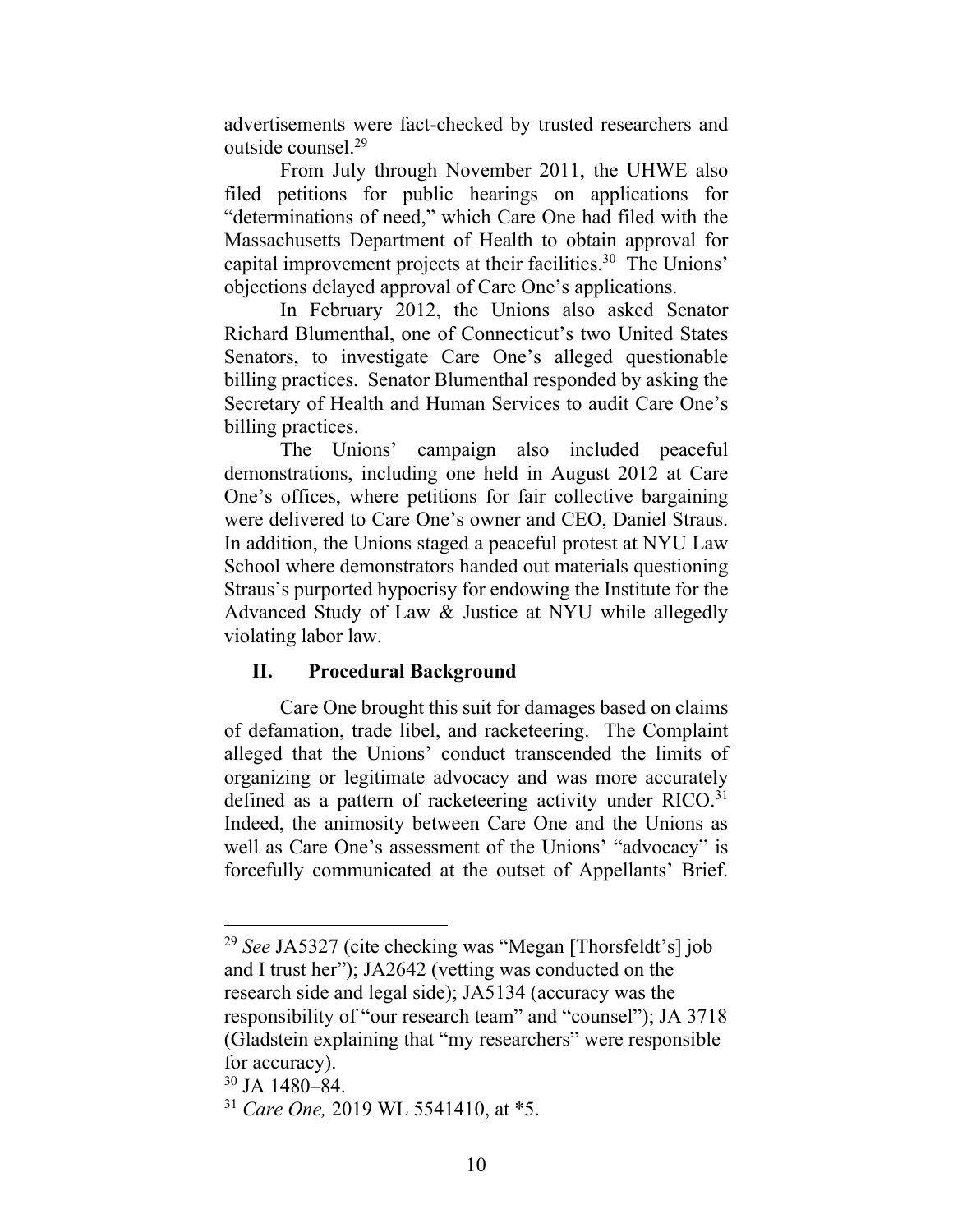There, Care One implies that the defendants are labor unions in name only. $32$ 

# **III. Discussion**

RICO imposes criminal and civil liability upon those who engage in certain "prohibited activities."<sup>33</sup> It allows for civil remedies for "[a]ny person injured in his business or property by reason of a violation of  $[18 \text{ U.S.C. } § 1962]$ ."34 Under  $\S$  1962(c), to establish civil liability, a plaintiff must show that defendant(s) acted as an "enterprise" and conducted a "pattern of racketeering activity" through certain criminal predicate acts.<sup>35</sup> These predicate acts include federal crimes such as extortion, mail fraud, and wire fraud, and certain state crimes, including extortion. <sup>36</sup> For an act to be a predicate offense under state law, the conduct must be "generically classified as extortionate."  $37$  The generic definition of extortion is "obtaining something of value from another with his consent induced by the *wrongful* use of force, fear, or threats."<sup>38</sup>

Care One contends that the Unions extorted Care One through sabotage and vandalism and by applying economic pressure. It claims that the Unions thereby committed predicate acts of extortion in violation of Connecticut, New Jersey, and Massachusetts state law.<sup>39</sup> The District Court employed a generic definition of extortion and used the federal Hobbs Act definition of "wrongfulness" from *Brokerage* 

<sup>32</sup> Appellants' Br. at 1 ("The defendants in this case are labor unions, at least in name  $\dots$ .").

<sup>33</sup> *H.J. Inc. v. Northwestern Bell Tel. Co.*, 492 U.S. 229, 232 (1989).

<sup>34</sup> *Wilkie v. Robbins*, 551 U.S. 537, 563 (2007) (alterations in original) (citing 18 U.S.C. § 1964(c)).

<sup>35</sup> 18 U.S.C. § 1962(c).

 $36$  *Id.* § 1961(1)(A), (B). Here, it is not disputed that a labor union can constitute a RICO enterprise if its affairs are conducted through a pattern of racketeering activity. *See United States v. Parise*, 159 F.3d 790, 795 (3d Cir. 1998). <sup>37</sup> *Scheidler v. Nat'l Org. for Women, Inc.*, 537 U.S. 393, 409 (2003).

<sup>38</sup> *Id.* (emphasis added).

<sup>39</sup> *Care One Mgmt., LLC*, 2019 WL 5541410, at \*5.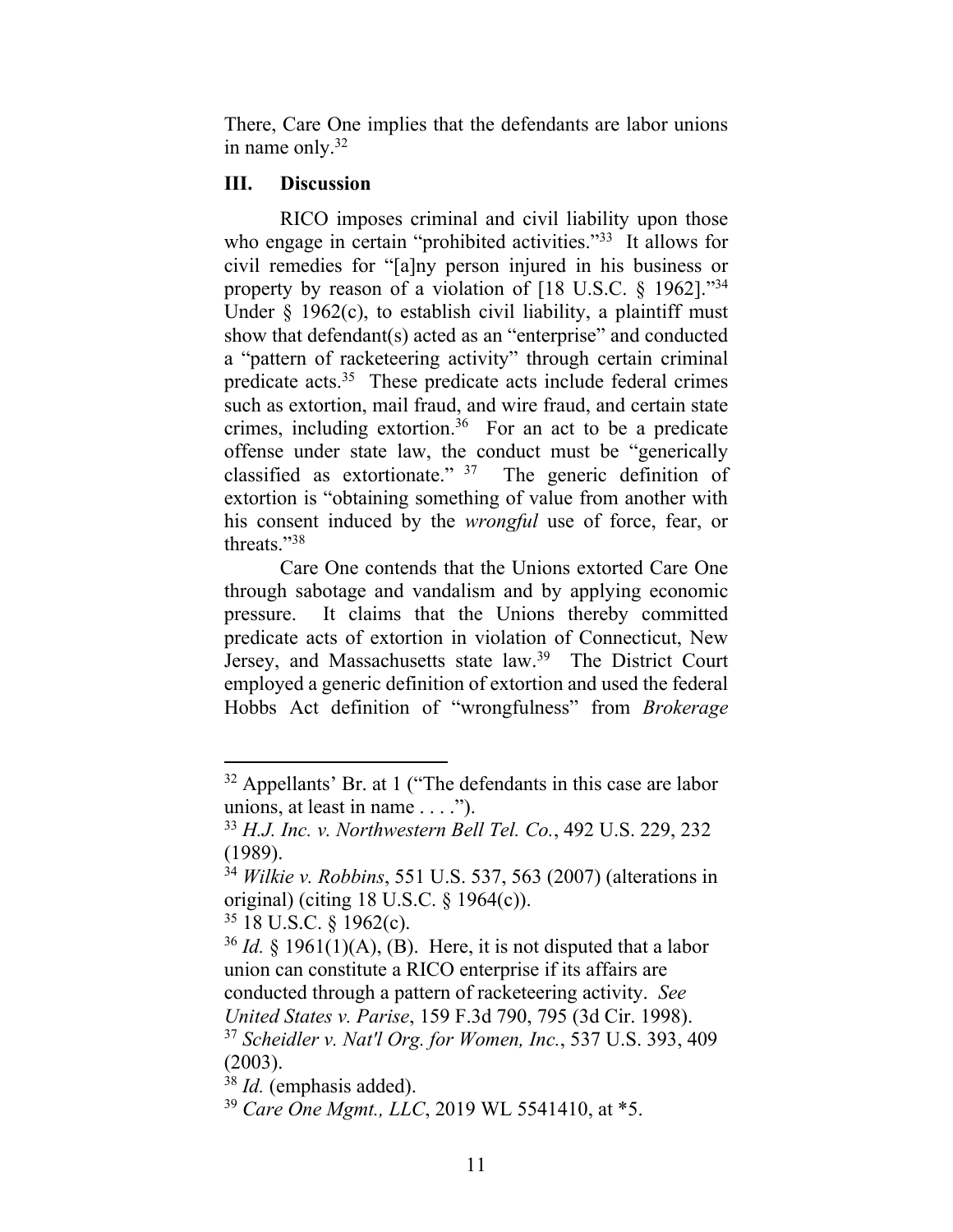*Concepts, Inc. v. U.S. Healthcare, Inc.*<sup>40</sup> Care One argues that the District Court erred in using a federal Hobbs Act definition of "wrongfulness" in concluding that the Unions were not guilty of extortion under state law. The District Court did not err.

As we explained above, the generic definition of extortion is "obtaining something of value from another with his consent induced by the *wrongful* use of force, fear, or threats."<sup>41</sup> The Hobbs Act definition of extortion has the same "wrongful use" element as generic extortion.<sup>42</sup> Accordingly, the generic definition and the Hobbs Act definition are

<sup>40</sup> *Id.* at \*5–7 (citing 140 F.3d 494 (3d Cir. 1998)).

<sup>41</sup> *Id.* at \*5 (emphasis added) (quoting *Scheidler*, 537 U.S. at 409). *See Brokerage Concepts, Inc. v. U.S. Healthcare, Inc.*, 140 F.3d 494, 503 (3d Cir. 1998).

<sup>&</sup>lt;sup>42</sup> The generic definition of extortion is "obtaining something" of value from another with his consent induced by the wrongful use of force, fear, or threats." *United States v. Nardello*, 393 U.S. 286, 290 (1969)*.* Whereas the Hobbs definition is "obtaining of property from another, with his consent, induced by wrongful use of actual or threatened force, violence, or fear, or under color of official right." 18 U.S.C. § 1951(b)(2). *See also United States v. Enmons*, 410 U.S. 396, 399–400 (1973) (interpreting the statutory language of the statute).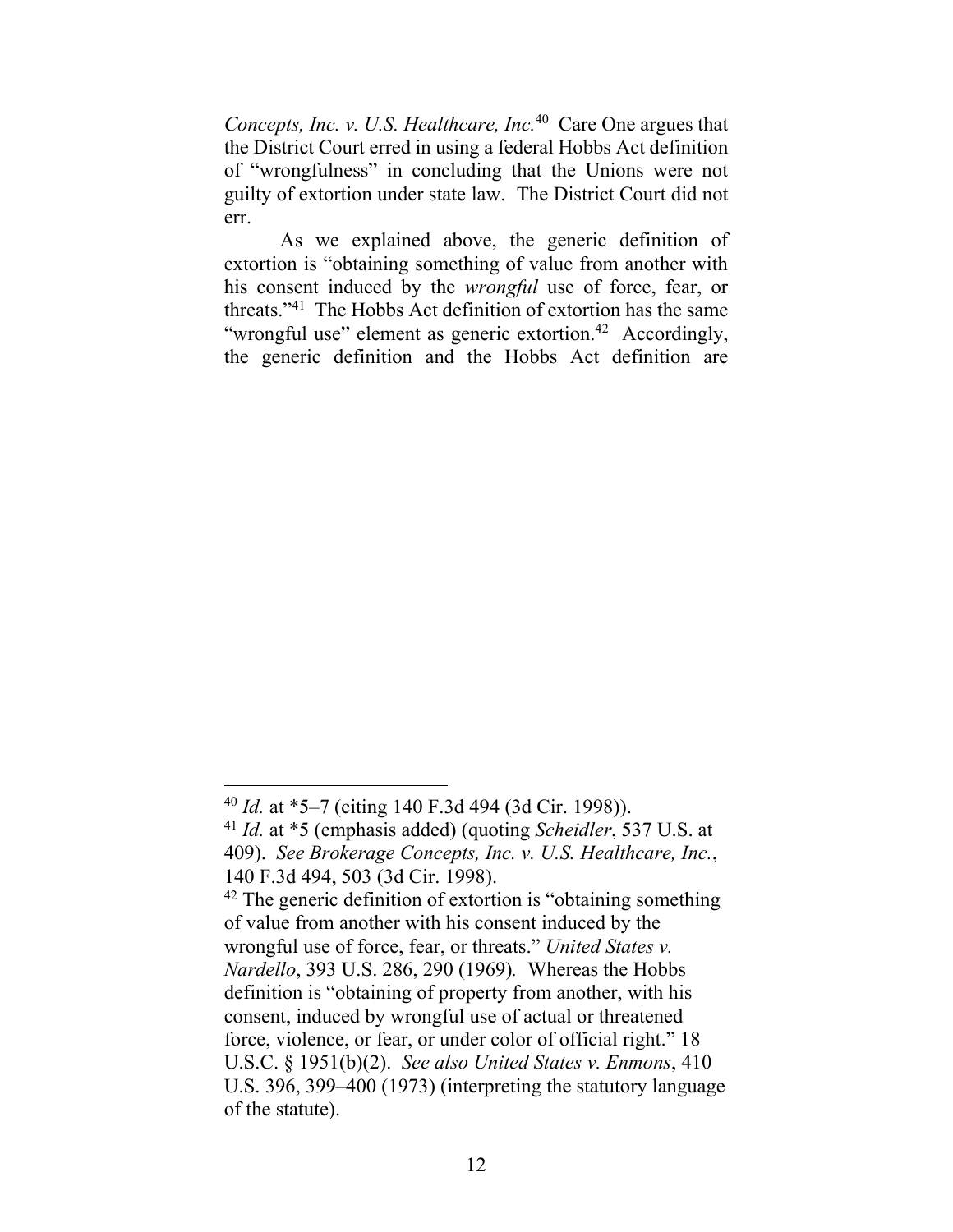substantially the same.<sup>43</sup> Hobbs Act cases are therefore relevant to our analysis of state law extortion claims.<sup>44</sup>

### **1. Extortion**

Care One relies on two purported types of extortionate acts to establish the requisite RICO predicates.<sup>45</sup> It alleges that the Unions resorted to fear of economic loss to obtain property through campaigns and petitioning and attempted to obtain property by force through a Union-authorized sabotage on the eve of the Connecticut strike. We will address each claim in turn.

## **a. Extortion Through Fear of Economic Loss**

We conclude that the Unions' conduct—employing pressure campaigns, regulatory processes, and the criminal justice system—does not subject them to liability under the Hobbs Act.

 $43$  The Dissent's suggestion that it may be incorrect to treat these definitions the same is plainly at odds with the caselaw discussed above. The Dissent offers no caselaw as support for this assertion, but simply suggests that the "linguistic parsing in *Enmons* is . . . not obviously applicable." Dissent at 5. Confusingly, the Dissent cites *A Study of Statutory Blackmail and Extortion in the Several States* as comparative support for the assertion that "no authority has been offered [by the Majority] to suggest that, outside of the Hobbs Act as narrowly interpreted by *Enmons*, laws against extortion have ever been generally understood to be inapplicable to labor unions." *Id.* at 5 (citing Alice Kramer Griep, Comment, *A Study of Statutory Blackmail and Extortion in the Several States*, 44 MICH. L. REV. 461 (1945)). Even a cursory look at this article reveals that it does not actually support the stated assertion; this article is from 1945, which is almost thirty years before *Enmons* was even decided, and it also explicitly excludes "threats which are punishable even though no property is demanded"—the exact type of conduct that applies in the context of labor unions—as being outside "the scope of this paper." Griep, *supra* note 52, at 462. <sup>44</sup> *See, e.g.*, *United Bhd. of Carpenters v. Bldg. & Constr. Trades Dep't*, 770 F.3d 834 (9th Cir. 2014). <sup>45</sup> 18 U.S.C. § 1961(1).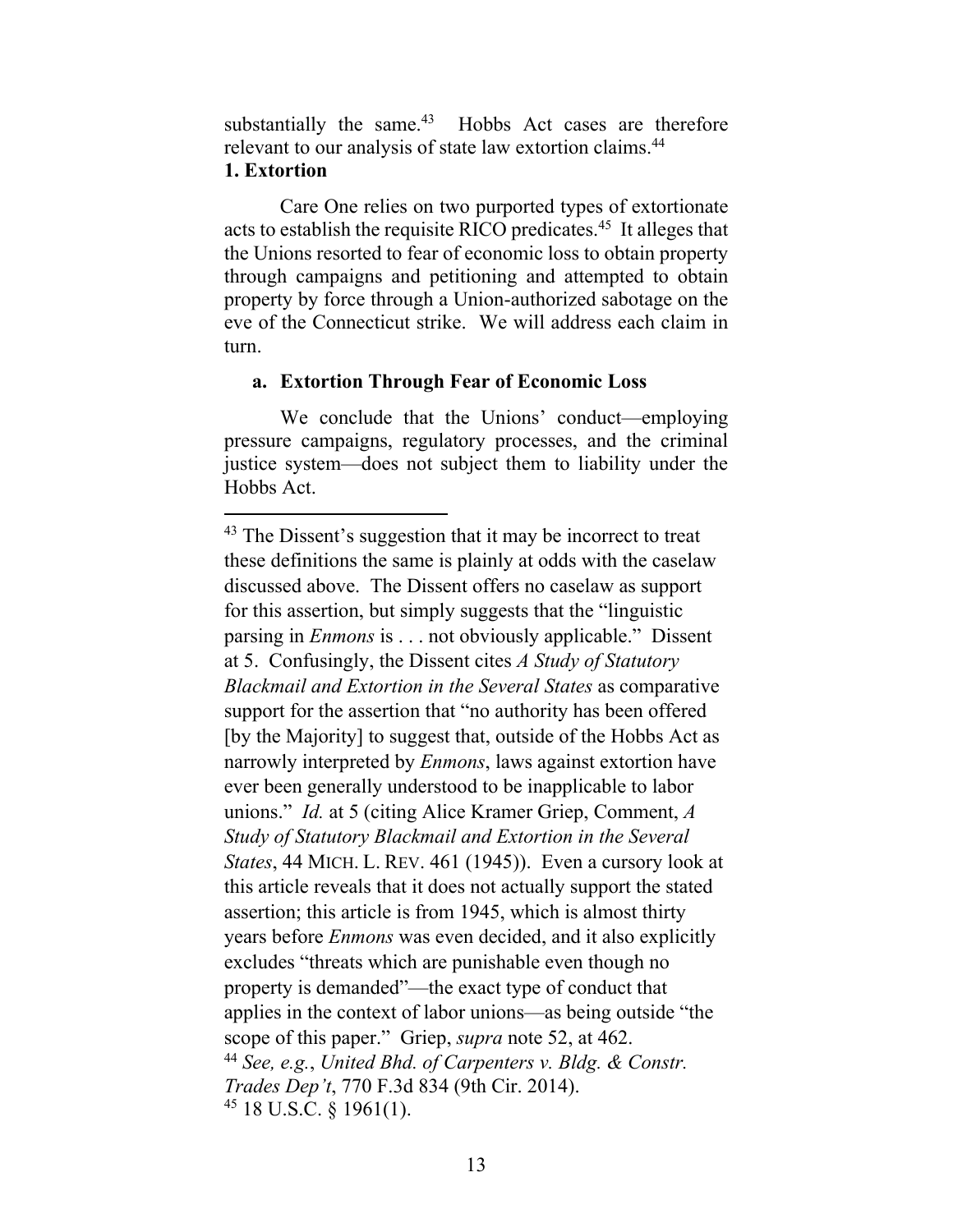First, *United States v. Enmons<sup>46</sup>* and *Brokerage Concepts, Inc. v. U.S. Healthcare, Inc.*<sup>47</sup> foreclose Hobbs Act liability for a *union* pursuing *legitimate labor objectives*, such as increased pay or better working conditions. This carve-out from Hobbs Act liability for a union pursuing legitimate labor objectives has been termed the "claim-of-right defense."<sup>48</sup> In *Enmons*, the Supreme Court held that this defense protects "the use of violence to achieve legitimate union objectives, such as higher wages in return for genuine services which the employer seeks."<sup>49</sup> There, union members had "fir[ed] high-powered rifles at three Company transformers, drain[ed] the oil from a Company transformer, and bl[ew] up a transformer substation owned by the Company."<sup>50</sup> In finding this conduct was not "extortion" under the Act, the Court first consulted the statutory text. The Court reasoned as follows:

> The term "wrongful," which on the face of the statute modifies the use of each of the enumerated means of obtaining property—actual or threatened force, violence, or fear—*would be superfluous if it only served to describe the means used*. For it would be redundant to speak of "wrongful violence" or "wrongful force" since, as the government acknowledges, any violence or force to obtain property is "wrongful." Rather, "wrongful" has meaning in the Act only if it limits the statute's coverage to those instances where the obtaining of the property would itself be "wrongful" because the alleged extortionist has no lawful claim to that property.<sup>51</sup>

The Court also relied on legislative evidence that the Act was not meant to "interfere in any way with any legitimate labor objective or activity" and that "there is not a thing in it to

<sup>46</sup> 410 U.S. 396 (1973).

<sup>47</sup> 140 F.3d 494 (3d Cir. 1998)

<sup>48</sup> *See, e.g.*, *United States v. Agnes*, 753 F.2d 293, 299 (3d Cir.

<sup>1985),</sup> *abrogated by Smith v. Borough of Wilkinsburg*, 147

F.3d 272 (3d Cir. 1998).

<sup>49</sup> *Enmons*, 410 U.S. at 400.

<sup>50</sup> *Id.* at 398.

<sup>51</sup> *Id.* at 399–400 (emphasis added) (citations omitted).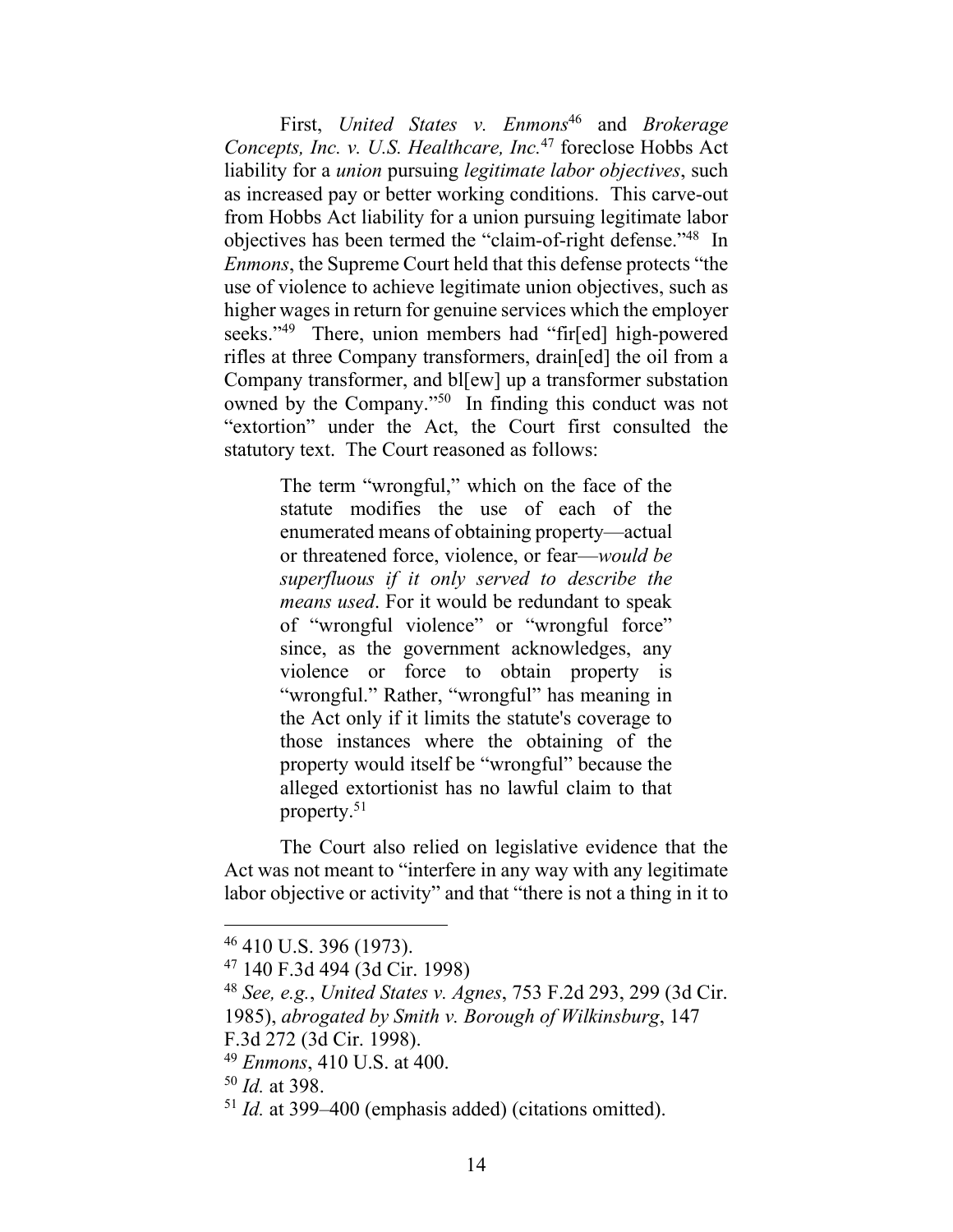interfere in the slightest degree with any legitimate activity on the part of labor people or labor unions."<sup>52</sup> The Court found that the Hobbs Act simply had no application to labormanagement strife when a union is seeking legitimate ends, even if the means chosen are destructive.<sup>53</sup>

We must stress that the Court did not limit this defense to the strike-violence context, as the Dissent seemingly argues. Of course, the *Enmons* Court *focused* on this context as that was the situation before it, but the Court also relied on legislative history stating that the Act was not meant to interfere with "*any*" legitimate labor activity—not just strikes. The Dissent's approach adds language that the Court could have used to limit the application of this act but chose not to. In doing so, the Dissent implicitly suggests that labor unions should have more latitude in a strike than in negotiations that may precede a strike.<sup>54</sup> This would have absurd consequences in which companies would be subjected to strikes even though they were willing to continue negotiations and unions would be encouraged to go on strike merely to access additional negotiating tools, thereby injuring their employees and employers. Neither Congress nor the Supreme Court would have intended such an impractical and counterproductive approach to the law of extortion. Logically, if even violence in the pursuit of core union objectives is not Hobbs Act extortion, then it is obvious that non-violent forms of coercion, such as the economic pressure tactics employed here, are similarly subject to a broad labor-context claim-of-right

<sup>52</sup> *Id.* at 404 (emphasis added).

<sup>53</sup> The *Enmons* Court clarified that the scope of legitimate labor objectives excludes, for example, threats to obtain "personal payoffs" or force the hiring of no-show workers. *Id.* at 400. The claim-of-right defense is thus inapplicable where a union uses coercive tactics—whether violent or nonviolent—to "exact 'wage' payments from employers in return for 'imposed, unwanted, superfluous and fictitious services' of workers." *Id*.

 $54$  Although the Dissent claims to "make no distinction . . . between conduct during strikes and conduct during other labor negotiations activities," interpreting *Brokerage Concepts* as narrowly as the Dissent would like would functionally create this distinction whether the Dissent explicitly recognizes that or not. Dissent at 11, n.10.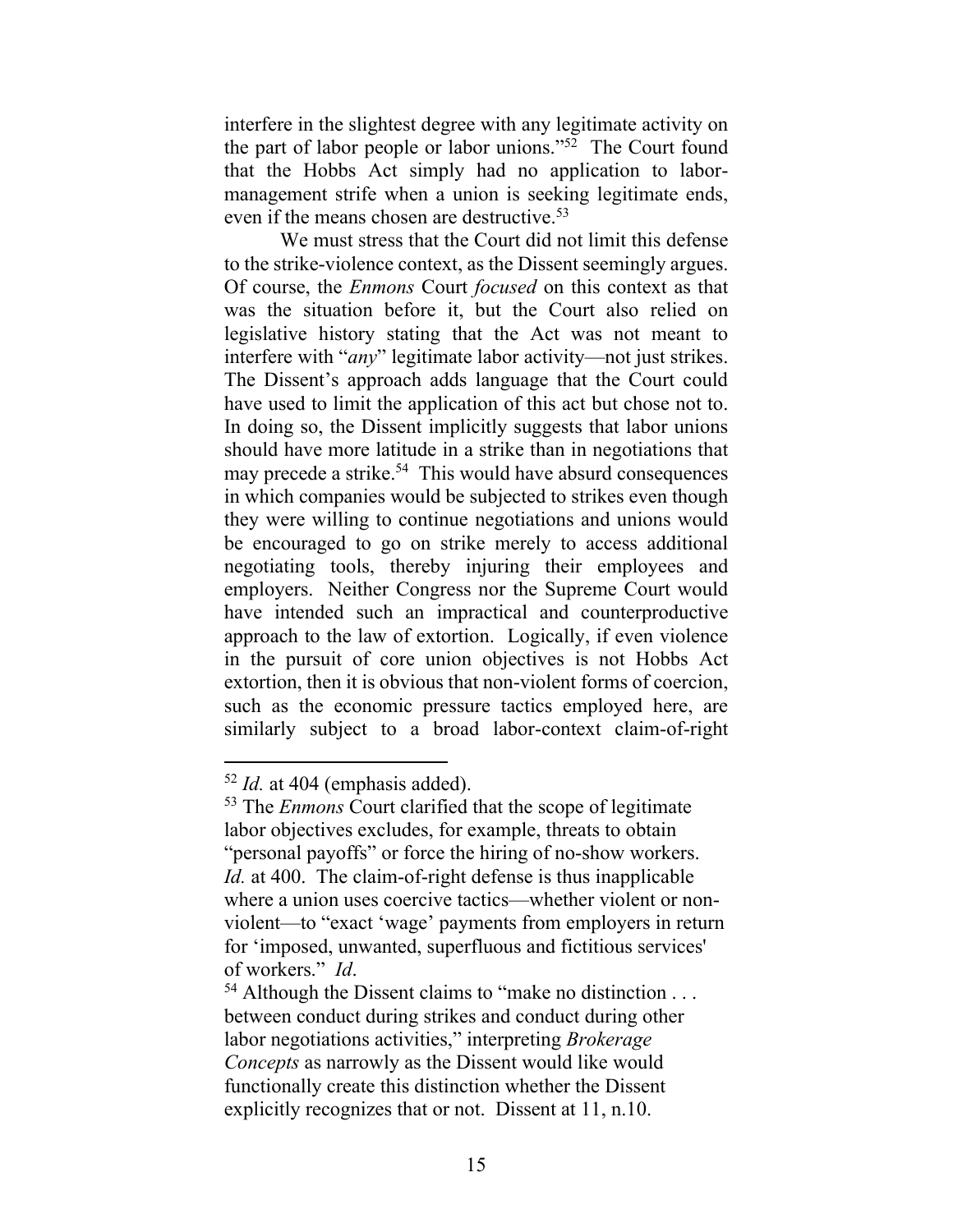defense.<sup>55</sup> The Dissent argues that "[n]othing in *Brokerage Concepts* . . . creates a special immunity for labor unions to extort business concessions through economic fear."<sup>56</sup> But our decision in *Brokerage Concepts* amply supports subjecting economic pressure tactics to the claim-of-right defense. In *Brokerage Concepts*, we concluded that economic pressure is not "'inherently' wrongful" and can fall outside of the Hobbs Act even in *non-labor* contexts. 57 Clearly, a union's use of sharp-edged economic means or "hardball" tactics must receive the same "carve-out" from Hobbs Act liability as far more militant tactics. It would be a bizarre outcome indeed if the Act subjected organized labor to extortion prosecutions for hard bargaining with management but immunized labor organizations when that bargaining spills over into violence*.* 58 In arguing to the contrary, the Dissent manifests an unwillingness to concede the reality of labor strife and the pressures surrounding it. After all, every strike, as well as the threat of a strike, is nothing more than an attempt to extort business concessions through economic fear and intimidation.

<sup>55</sup> *See, e.g.*, *United States v. Mulder*, 273 F.3d 91, 98, 104–06 (2d Cir. 2001) (explaining how the district court was "correct" to instruct the jury regarding the labor exception where allegedly extortionate conduct at issue included nonviolent "threats of slowdowns" as well as violence). *See also* James J. Brudney, *Collateral Conflict: Employer Claims of Rico Extortion Against Union Comprehensive Campaigns*, 83 S. CAL. L. REV. 731, 779 (2010) ("The *Enmons* holding applies a fortiori to property obtained through fear of economic injury, which, unlike force or violence, is not inherently suspect as a form of pressure."). <sup>56</sup> Dissent at 9.

<sup>57</sup> *See Brokerage Concepts*, 140 F.3d at 523; *see also United Bhd. of Carpenters & Joiners of Am. v. Bldg. & Const. Trades Dep't, AFL-CIO*, 770 F.3d 834, 838 (9th Cir. 2014); *United States v. Sturm*, 870 F.2d 769, 773 (1st Cir. 1989). <sup>58</sup> *Cf. United States v. Vigil*, 523 F.3d 1258, 1265 (10th Cir. 2008) (citing *Enmons* for the proposition that "economic fear arising from hard bargaining is permitted, for example in the union context"). Indeed, we have been unable to find (and the Dissent does not cite) a single case in which a union was subjected to Hobbs Act liability for purely economic threats directed at management in pursuit of legitimate labor ends.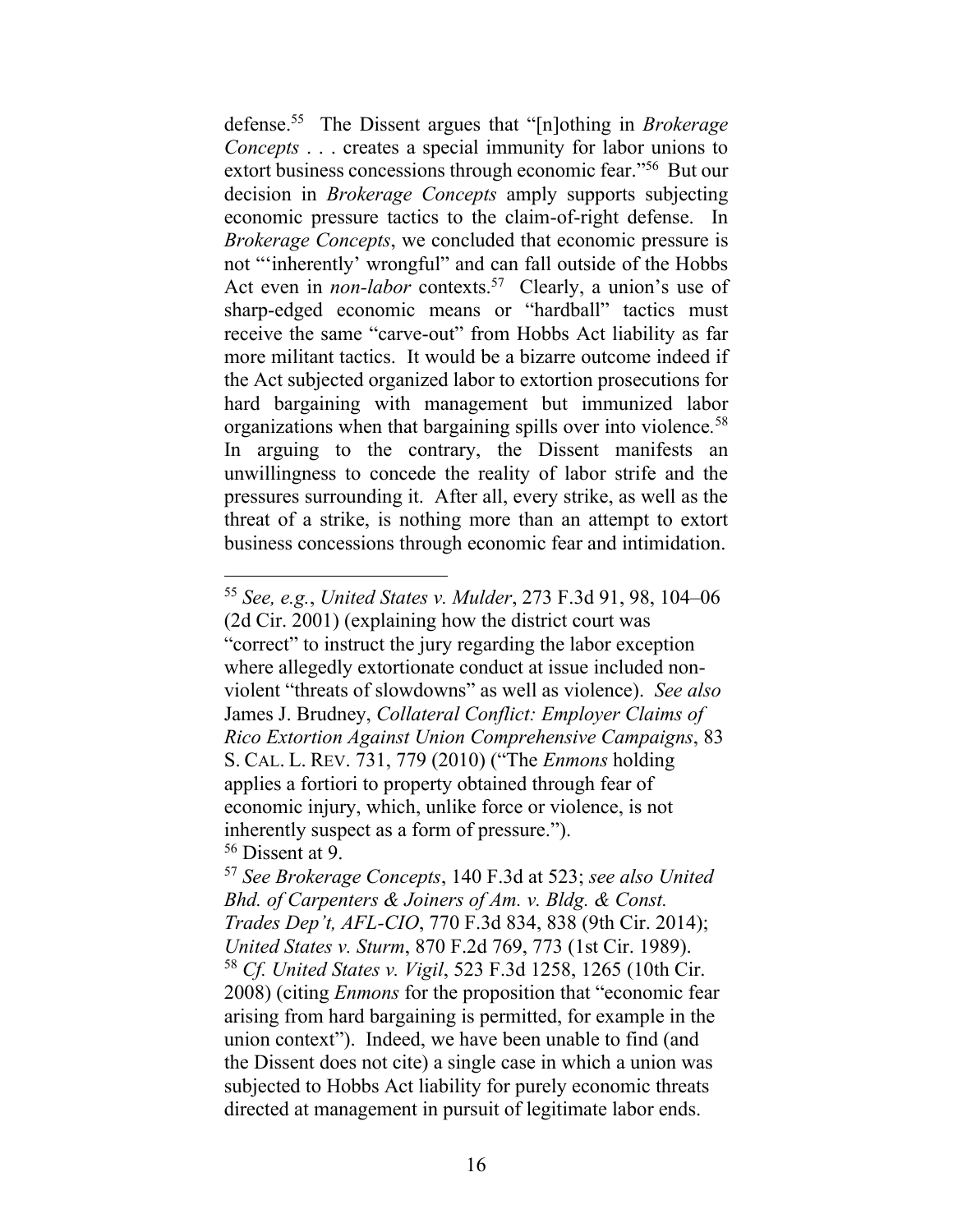This application of *Enmons* finds further support in the caselaw of our sister Courts of Appeals, which have recognized that *Enmons*'s holding is generally applicable to labormanagement conflicts. In *United States v. Quinn*, for instance, the Fifth Circuit relied on *Enmons* to declare that

> the Hobbs Act does not condemn the use of *coercive measures* to obtain wage increases, provided labor furnishes the employer with genuine services in exchange for the wages sought. . . . [T]he effect of *Enmons* was to remove from the reach of federal criminal law the use of *coercive tactics* to obtain increased wages, but with the caveat that the prosecutor's hand would be stayed *only* when the payment is gained in furtherance of legitimate labor objectives.<sup>59</sup>

Similarly, in *United States v. French*, the Eighth Circuit stated that *Enmons* stands for the proposition that "the Hobbs Act does not cover *coercive action by unions* in pursuit of legitimate labor goals of higher wages or increased benefits" again, not limiting its reach to the strike context as the Dissent argues.<sup>60</sup> And in *United States v. Gibson*, the First Circuit upheld as "accurate" jury instructions stating that the Hobbs Act does not "condemn the use of *coercive measures* to obtain wage increases or to carry out a collective bargaining agreement, if there is an agreement between union and an employer." <sup>61</sup> These cases plainly read *Enmons'*s claim-of-

<sup>59</sup> 514 F.2d 1250, 1257 (5th Cir. 1975) (first and second emphasis added); *see Coercion*, BLACK'S LAW DICTIONARY (11th ed. 2019) ("Compulsion of a free agent by physical, moral, *or economic force* or threat of physical force.") (emphasis added).

<sup>60</sup> 628 F.2d 1069, 1075 (8th Cir. 1980) (emphasis added). <sup>61</sup> 726 F.2d 869, 874 (1st Cir. 1984) (emphasis added). *See also United States v. Zappola*, 677 F.2d 264, 269 (2d Cir. 1982) (explaining how *Enmons* "carved out a labor exception to the traditional law of extortion codified in the Hobbs Act"); *Mulder*, 273 F.3d at 104 ("There is a labor exception to culpability for Hobbs Act extortion."). Although there is caselaw reading *Enmons* as narrowly concerned with strike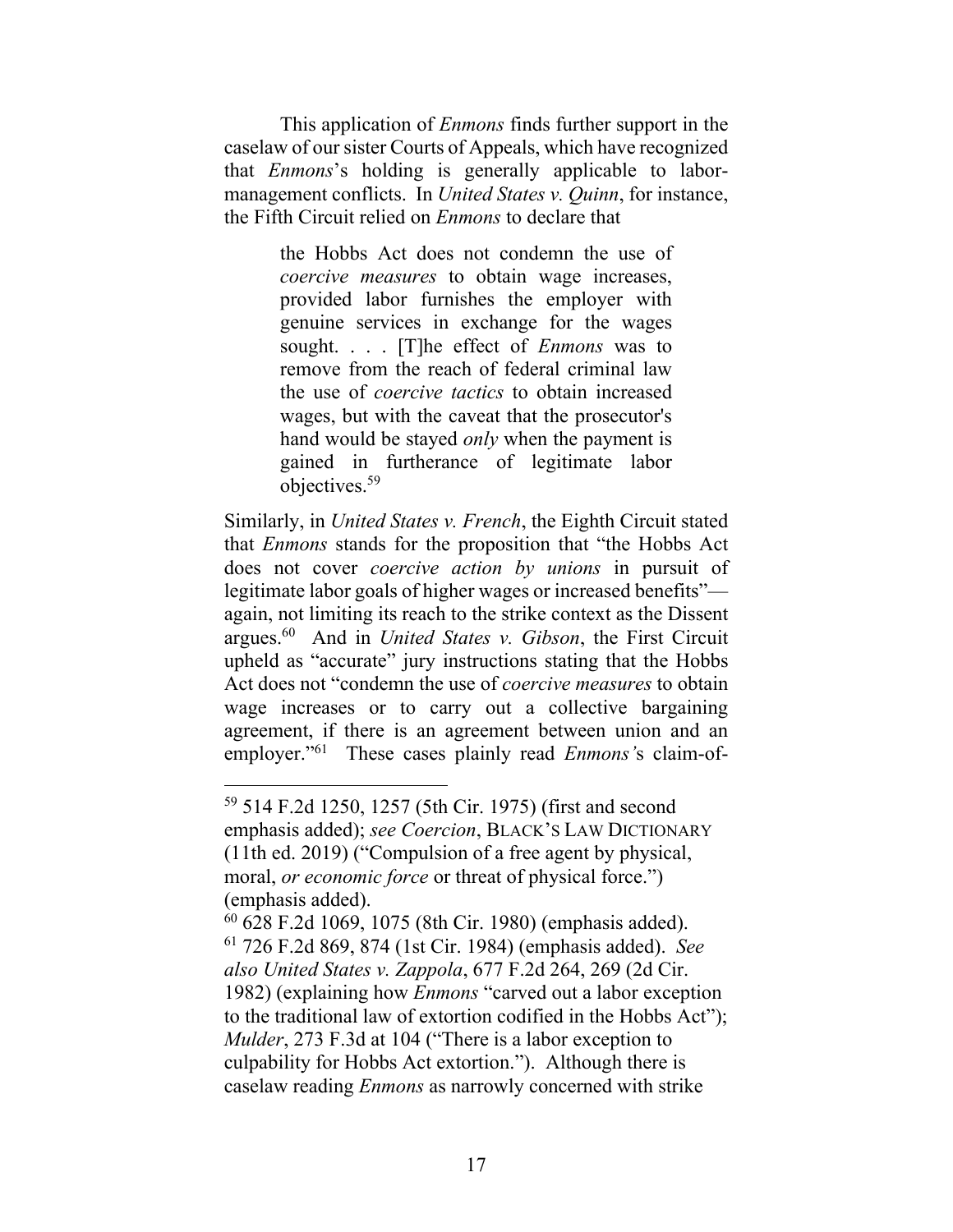right defense as applicable to any coercive labor action aimed at legitimate objectives; there is no defensible distinction to be drawn between violent and non-violent tactics. 62

In sum, reading *Enmons* along with *Brokerage Concepts* and other cases construing the claim-of-right defense makes clear that the Unions cannot be liable under the Hobbs Act for nonviolent pressure tactics directed against

violence, none of these cases explicitly address the question of non-violent labor-management strife and most predate our decision in *Brokerage Concepts*, in which we relied on *Enmons*'s reasoning to cross-apply the claim-of-right defense to general economic activity. *See, e.g.*, *Agnes*, 753 F.2d at 299; *Brokerage Concepts*, 140 F.3d at 503 (cross-applying *Enmons* while being "mindful" of earlier cases such as *Agnes*); *id*. at 523 ("The limitation we apply is that set forth in *Enmons*: that a defendant is not guilty of extortion if he has a lawful claim to the property obtained."); *see also United States v. Tobin*, 155 F.3d 636, 640 (3d Cir. 1998) (applying *Enmons* in the context of "labor-management conflicts" even before *Brokerage Concepts*). Further, in *Brokerage Concepts*, we observed that the "line of cases limiting *Enmons*" had no bearing on cases involving "solely" the use of economic threats. 140 F.3d at 523. Moreover, cases that spoke of "narrowly" construing *Enmons* tended to do so when asked to apply its holding *beyond* the labor-management strife context, rather than to *nonviolent* instances thereof. *See, e.g.*, *United States v. Cerilli*, 603 F.2d 415, 419 (3d Cir. 1979) (observing that "*Enmons* is a labor case" in refusing to apply its reasoning to the coercive solicitation of political contributions); *see also United States v. Thordarson*, 646 F.2d 1323, 1330 (9th Cir. 1981) (refusing to extend the *Enmons* defense to other criminal statutes). *United States v. Debs* also falls in this category. 949 F.2d 199, 201 (6th Cir. 1991). There, the Sixth Circuit declined to extend the claim-of-right defense to *intra*-union threats and violence. *Id*. at 200–01. <sup>62</sup> The concurring opinion in *United States v. Russo* is also instructive here: "While caution should be exercised in extending *Enmons* too far—especially to cases outside the labor context—equal, if not greater, caution should be exercised in *not* applying *Enmons* to cases such as ours which *do* involve labor disputes." 708 F.2d 209, 224 (6th Cir. 1983) (Holschuh, J., concurring) (emphasis in the original).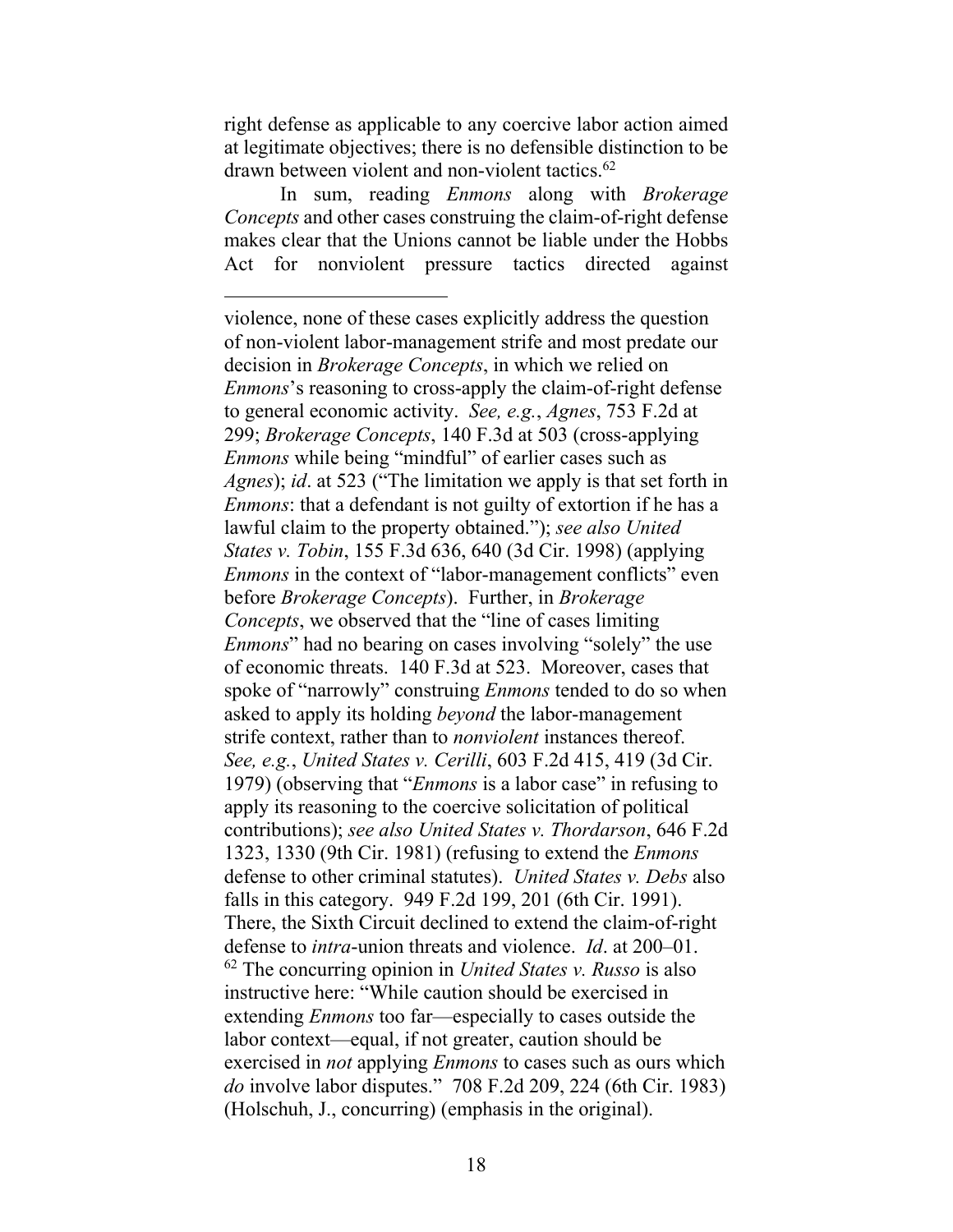management in support of legitimate objectives. The Unions were seeking to advance a legitimate labor goal: forcing Care One to provide better wages and working conditions to Union members. To this end, the Unions employed hard-nosed pressure tactics. Although some may condemn such strategies, they are not actionable under the Hobbs Act.

Our dissenting colleague would demand more than *Enmons* and our caselaw require, arguing that a "reasonably close relationship" between the Unions' ends and means is required for the claim-of-right defense to apply.<sup>63</sup> We can discern no such requirement in the cases. Indeed, the extreme coercive means employed by the union in *Enmons*—"firing high-powered rifles at three Company transformers, draining the oil from a Company transformer, and blowing up a transformer substation owned by the Company"<sup>64</sup>—sound like exactly the sort of "counterproductive" and "collateral" acts that the Dissent contends *should* subject labor organizations like the Unions to potential extortion liability. $65$  As we noted earlier, the Dissent would inappropriately subject the viability of these unions' claim-of-right defense to a *higher* bar in the context of nonviolent economic campaigns than would apply if there had been actual violence.<sup>66</sup> As we explained, it would be illogical to interpret *Emmons* and its progeny in a manner that encourages unions to go on strike so that they have wider latitude than they are afforded while they remain at the bargaining table.

The Dissent cites two cases to support the contention that there must be a "close relationship" between the means employed and a legitimate objective: *United States v. Jackson*<sup>67</sup> and the *United States v. Villalobos* concurrence. 68

<sup>66</sup> *See* Dissent at 15–16.

<sup>63</sup> *See* Dissent at 16.

<sup>64</sup> 410 U.S. at 398.

<sup>65</sup> *See Brokerage Concepts*, 140 F.3d at 504 (finding claimof-right defense still applied where threatened conduct concerned an "unrelated market"). In effect, the Dissent would have us ignore, not just the language and holding of *Enmons*, but what necessarily follows therefrom.

<sup>67</sup> 180 F.3d 55, 70 (2d Cir. 1999), *rev'd on reh'g on other grounds*, 196 F.3d 383 (2d Cir. 1999). *See* Dissent at 16. <sup>68</sup> 748 F.3d 953, 959 (9th Cir. 2014) (Waterford, J., concurring in the judgment). *See* Dissent at 16.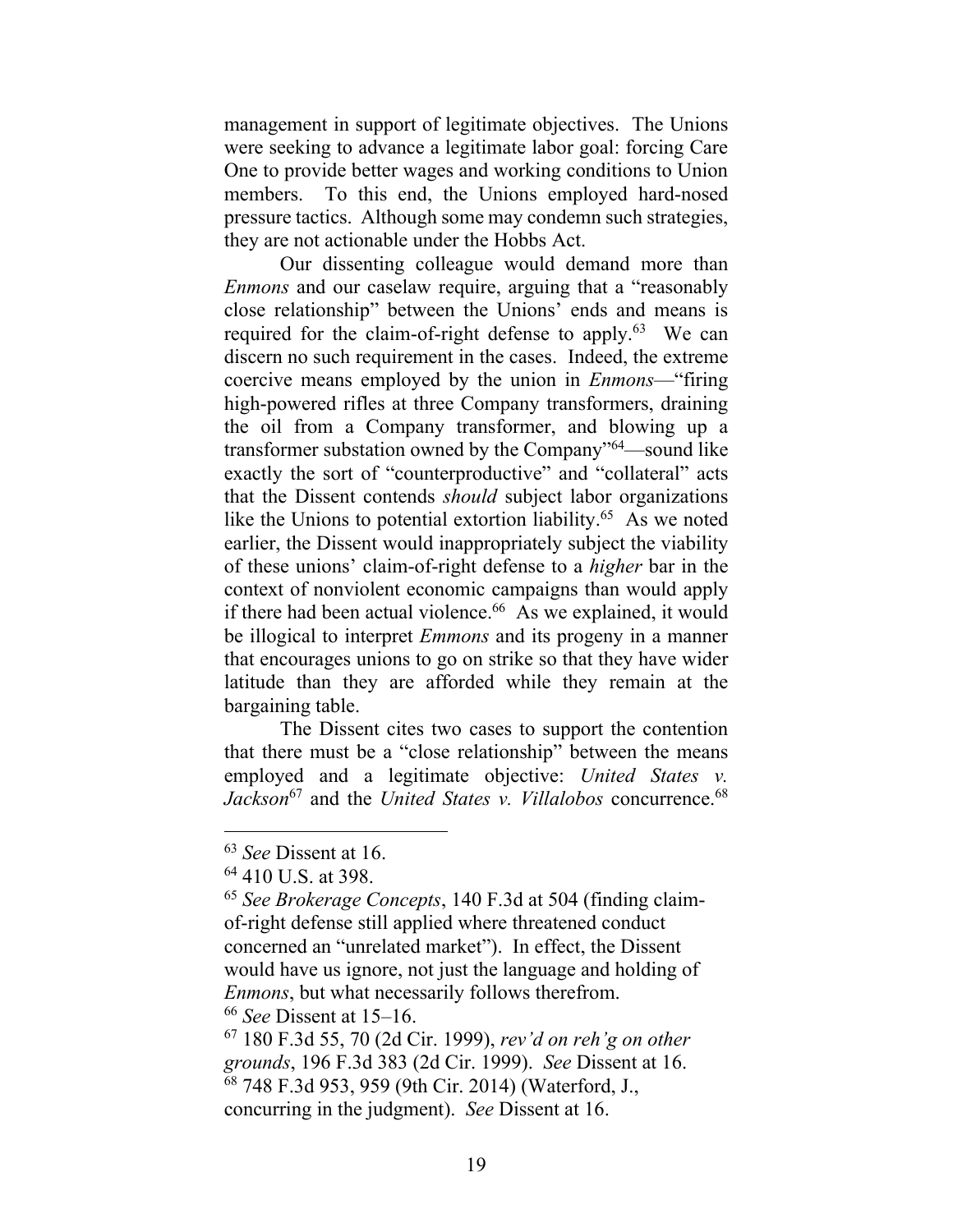But these are distinguishable as neither analyzes the claim-ofright defense in the context of labor-management strife, the key fact here.<sup>69</sup> Indeed, the *Jackson* Court and *Villalobos* concurrence do not even cite *Enmons*, the foundational case regarding potentially extortionate labor action. Nor is this an isolated misstep in the Dissent's analysis. Our colleague mistakenly cites non-labor cases throughout the Dissent in an attempt to stretch the Hobbs Act to reach the conduct at issue here. For example, in citing the concurrence in *Villalobos*, the Dissent overlooks the fact that the majority there specifically noted: "In *United States v. Enmons*, the Supreme Court concluded that the use of force to achieve legitimate labor ends was not extortion." <sup>70</sup> And in citing *United States v. Agnes*, the Dissent ignores that we there acknowledged "Judge Higgenbotham's cogent warning in *Cerilli*" that "[a]ny application of *Enmons* to cases *outside* of [the labor] context must be done with caution. Otherwise there is a danger that *Enmons* . . . could effectively repeal the Hobbs Act."<sup>71</sup> These examples illustrate how the Dissent consistently confuses one axis of limitation—the refusal to apply *Enmons* to violent nonlabor actions—for another—whether *Enmons* applies to non-

<sup>69</sup> In *Jackson*, the defendants attempted to extort Bill Cosby by threatening to disclose that one of them was his illegitimate daughter. 180 F.3d at 55–65. In *Villalobos*, a lawyer attempted to extort the target of a criminal investigation by offering to have his client obstruct it in exchange for money. 748 F.3d at 955. The Ninth Circuit relied on the premise that "outside the labor context, there are some attempts to obtain property that are . . . inherently wrongful." *Id*. at 956. The Dissent also cites *United States v. Tobin* to insist that the means the Unions employed matter to the claim-of-right defense's applicability. Dissent at 14. But *Tobin* involved a campaign of telephone harassment following the defendant's failed attempt to be hired as a band's booking agent—no labor organization was involved. 155 F.3d at 638–39.

<sup>70</sup> *[Villalobos](https://plus.lexis.com/api/document/collection/cases/id/5BYD-VCX1-F04K-V019-00000-00?cite=748%20F.3d%20953&context=1530671)*, 748 F.3d at 956. *See* Dissent at 16 (citing *Villalobos*, 748 F.3d at 959) (Watford, J., concurring in the judgment)).

<sup>71</sup> *Agnes*, 753 F.2d at 299 n.4 (citing 603 F.2d at 419) (second alteration in original) (emphasis added).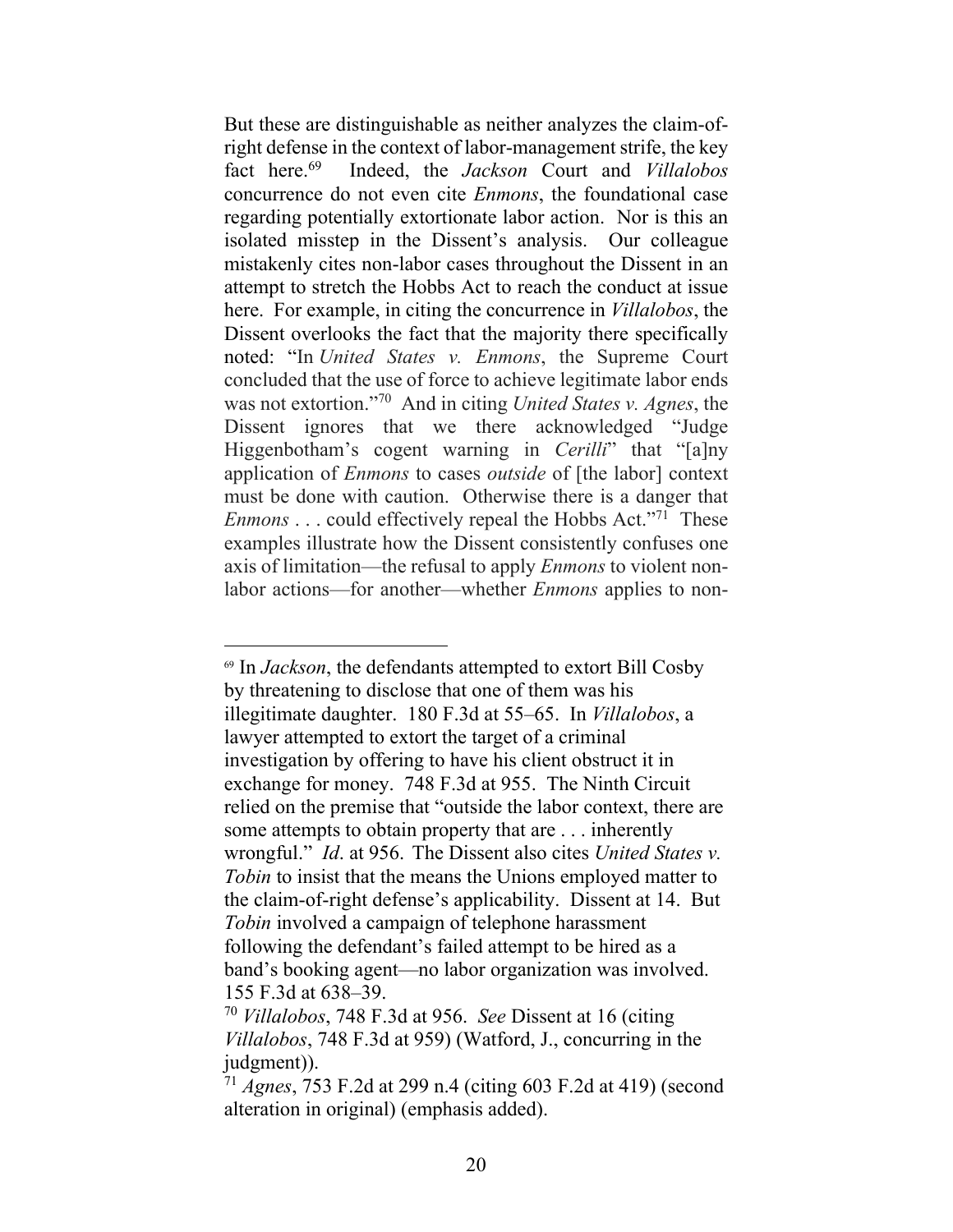violent labor actions.<sup>72</sup> The caselaw cannot fairly be read to foreclose the application of *Enmons* to non-violent actions against management undertaken by unions pursuing legitimate objectives.

In sum, the unique protections from Hobbs Act liability that Congress has afforded unions in the context of labor disputes informs and defines our holding. We do not expand or modify the claim-of-right defense as it applies in the nonlabor context; no fair reading of our analysis will lead to that result.

We obviously do not condone inappropriate threats or unreasonably coercive conduct. But since Care One is seeking relief by means of a RICO claim based on predicate acts of extortion, its claim is subject to the Unions' claim-of-right defense based on the Unions' legitimate objectives. Since 1973, when the Supreme Court decided *Enmons*, it has been clear that "the [Hobbs] Act does not apply to the use of force to achieve legitimate labor ends."<sup>73</sup> Indeed, the Court proclaimed then that "[i]n the nearly three [now seven] decades . . . since the enactment of the Hobbs Act, no reported case has upheld the theory that the Act proscribes the use of force to achieve legitimate collective-bargaining demands."<sup>74</sup> If Congress wishes to change the law so that consideration of a union's means plays a role in the analysis, it certainly can do so. Until it does, *Enmons* and *Brokerage Concepts* instruct that the legitimacy of the Union's objective is the touchstone of the analysis.

Labor is simply different. The underlying purpose of a strike—the ultimate tool of labor—is, after all, inflicting harm on an employer's business to exert such economic loss (or threat of loss) upon that business that the employer agrees to labor's demands. Accordingly, as long as unions pursue legitimate labor objectives, their coercive tactics are simply not subject to liability under the Hobbs Act.

This does not suggest that the victim of allegedly illegal union activity is without remedy. There may well be state law remedies or recourse to other federal laws. However, Care One seeks recovery under the Hobbs Act, and its reach has welldefined limits. The Supreme Court long ago interpreted the

<sup>72</sup> *See supra* note 71.

<sup>73</sup> *Enmons*, 410 U.S. at 401.

<sup>74</sup> *Id.* at 407.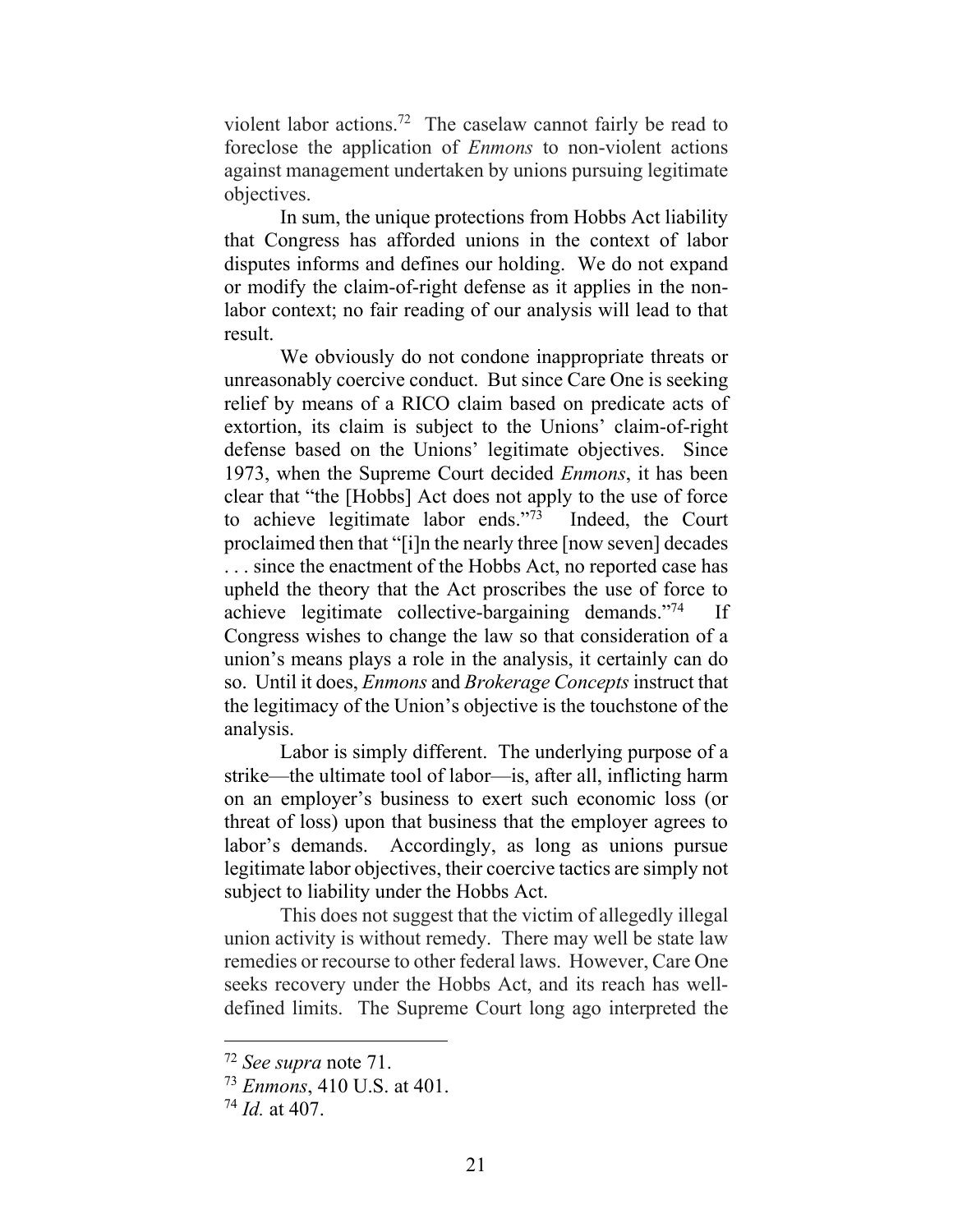Act to create a carve-out for union conduct in pursuit of legitimate labor objectives. That interpretation controls here.

#### **b. Extortion through Sabotage**

Care One contends that, based on the timing of the aforementioned acts of sabotage and the fact that NEHCEU members had access to both the facilities and patients involved, a reasonable jury could infer that Union members committed sabotage.<sup>75</sup> We do not disagree. But such an inference, though reasonable, would fall woefully short of the proof required under § 6 of Norris-LaGuardia because it is not enough to transform the acts of any such union members into acts of the Unions.

Section 6 of the Norris-LaGuardia Act states:

No officer or member of any association or organization, and no association or organization participating or interested in a labor dispute, shall be held responsible or liable in any court of the United States for the unlawful acts of individual officers, members, or agents, except upon clear proof of actual participation in, or actual authorization of, such acts, or of ratification of such acts after actual knowledge thereof.<sup>76</sup>

The Supreme Court has explained that "'authorization' as used in § 6 means something different from corporate criminal responsibility for the acts of officers and agents in the course or scope of employment."<sup>77</sup> Rather, Congress intended to restrict

> liability in labor disputes . . . for unlawful acts of the officers or members [of unions], although [they] are acting within the scope of their general authority as such officers or members [of those unions] . . . except upon clear proof that the particular act charged, or acts generally of that type and quality, had been expressly authorized,

<sup>75</sup> Appellants' Br. at 18.

<sup>76</sup> 29 U.S.C. § 106.

<sup>77</sup> *United Bhd. of Carpenters v. United States*, 330 U.S. 395, 406 (1947).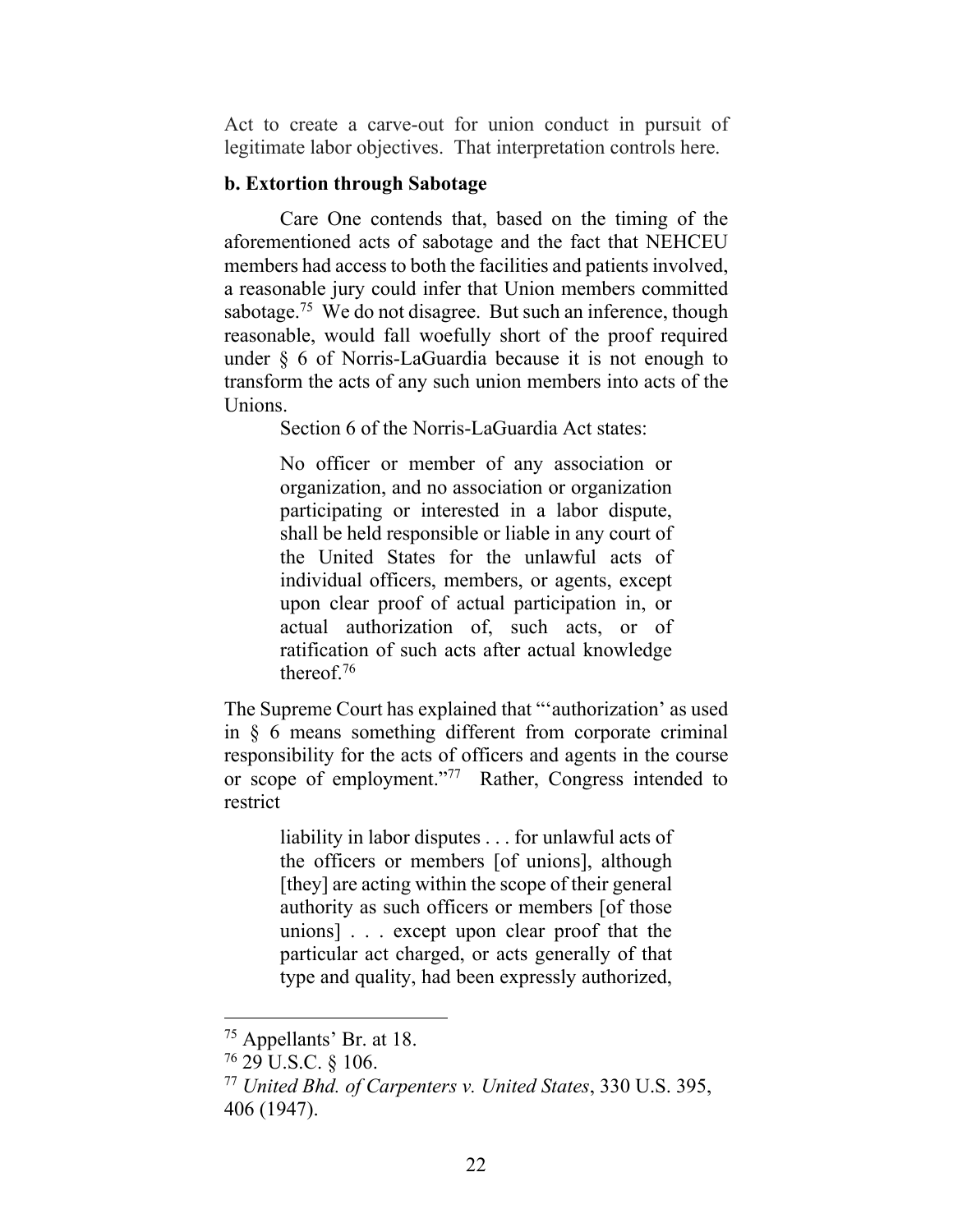or necessarily followed from a granted authority [by the union] or was subsequently ratified [by the union] after actual knowledge of its occurrence.<sup>78</sup>

Thus, a labor union cannot be held liable for the actions of its members (even if those members are officers of the union) absent "*clear proof* of actual participation in, or *actual* authorization of, such acts, or of ratification of such acts after *actual* knowledge thereof."<sup>79</sup> The standard thus requires "clear, unequivocal, and convincing proof" rather than "a bare preponderance."<sup>80</sup> District courts must apply the same standard at summary judgment that would apply at trial, asking "whether the evidence presented is such that a jury applying that evidentiary standard could reasonably find for either the plaintiff or the defendant."<sup>81</sup> Because  $\S$  6 of Norris-LaGuardia Act requires "clear, unequivocal, and convincing proof" at trial, the same standard of proof would be required at the summary judgment level. $82$ 

There is a heightened standard here because unions require heightened protection. The Court explained in *United Brotherhood of Carpenters and Joiners of America* that the limitation set forth in § 6 was intended to:

> relieve [labor unions] . . . from liability for damages or imputation of guilt for lawless acts done in labor disputes by some individual officers or members of the organization without clear proof that the organization or member, charged with responsibility for the offense,

<sup>78</sup> *Id.* at 407. The Court noted that the Senate Committee viewed this as "'a rule of evidence,' not a 'new law of agency.'" *Id.* at 402. However, the distinction is purely academic for our purposes and does not affect our analysis. For a thorough discussion of the complete legislative history of § 6 of the Norris-LaGuardia Act, see *id.* at 401–03.

 $79$  29 U.S.C. § 106 (emphasis added).

<sup>80</sup> *United Mine Workers of Am. v. Gibbs*, 383 U.S. 715, 737 (1966).

<sup>81</sup> *See Anderson v. Liberty Lobby*, 477 U.S. 242, 255 (1986). <sup>82</sup> *See Gibbs*, 383 U.S. at 737.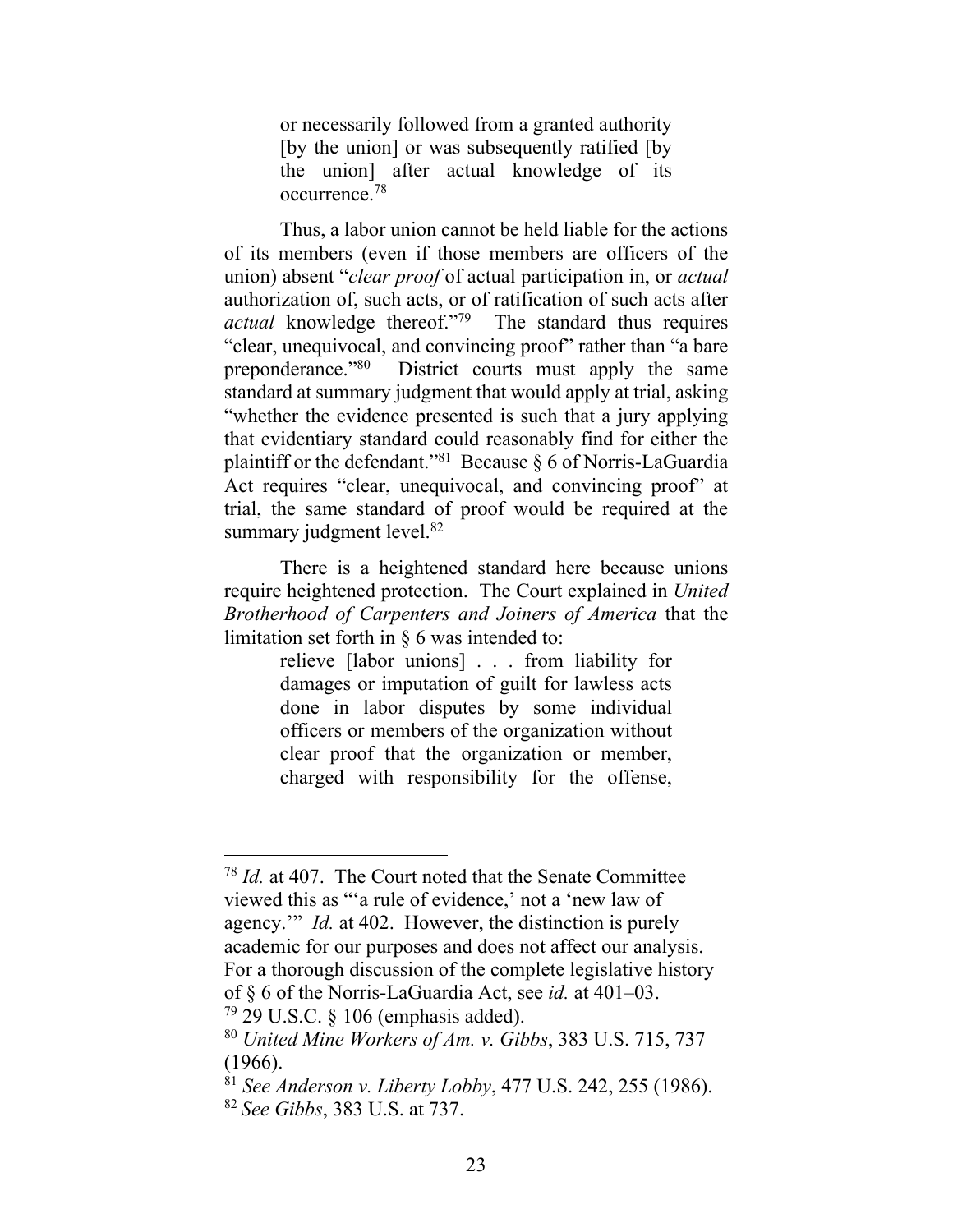actually participated, gave prior authorization, or ratified such acts.<sup>83</sup>

When Congress enacted the Norris-LaGuardia Act in 1932, it did so to "bring some order out of the industrial chaos that had developed and to correct the abuses that had resulted from the interjection of the federal judiciary into union-management disputes on the behalf of management."<sup>84</sup> Federal courts were then "regarded as allies of management in [their] attempt to prevent the organization and strengthening of labor unions; and in this industrial struggle the injunction became a potent weapon that was wielded against the activities of labor groups."<sup>85</sup>

Moreover, in *United Mine Workers of America v. Gibbs*, the Supreme Court noted that while the Labor Management Relations Act passed shortly after the decision in *United Brotherhood of Carpenters* and allowed a less stringent standard of proof, Congress did not repeal § 6 of the Norris-LaGuardia Act.<sup>86</sup> Rather, it "left it applicable to cases not arising under the new Act."<sup>87</sup> The Supreme Court took that opportunity to reiterate that the "driving force" behind  $\S 6$  of the Norris-LaGuardia Act was the "fear that unions might be destroyed if they could be held liable for damage done by acts beyond their practical control."<sup>88</sup> It is therefore now beyond contention that common-law principles of agency and *respondeat superior* have no place in assessing liability of labor unions for the acts of their members or officers for claims (such as the ones before us) not falling under the Labor Management Relations Act.

As this case arises under RICO rather than the Labor-Management Relations Act, it falls under § 6, which applies to cases "not arising under the [Labor-Management Relations

<sup>83</sup> *United Bhd. of Carpenters*, 330 U.S. at 403.

<sup>84</sup> *Boys Mkts., Inc. v. Retail Clerks Union*, 398 U.S. 235, 251 (1970).

<sup>85</sup> *Id.* at 250.

<sup>86</sup> *Gibbs*, 383 U.S. at 736.

<sup>87</sup> *Id*.

<sup>88</sup> *Id.* at 736–37.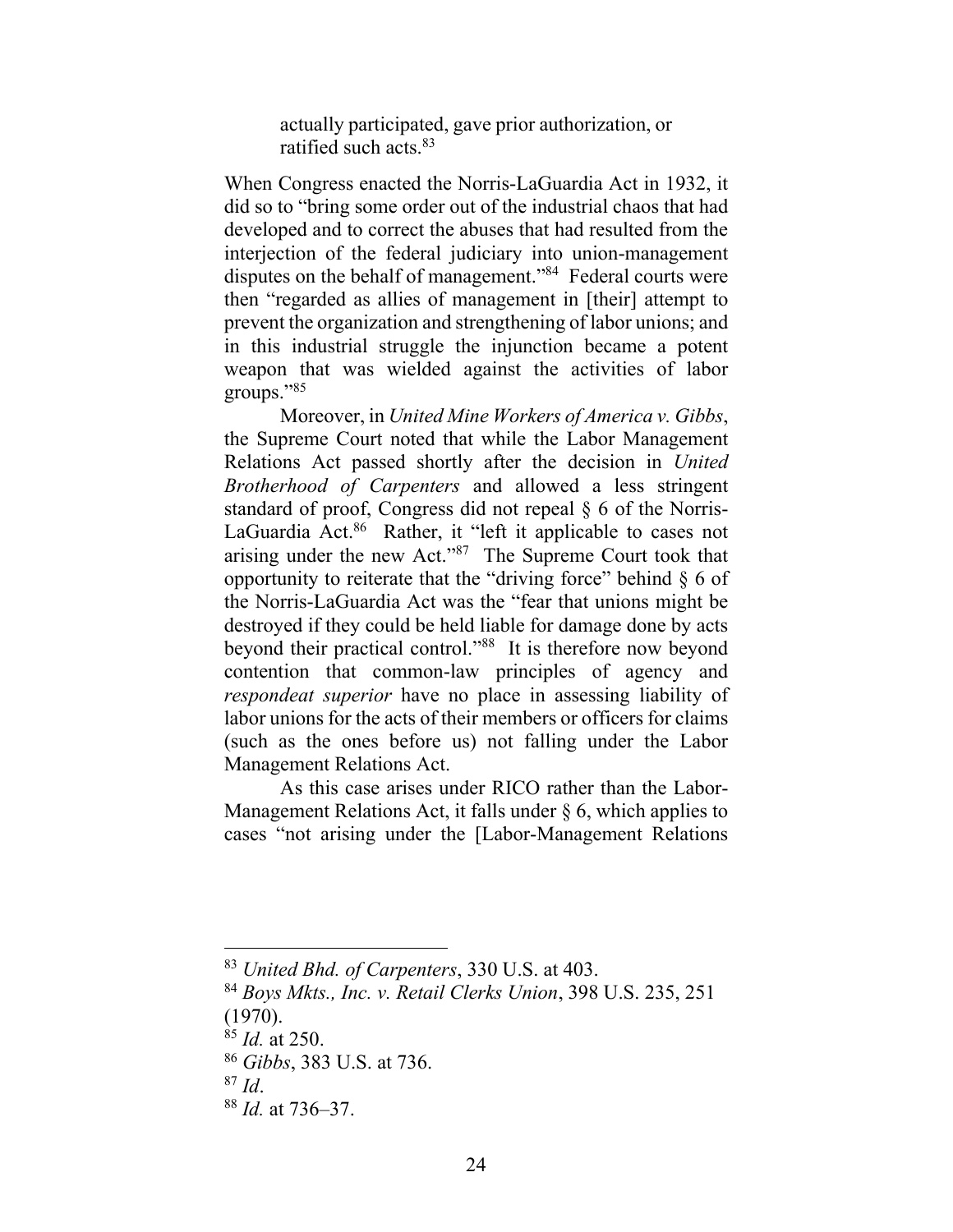Act]."<sup>89</sup> The District Court did err in employing the less stringent Labor Management Relations Act (LMRA) standard, "that defendants can only be held responsible for the actions of their members if unions authorized or ratified the acts."<sup>90</sup> In doing so, it cited *Carbon Fuel Co. v. United Mine Workers of America*, which explained that under the LMRA, liability is limited to those who had "authorized, participated in, or ratified" the conduct.<sup>91</sup> However, that error benefitted Care One because it allowed Care One a less stringent standard of proof for surviving summary judgment.

The investigation by the Connecticut State's Attorney closed without even identifying any suspects, let alone any union-member suspects. Furthermore, union membership alone would not tie the actions of any such members to the Unions. We have already explained that the Supreme Court has stressed that common-law agency principles are not enough to pin the acts of union members (or even union officers) to the hide of their union for claims not arising under the LMRA. The law requires that Care One establish that the Unions authorized or ratified such conduct within the narrow meaning of § 6 of the Norris-LaGuardia Act, and the evidence of that must amount to "clear proof" of such authorization or ratification.<sup>92</sup> The evidence here simply does not rise to that standard.

### **(i) Authorization**

First, there is no admissible evidence that the Unions authorized the acts of sabotage and vandalism. Care One reminds us that similar acts were performed at three facilities targeted by the strike and on the eve of the strike, and that these acts were similar to the sabotage allegedly connected with a strike at another employer's NEHCEU-unionized facility in 2001. Care One suggests that we can connect those dots and

<sup>89</sup> *Id.* at 736. *See United Bhd. of Carpenters*, 330 U.S. at 403 (applying § 6 to Sherman antitrust prosecution); *United States v. Kemble*, 198 F.2d 889, 892 (3d Cir. 1952) (applying § 6 to Hobbs Act extortion prosecution).

<sup>90</sup> *Care One*, 2019 WL 5541410, at \*6 (citing *United States v. White*, 322 U.S. 694, 702 (1944) and *Carbon Fuel Co. v. United Mine Workers of Am.*, 444 U.S. 212, 216–17 (1979)).

<sup>91</sup> *Carbon Fuel*, 444 U.S. at 216.

<sup>92</sup> 29 U.S.C. § 106.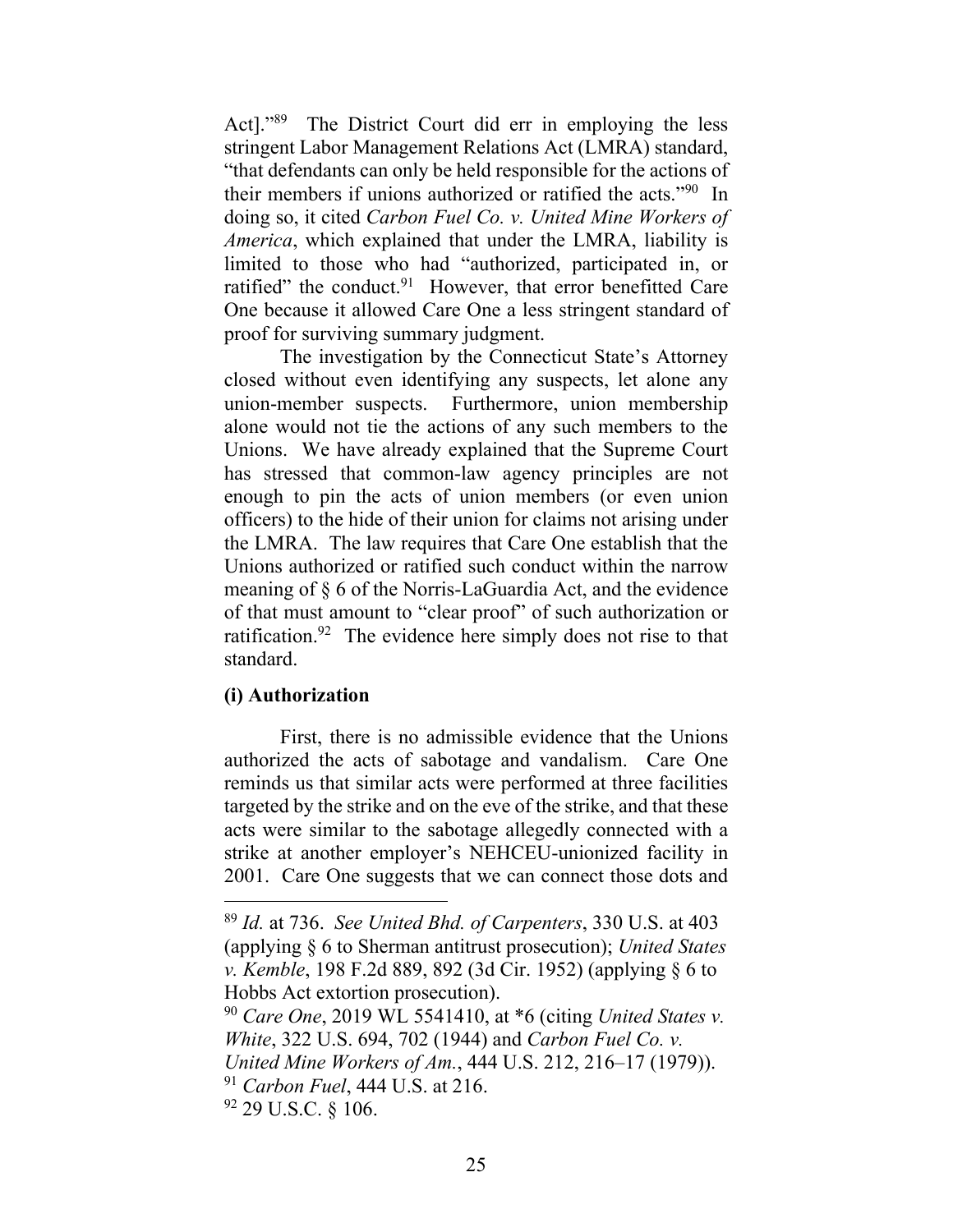conclude that the Unions authorized the conduct. For support, they invoke the "mass action" theory, citing *Eazor Express, Inc. v. International Brotherhood of Teamsters.*<sup>93</sup> Under the mass action theory, union authorization explains an otherwise inexplicable or improbable pattern of coordinated conduct by members.<sup>94</sup> The premise is that "large groups of [people] do not act collectively without leadership and that a functioning union must be held responsible for the mass action of its members."<sup>95</sup> The mass action theory emerged to address situations in which thousands of members in different locations simultaneously act in concert.<sup>96</sup> In contrast, here, there is no evidence that more than a few people acted and Care One does not contend otherwise.  $97$  Care One insists that it is applying the logic underlying the mass action theory and relying on common sense based on the timing and apparent coordination of the actions rather than the mass action theory per se. However, Care One cites no cases that would justify expanding the logic of the mass action theory to the circumstances here, and we have found none. The number of actors here falls woefully short of the numbers needed to infer that the Unions had to have orchestrated these acts. The number is just too small for the presumption of centralized Union coordination to apply. Moreover, even if we were to agree that the timing of the acts suggests unseen coordination, there is nothing to tie it to the Unions as opposed to a handful of individual union members acting on their own. The contrary assumption Care One relies on is far too tenuous to rise to the level of substantial proof required by § 6 of the Norris-LaGuardia Act.

Care One also points to certain vague remarks by the agents of the Union to argue authorization. It argues that Union documents revealed plans to persuade workers to "become

<sup>93</sup> *Eazor Express, Inc v. Int'l Bhd. of Teamsters*, 520 F.2d 951, 963 (3d Cir. 1975)*, overruled on other grounds by Carbon Fuel Co. v. United Mine Workers of Am.*, 444 U.S. 212 (1979).

<sup>94</sup> *Id.*

<sup>95</sup> *Id.*

<sup>96</sup> *See Consolidation Coal Co. v. Local 2216*, 779 F.2d 1274, 1275 (7th Cir.1985) (applying mass action to when 350,000 to 450,000 coal miners went on strike).

<sup>97</sup> *See Care One Mgmt., LLC*, 2019 WL 5541410, at \*6.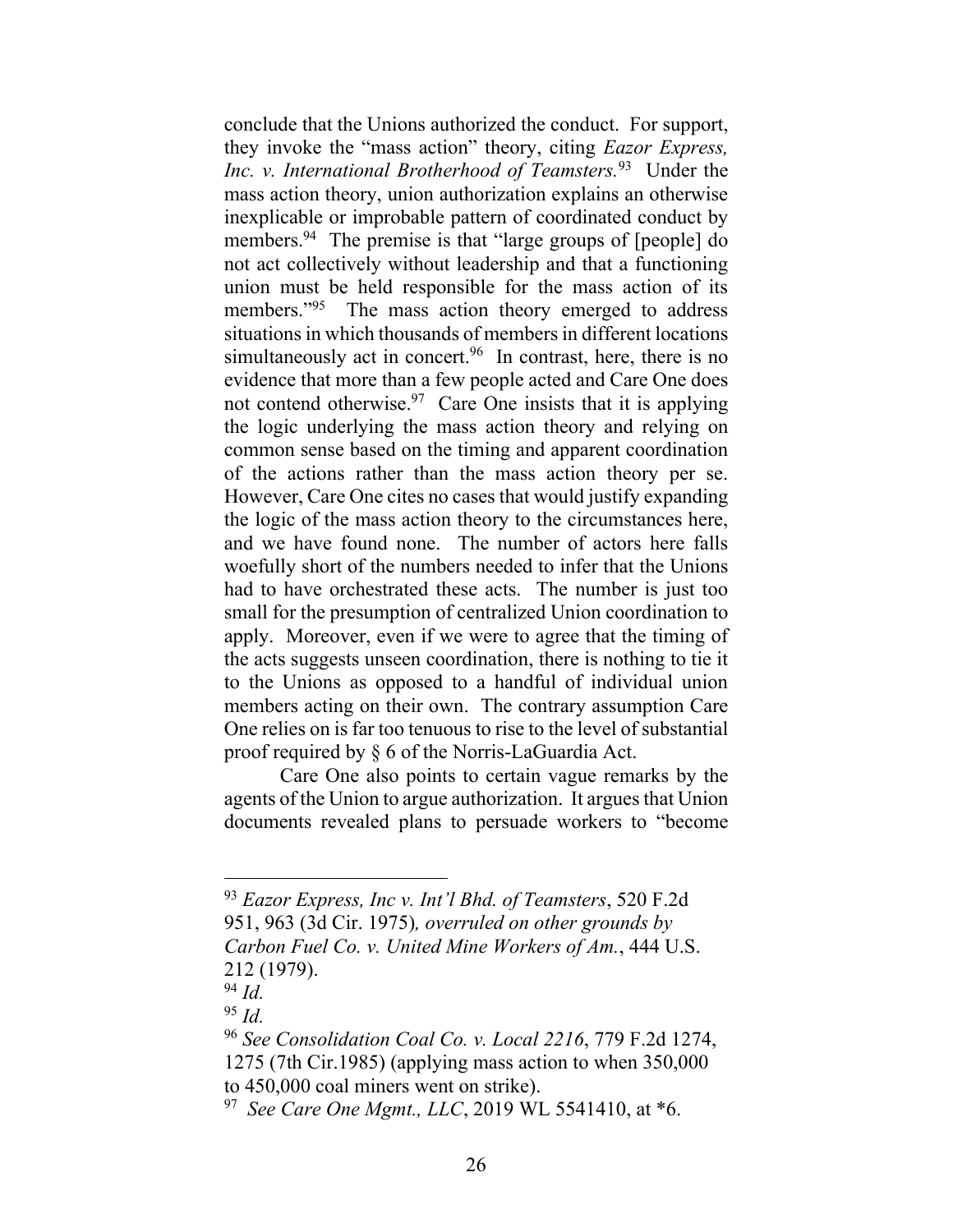angry about their working conditions"<sup>98</sup> and to take on "more militant" levels of activity.<sup>99</sup> But to satisfy the evidentiary threshold of Norris-LaGuardia, Care One must present "clear proof that the particular act charged, or acts generally of that type and quality, had been expressly authorized, or necessarily followed from a granted authority."<sup>100</sup> We cannot conclude that these statements expressly authorized the alleged predicate acts without greatly weakening the fabric of Norris-LaGuardia and undermining the congressional intent behind it.

The acts of vandalism, etc., do not "necessarily follow<sup>[]"</sup> from these abstract statements.<sup>101</sup> Those statements were in a facilitator lesson-planning worksheet and a written evaluation for one organizer, respectively.<sup>102</sup> Care One also points to the NEHCEU's president's statement to workers that "the law takes too long" and that NEHCEU "could be destroyed by the time the law was able to stop [Care One's] behavior."<sup>103</sup> Here again, the suggested inference is just too tenuous a thread to tie the Unions to the acts of vandalism. It simply does not follow that the Unions were authorizing acts of vandalism and sabotage by complaining about delays in the legal process.

Moreover, as the District Court recognized, the evidence here is to the contrary. Even internally, NEHCEU's communications director condemned the behavior. He wrote to fellow employees stating: "Of course anyone with a peasized brain would realize this isn't a tactic we would undertake."<sup>104</sup>

Our finding that the evidence could not lead a properly instructed jury to conclude that the Unions authorized this conduct is not akin to "nothing to see here; move along," as our dissenting colleague suggests. This suggestion coupled with the assertion that there is "indeed something to see, and a jury

<sup>&</sup>lt;sup>98</sup> JA 5852, a facilitator teaching document with the goal of "answer[ing] tough questions and redirect[ing] conversations to an organizing agenda."

<sup>99</sup> JA 5849, a supervisor's evaluation form for an individual organizer.

<sup>100</sup> *United Bhd. of Carpenters*, 330 U.S. at 406–07.

<sup>101</sup> *See id.*

<sup>102</sup> *See* JA 5852 and 5849*.*

<sup>103</sup> Appellants' Br. at 22.

 $104$  JA 6825.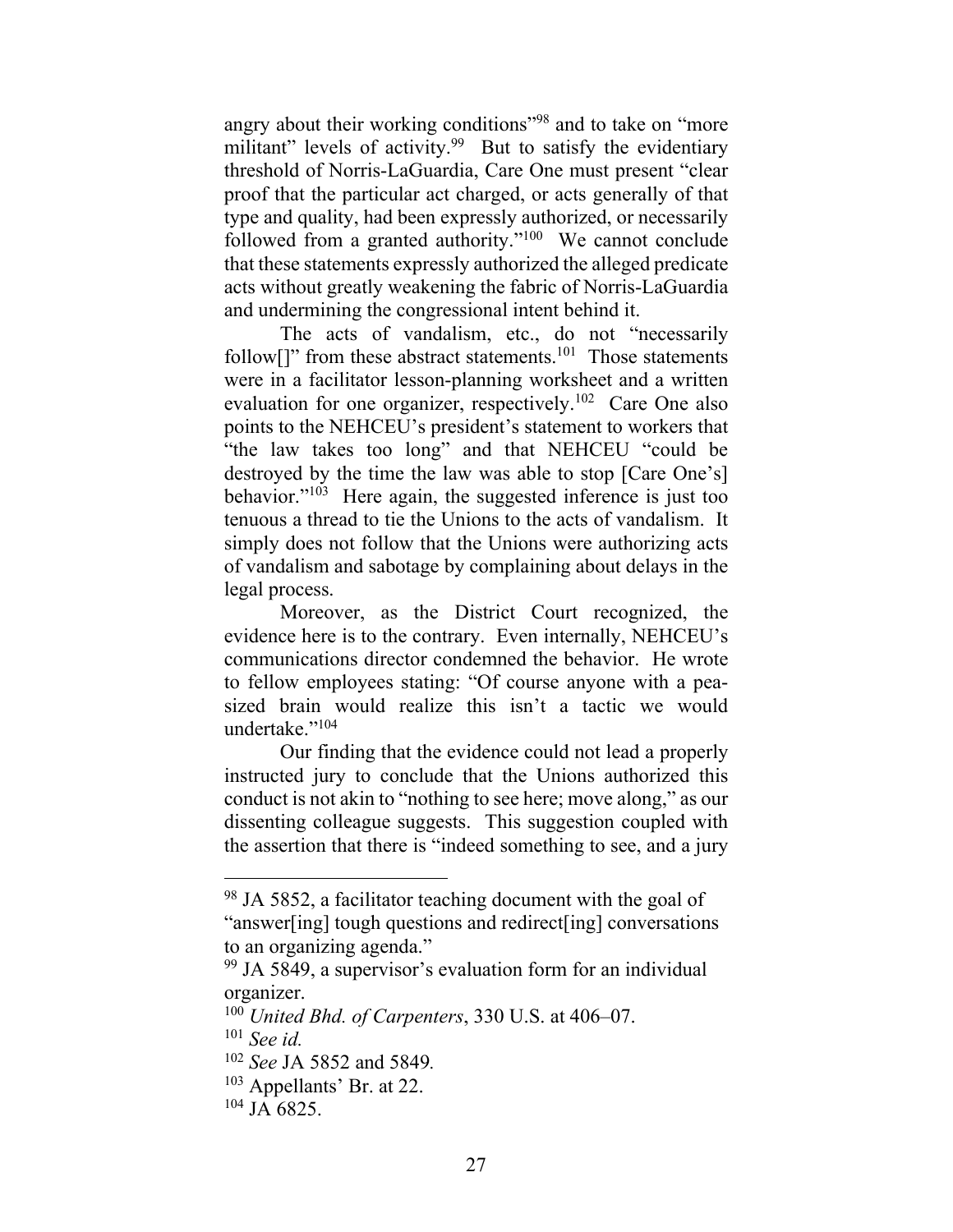should see it,"<sup>105</sup> makes clear that the Dissent does not fully appreciate the heightened standard of review required here. Under this standard of review, a jury may not "see it" if there is not clear proof. This does not mean we are saying "move along" (i.e., grant summary judgment) because we are ignoring the relevant evidence, but rather because, after a careful review of said evidence, it clearly falls short of the required standard.

Even the *Fry v. Airline Pilots Association International*  case, which the Dissent relies on when asserting that "'[c]lear proof' is not an unreachable standard," supports that the evidence here fails to reach it. 106 The *Fry* Court stressed that any alleged authorization would have to be "very obvious."<sup>107</sup> For the reasons discussed above, the evidence here is a far cry from very obviously suggesting authorization. Moreover, *Fry* involved much more convincing evidence than we have here. This included "the words 'show no mercy'" written on a union bulletin board with the names of the people some union members had harassed listed underneath and evidence that the union chairperson failed "to deny an allegation that 'Union Leadership continue[d] to encourage [post-strike harassment] and refuse[d] to take any steps to stop it."<sup>108</sup> And even with this clearer evidence, the Tenth Circuit still found that the proof was not clear enough to get past summary judgment. Compare this to our case in which we have both vague statements that do not clearly incite the vandalism as well as the Unions' explicit condemnation of the vandalism. If the evidence in *Fry*  falls short of clear proof of authorization requiring granting the union's motion for summary judgment, then the evidence here necessarily falls short of this heightened standard too.

### **(ii) Ratification**

As explained above, even if the Unions did not authorize this conduct, they are nevertheless liable if they ratified it. To show ratification, Care One must show "either that the union approved the violence which occurred, or that it participated actively or by knowing tolerance in further acts which were in themselves actionable under state law or

 $105$  Dissent at 26.

<sup>106</sup> *Id.* at 24 (citing *Fry v. Airline Pilots Ass'n, Int'l*, 88 F.3d

<sup>831, 842 (10</sup>th Cir. 1996)).

<sup>107</sup> *Fry*, 88 F.3d at 842–43.

<sup>108</sup> *Id.* at 843.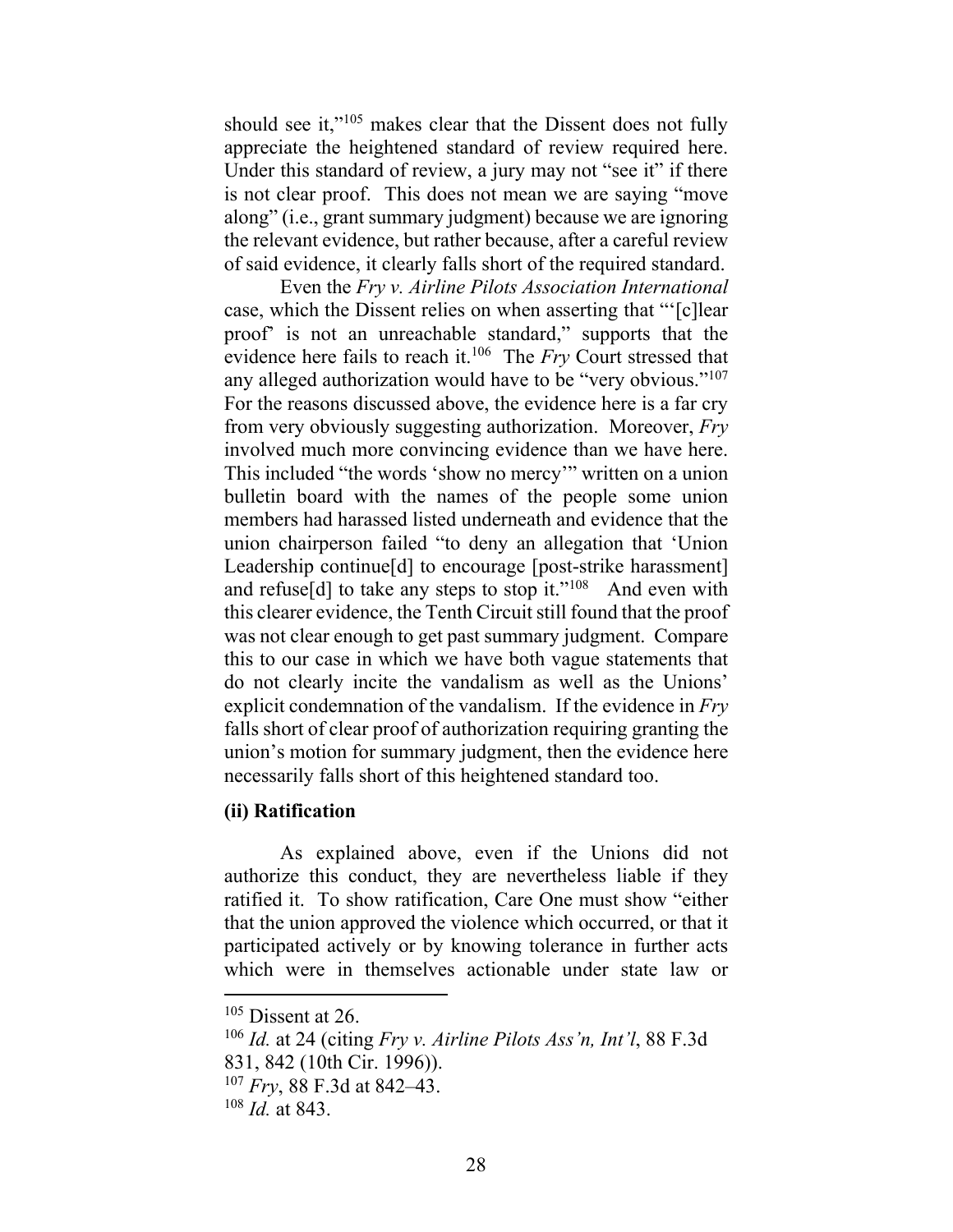intentionally drew upon the previous violence for their force."<sup>109</sup> In addition, as we have stressed at length, Care One would need to show "clear proof" of such ratification.<sup>110</sup> Care One argues that union officials made "no concrete effort to disassociate themselves from the misconduct,"<sup>111</sup> and that apparent lack of concern is itself enough to show ratification. It cites *Yellow Bus Lines* to support this contention.<sup>112</sup> In *Yellow Bus Lines*, there was evidence that the union local's business director, James Woodward, had engaged in several acts of vandalism including threatening to burn company buses. 113 The president of the union received a letter describing "with particularity 'numerous incidents of threats, violence, property damage, and verbal abuse' by Woodward and other strike participants."<sup>114</sup> There was no evidence to show that the unions acted to investigate or discipline Woodward (or any other strikers). More importantly, "Woodward remained on-site as the Local's man in charge."<sup>115</sup> The court held that evidence was sufficient to show that the union had liability for Woodward's action because its inaction after learning of accusations against Woodward ratified his conduct.<sup>116</sup> Clearly, this case is different. Assuming *arguendo*  that lack of concern constitutes approval, this record does not support a conclusion that union officials made no concrete effort to disassociate themselves from the violence. NEHCEU's communications director wrote that the allegations of vandalism were "very serious indeed" and that those responsible "should be held fully accountable."<sup>117</sup> This is in direct contrast to the response of the union in *Yellow Bus* 

<sup>109</sup> *Gibbs*, 383 U.S. at 739.

<sup>110</sup> 29 U.S.C. § 106.

<sup>111</sup> Appellants' Br. at 26.

<sup>112</sup> *Yellow Bus Lines, Inc. v. Drivers, Chauffeurs & Helpers Loc. Union 639*, 883 F.2d 132, 136 (D.C. Cir. 1989), *on reh'g en banc*, 913 F.2d 948 (1990).

<sup>113</sup> *Id.* at 135.

<sup>114</sup> *Id.* at 136.

<sup>115</sup> *Id.*

<sup>116</sup> *Id.*

<sup>117</sup> JA 1068.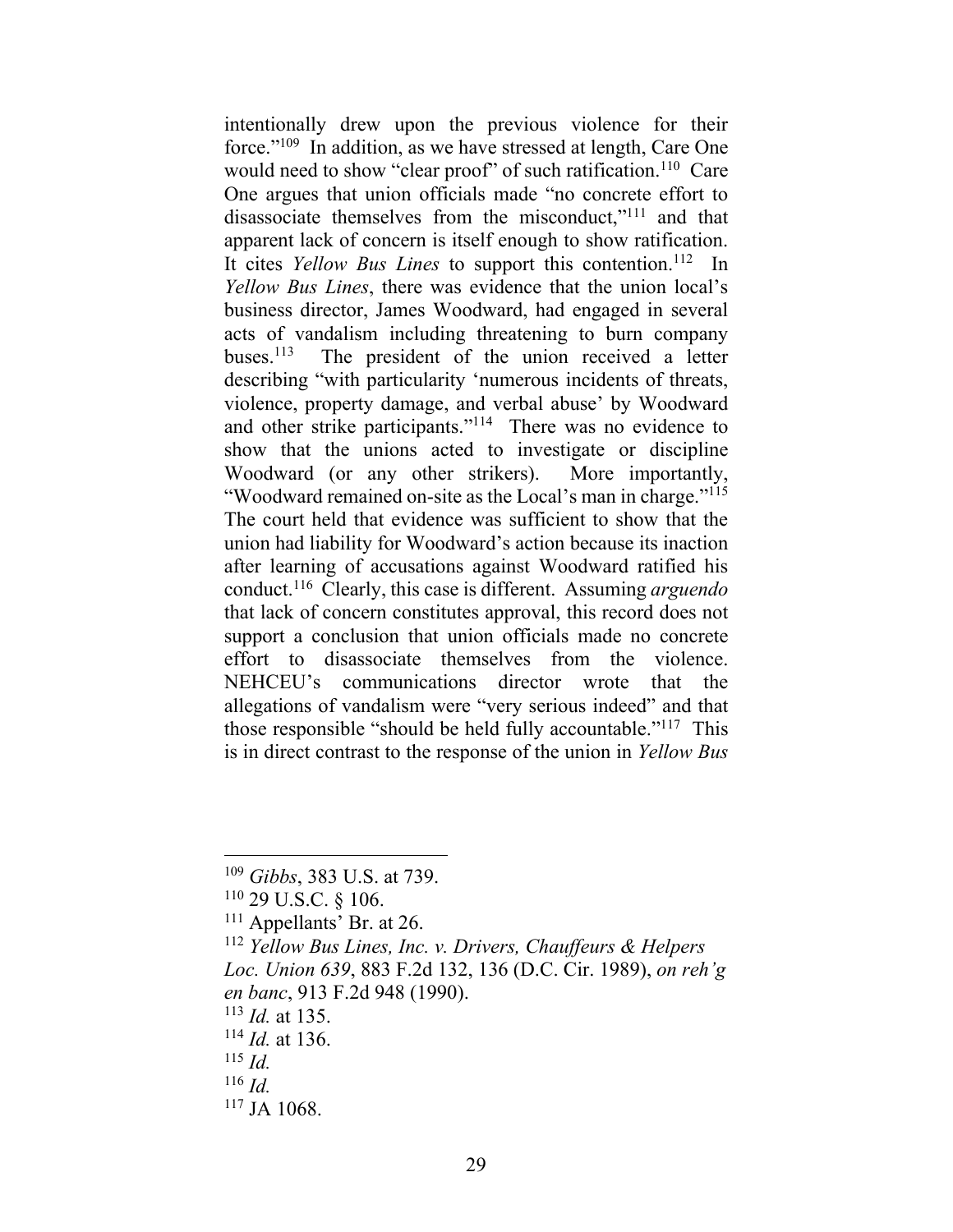*Lines*, which was tantamount to the proverbial "wink and a nod."<sup>118</sup>

Care One argues that a reasonable jury could find the Unions ratified the sabotage after the fact because the Unions "sought to 'mudd[y] the waters' and 'rebut, or at least confuse, the sabotage claims'" <sup>119</sup> rather than to assist the police investigation.<sup>120</sup> Despite some of the Unions' rhetoric, it is far from clear that the Unions sought to "muddy the waters." Indeed, the relevant email that Care One's argument rests on merely reported results from a response to a FOIA request. It described the information from that FOIA response as "mudd[ying] the waters and support[ing] the contentions of the workers that" the patients may have removed their identifying bracelets themselves rather than saboteurs.<sup>121</sup> Congress gave unions increased protection from liability by setting a standard of clear proof.<sup>122</sup> No fair reading of the email suggests that the Unions approved the actions by even the lowest standard of proof. It therefore certainly does not establish any such approval by clear proof.

Care One also points to an email suggesting it would be "a very bad idea" to participate in the police investigation.<sup>123</sup> But read in context, that email explains that the Unions should not "suggest [they] have information [they] don't have" and that they have an obligation to their members even if it turned out the members were guilty.<sup>124</sup> Here, it must be remembered that subsequent investigation yielded no suspects or implicated any Union members.

<sup>118</sup> We realize, of course, that it is certainly possible that any statements by the Union condemning the vandalism and sabotage were made solely to provide "cover" and that any Union members participating in the vandalism understood that. However, without sufficient proof that statements condemning the destruction were nothing more than a disingenuous self-serving response, we cannot attribute such nefarious motivations to the Unions or their communications. <sup>119</sup> Appellants' Br. at 25 (citing JA 5842).

<sup>120</sup> *Id.* (citing JA 5831).

<sup>121</sup> JA 5842.

<sup>122</sup> 29 U.S.C. § 106.

<sup>123</sup> JA 5831.

<sup>124</sup> *Id.*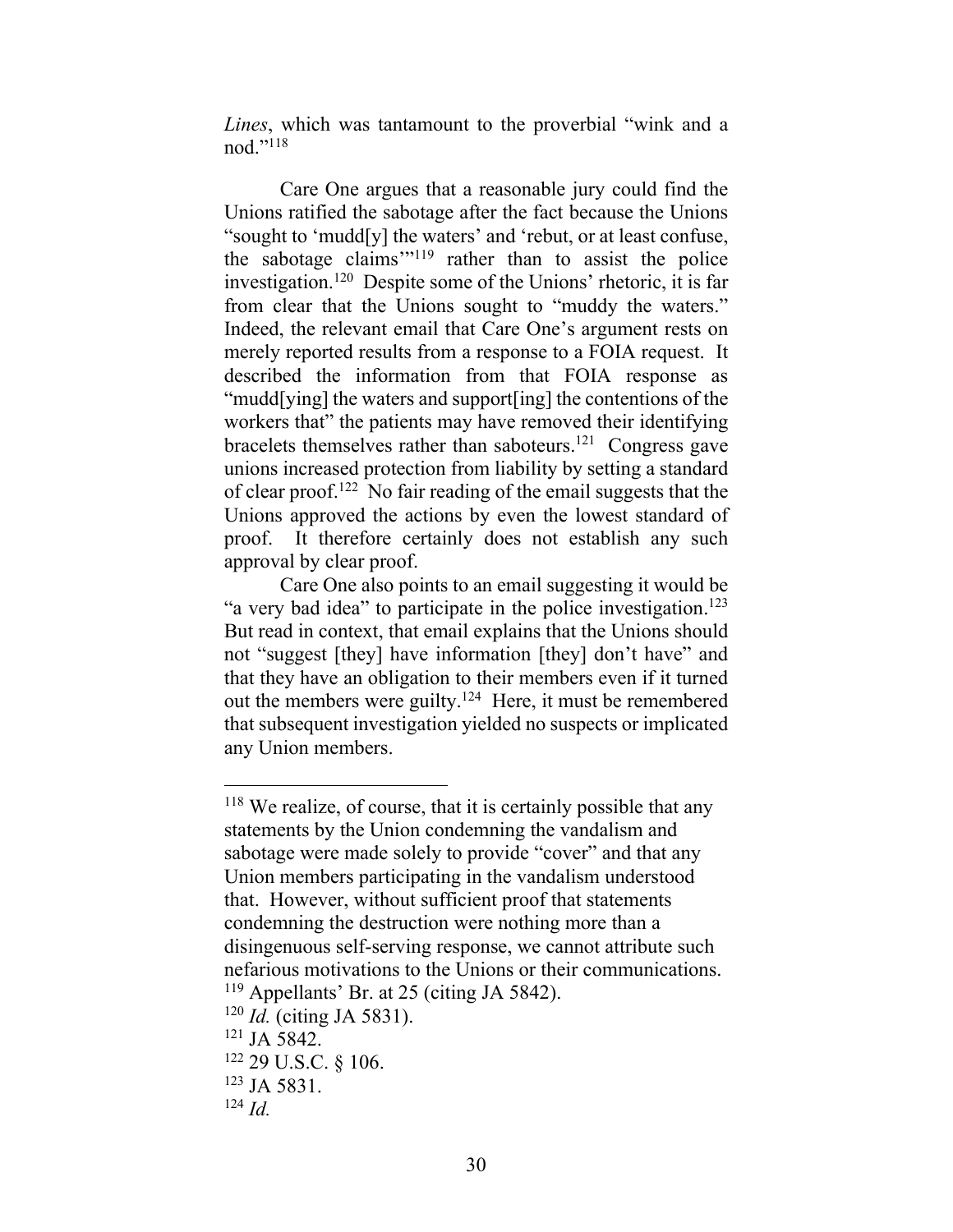Care One also contends that the Unions went as far as "authoring a baseless article suggesting that Care One 'staged the sabotage to make [NEHCEU] look bad.'"<sup>125</sup> However, the article, written by the Unions' communications director, attributes the "staged the sabotage" quotation to members and indeed members who disbelieved the allegations of sabotage.<sup>126</sup> That is not evidence that the Unions had any such belief. Moreover, even if we were to attribute such a belief to the Unions, it would still fall short of the clear proof needed to allow us to conclude that the Unions ratified the acts of vandalism and sabotage after the fact.

#### **2. Mail and Wire Fraud**

#### **a. Unions' Fact-Checking Process**

Care One asserts claims of mail and wire fraud based on the allegedly false and misleading advertisements. The District Court granted summary judgment to the Unions on those claims because the proof of the requisite element of specific intent to defraud was lacking.<sup>127</sup> It found no specific intent to deceive because the Unions had fact-checking and vetting procedures in place, and the people who researched, drafted, and approved the publications believed the advertisements to be truthful.<sup>128</sup>

Care One argues that there were material disputes of fact as to whether such procedures existed or whether the procedures were followed if they did exist. After reviewing the affidavits submitted by both sides on the summary judgment motions, we hold that the trial court did not err. Care One argues that UHWE Assistant for Strategic Organizing Amy Gladstein revealed that the Unions lacked such vetting procedures, but that is a misreading of the record. Gladstein merely denied that their protocols were as strict as in "a laboratory."<sup>129</sup> But she emphasized that the Union researchers were trained to conduct careful research, and that the advertisements were based on initial fact gathering.<sup>130</sup>

 $125$  Appellants' Br. at 25–26 (citing JA 5825).

<sup>126</sup> JA 5825.

<sup>127</sup> *Care One*, 2019 WL 5541410, at \*9.

 $128$  *Id.* at \*10.

<sup>129</sup> JA 3718–19.

<sup>130</sup> JA 7994.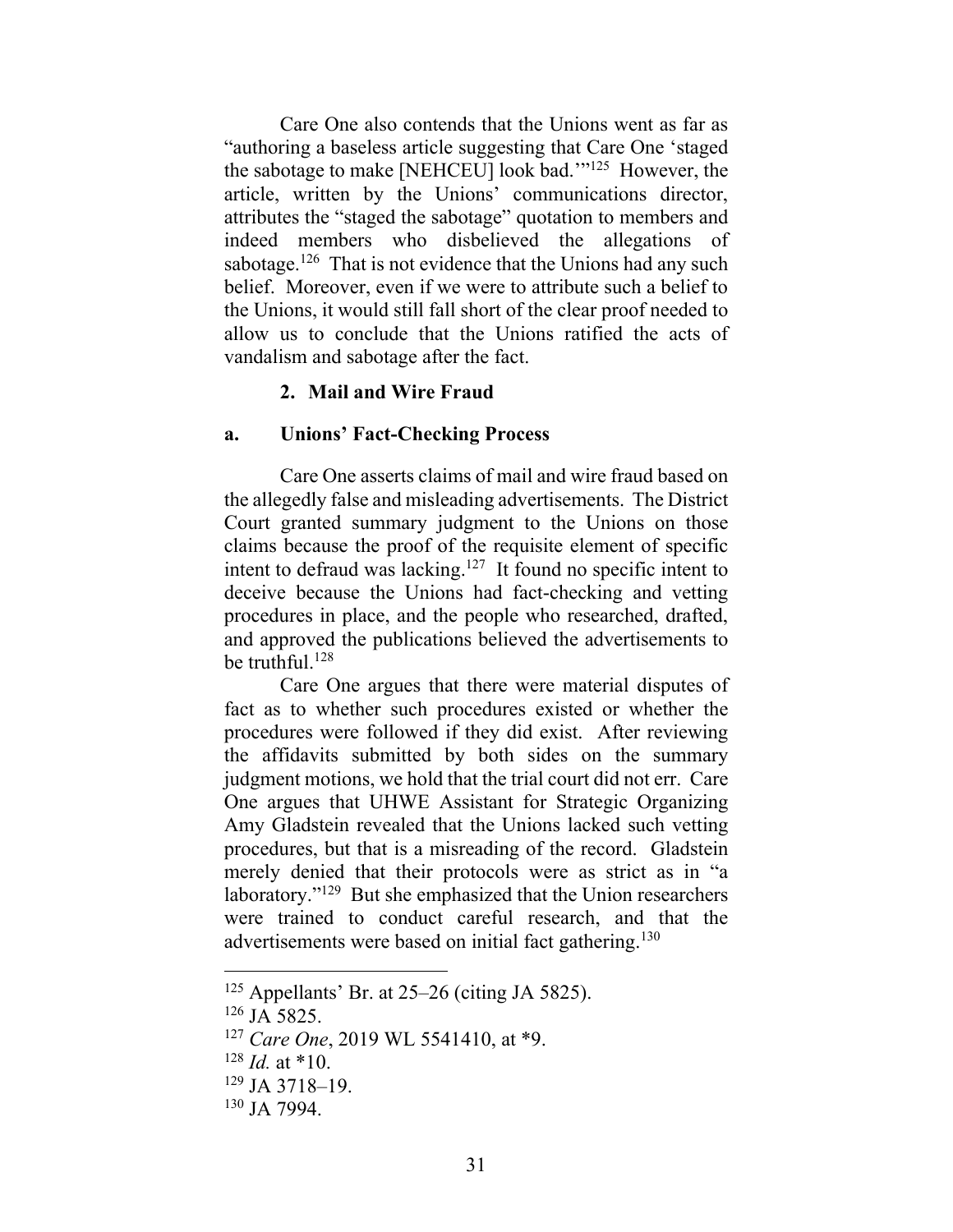Care One also contends that a union employee admitted that communications were published without approval. However, that employee merely specified that the procedure did not require a sign-off by him. In doing so, he reaffirmed that the work had to be "vetted by the research department for accuracy."<sup>131</sup> Care One points to a communications employee who admitted that when she was promoted to a senior position, she could send out certain things without her supervisor's "review," though there were categories of things that still required her supervisor's review.<sup>132</sup> None of this contradicts the process the Unions outlined. This process included factchecking and vetting communications and not releasing anything without approval by an officer or senior staff employee with authority.<sup>133</sup> Care One can point to specific officers or senior staff who did not do any fact-checking, but that does not negate the evidence that certain researchers and outside counsel did fact-check, even if others did not.<sup>134</sup> There is information in the record, for example, that cite-checking was "Megan [Thorsfeldt's] job."<sup>135</sup>

We have previously affirmed summary judgment dismissal of a defamation claim where defendants filed uncontradicted affidavits that "averred that they were convinced of the truthfulness" of their statements.<sup>136</sup> Here, the Unions' affidavits provide sufficient evidence that the affiants believed that all the material in the advertisements was truthful and accurate. None of the portions of the record Care One relies on raises a genuine issue of fact sufficient to defeat the Unions' motion for summary judgment.

<sup>135</sup> JA 5327.

<sup>131</sup> JA 2761.

<sup>132</sup> JA 5308.

<sup>133</sup> JA 7994.

<sup>&</sup>lt;sup>134</sup> *See* JA 2642 (vetting was conducted on the research side and legal side); JA 5134 (accuracy was the responsibility of "our research team" and "counsel"); JA 3718 (Gladstein explaining that "my researchers" were responsible for accuracy).

<sup>136</sup> *Steaks Unlimited, Inc. v. Deaner*, 623 F.2d 264, 276 (3d Cir. 1980).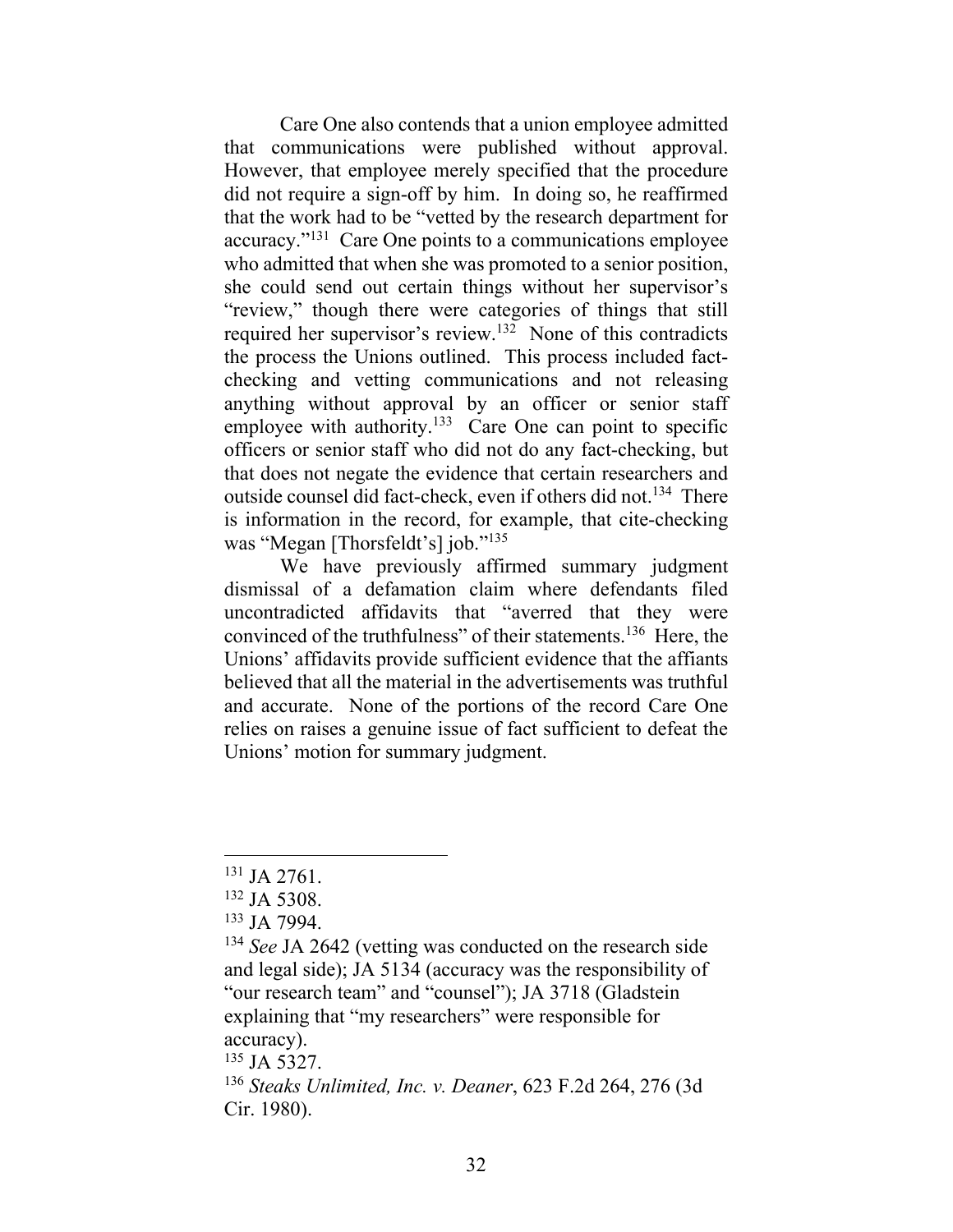#### **b. Reckless Disregard**

Care One claims the District Court should have looked beyond the fact-checking procedures because fraud "may be effected by deceitful statements of half-truths or the concealment of material facts" even if the text is true.<sup>137</sup> Care One then argues that we can find specific intent because advertisements were "(at best) deceitful half-truths" that advanced the Unions' scheme and whose purpose was to "harm Appellants' business."<sup>138</sup>

Specific intent "may be found from a material misstatement of fact made with reckless disregard for the truth." <sup>139</sup> However, reckless disregard for the truth cannot be inferred merely from an intention to injure.<sup>140</sup> It requires "sufficient evidence to permit the conclusion that the defendant in fact entertained serious doubts as to the truth of his publication."<sup>141</sup> Failure to investigate before publishing is not enough to establish reckless disregard, without more.<sup>142</sup>

Care One points to specific ads and claims the Unions cherrypicked facts and disrobed them of their necessary context. In the four ads in question, Care One accuses the Unions of asking a leading question that implies a negative answer and highlights negative information, supported by a non-representative fact or statistic.

For example, as quoted above, Care One points to the advertisements targeting its staffing. Those advertisements ask: "Are HealthBridge Nursing Homes Employing Enough Caregivers For Our Loved Ones?" They then assert that Care One provided below-average coverage by certified nursing assistants.<sup>143</sup> The ads omit that Care One facilities provide

<sup>137</sup> Appellants' Br. at 43 (citing *United States v. Ferriero*, 866 F.3d 107, 120 (3d Cir. 2017) (quoting *United States v. Bryant*, 655 F.3d 232, 249 (3d Cir. 2011)).

<sup>&</sup>lt;sup>138</sup> Appellants' Br. at 42.

<sup>139</sup> *United States v. Coyle*, 63 F.3d 1239, 1243 (3d Cir. 1995) (citation omitted).

<sup>140</sup> *Harte-Hanks Commc'ns, Inc. v. Connaughton*, 491 U.S. 657, 666 n.7 (1989).

<sup>141</sup> *Id.* at 688 (citing *St. Amant v. Thompson*, 390 U.S. 727, 731 (1968)).

<sup>142</sup> *Id.* (citing *St. Amant*, 390 U.S. at 733).

<sup>143</sup> JA 2491.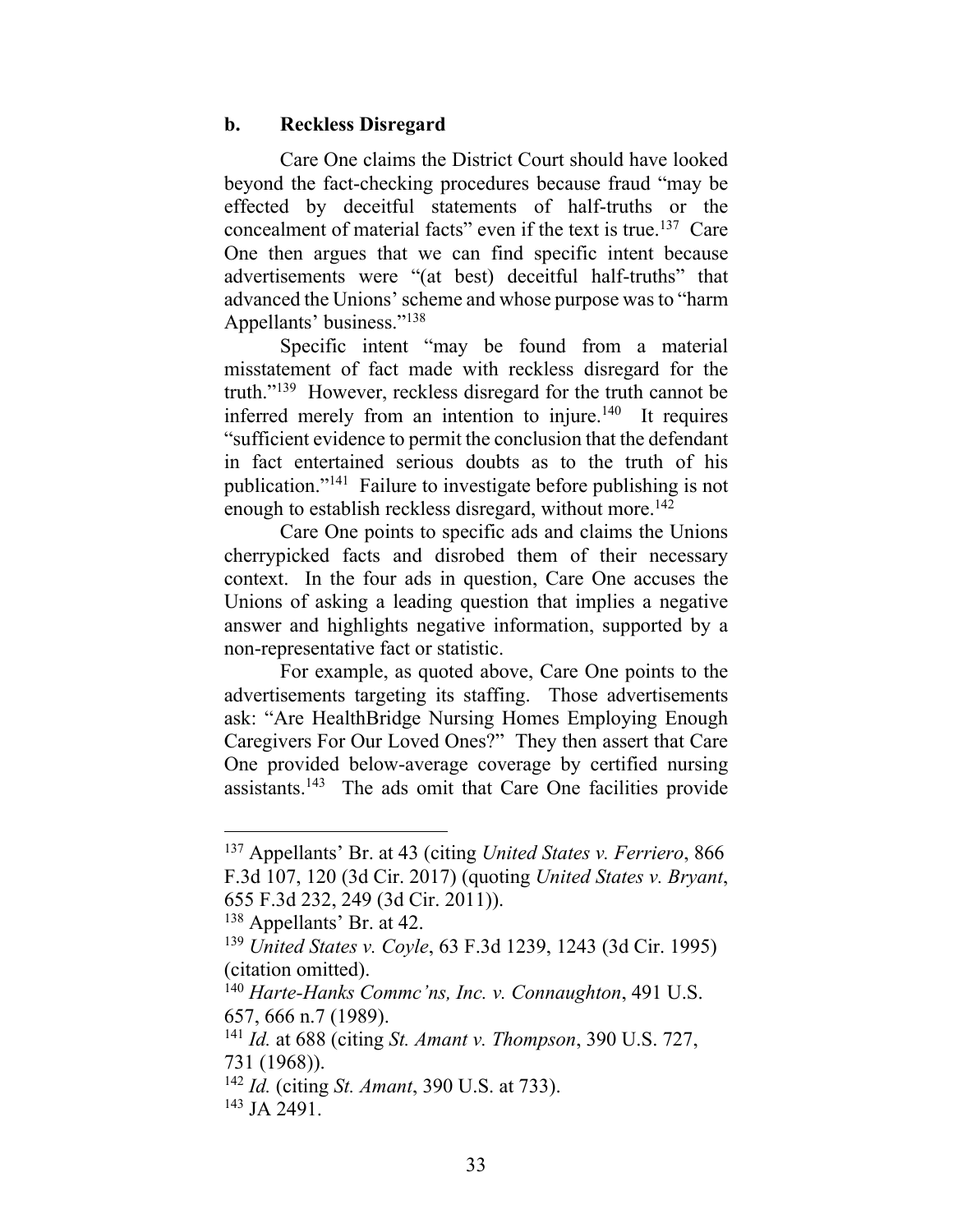above-average hours of coverage by the higher-skilled registered nurses (RNs) and licensed practical nurses  $(LPNs).<sup>144</sup>$ 

However, the law of defamation generally recognizes that a question, "however embarrassing or unpleasant to its subject, is not an accusation."<sup>145</sup> To premise liability on a question would "necessarily ensnare a substantial amount of speech that is essential to the marketplace of ideas."<sup>146</sup> Moreover, the questions' implied answer is merely an unfalsifiable "opinion relating to matters of public concern."<sup>147</sup> Even if the Unions were using the questions to assert that Care One "understaff[s]" their facilities, that assertion would merely compare Care One's staffing to a subjectively chosen correct number.

The same analysis applies to the other questions in the Unions' advertisements: "Is HealthBridge Giving Your Loved One Anti-Psychotic Drugs?,"<sup>148</sup> "Overbilled at a HealthBridge Nursing Home?,"<sup>149</sup> and "Who's in charge At HealthBridge Nursing Homes?"<sup>150</sup> These are all questions rather than factual misrepresentations. They point out a presumed disparity between HealthBridge's behavior and a subjective standard.

Care One suggests that the statistic in the staffing ad is fraudulent because it implies that Care One understaffs by relying on information pertaining to the only category of staff with below-average numbers. Amanda Torres-Price, communications specialist for UHWE, conceded that the advertisements were "not pretending to be objective."<sup>151</sup> However, speakers in the public square "have no legal obligation to present a balanced view."<sup>152</sup> The Unions had no

<sup>144</sup> JA 3348–49 and 5642.

<sup>145</sup> *Abbas v. Foreign Policy Grp., LLC*, 783 F.3d 1328, 1338 (D.C. Cir. 2015) (citation omitted).

<sup>146</sup> *Id.* at 1339.

<sup>147</sup> *Weyrich v. New Republic, Inc*., 235 F.3d 617, 624 (D.C. Cir. 2001) (citation omitted).

<sup>148</sup> JA 2501.

<sup>149</sup> JA 2477.

<sup>150</sup> JA 2494.

<sup>151</sup> JA 5311.

<sup>152</sup> *Perk v. Reader's Digest Ass'n, Inc.*, 931 F.2d 408, 412 (6th Cir. 1991).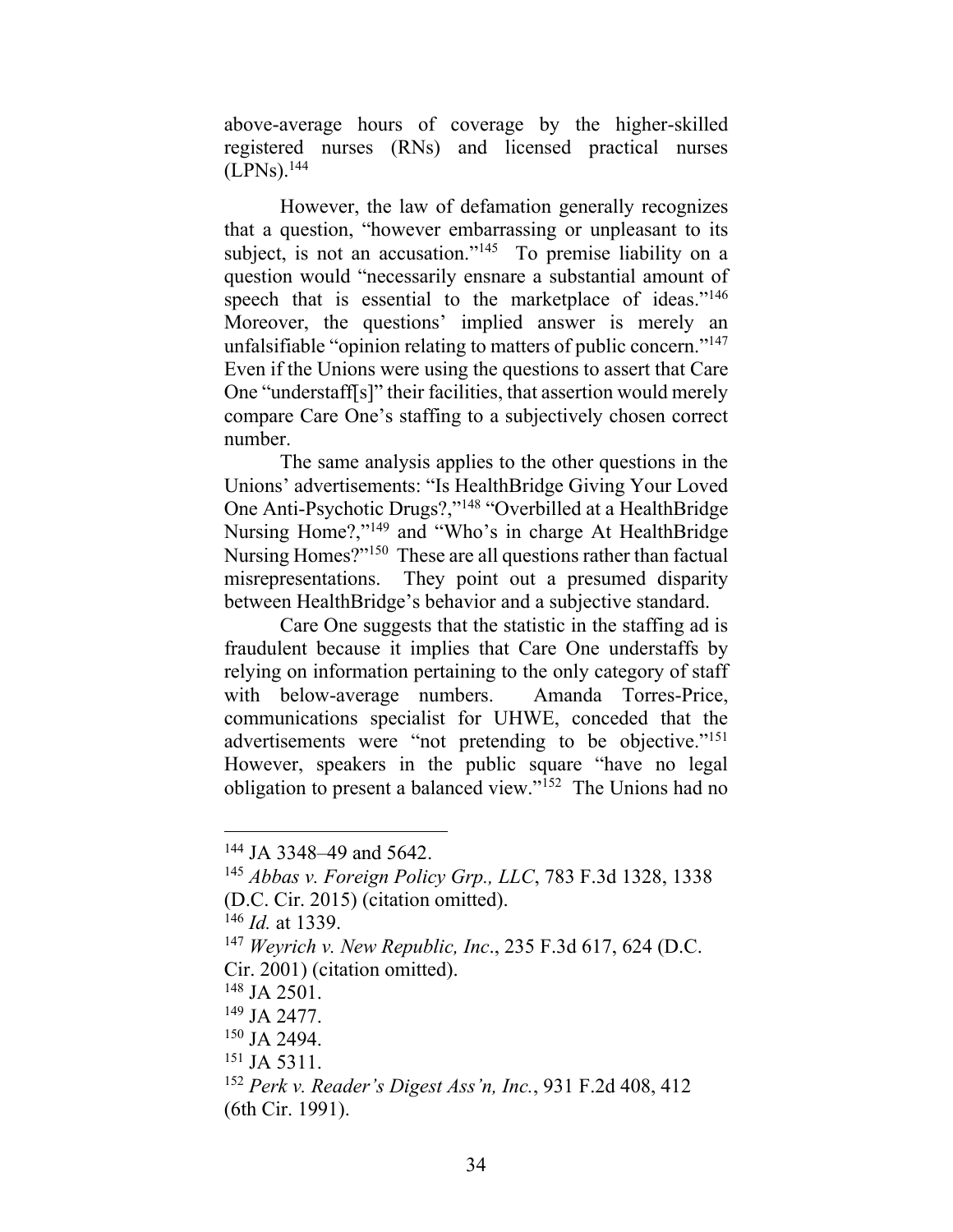duty to give a fair, holistic representation in their advertisements.

The law does not require the Unions to present a balanced view in their other advertisements. Care One points out that the antipsychotics advertisements suggesting its facilities excessively administered medications relies on a statistic referring to non-representative groups of patients, for whom the antipsychotic drugs were often medically appropriate. The overbilling advertisements were based on one billing error at only one facility. And the "Who's in charge" advertisements implied there was an unhealthy amount of turnover but cited turnover rates roughly in line with a state average. Care One doesn't dispute the actual statistics, merely the implications and the insinuations arising from them. It is unrealistic to expect that either side of a labor dispute will present a balanced view in advertisements pertaining to that dispute. Moreover, for better or worse, the law does not hold either party to a labor dispute to a given level of objectivity.<sup>153</sup>

### **IV.**

For the reasons set forth above, we will affirm the District Court's judgment.

<sup>&</sup>lt;sup>153</sup> This does not, of course, license either side to a labor dispute to say whatever will inflict maximum damage on the other side with absolutely no regard for the accuracy of those statements. Here, as we have discussed, the Unions did have processes in place to maintain a level of accuracy in its public pronouncements. And the record does not support any conclusion that those processes were little more than a Potemkin Village intended only to provide cover so that the Unions could say whatever they thought would damage Care One. There is no evidence that the Unions had "serious doubts" about the truthfulness of the statements. *Harte-Hanks Commc'ns*, 491 U.S. at 688.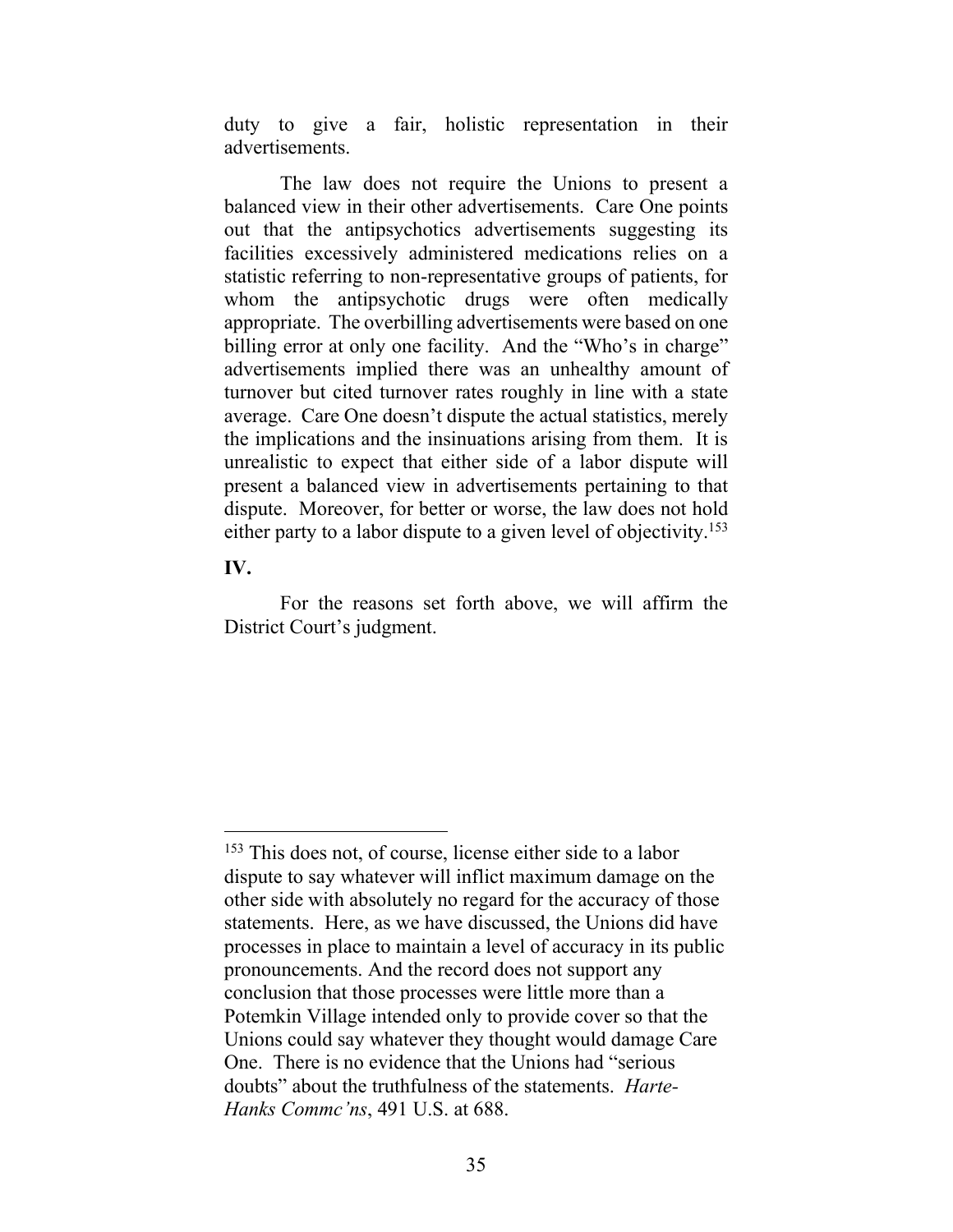### *Care One v. United HealthCare*, No. 19-3693 JORDAN, *Circuit Judge*, dissenting

Congress has indeed provided a wide playing field for unions and businesses to engage in the rough and tumble of collective bargaining. But that field still has limits. respectfully dissent because the Majority Opinion in this case dismisses troubling evidence of extortionate threats by the defendant Unions.<sup>1</sup> According to the Unions and my colleagues in the Majority, even threats of criminal prosecution and crippling regulatory obstruction are simply hard bargaining, as long as they're pressed by labor unions, and any question of whether the Unions actually authorized or ratified acts of violent sabotage is too weak to go to a jury. I think the case presents some close questions but there is enough to give the plaintiff, Care One, its day in court.<sup>2</sup> I would therefore vacate the District Court's judgment and remand for trial.

# **I. Labor unions are not immune from RICO liability predicated on violations of state laws against extortion.**

Because Care One's RICO claims rely on predicate acts of "extortion … chargeable under State law[,]" 18 U.S.C.  $\S$  1961(1)(A), Care One must show that the alleged predicate acts both violate a state extortion law and satisfy the "generic" definition of extortion as interpreted in federal case law.

<sup>&</sup>lt;sup>1</sup> I refer to the defendants collectively as the "Unions," and, when speaking of one of them, use the singular, "Union."

 $2^2$  Like the Majority, I refer to the various plaintiffs in the singular as "Care One."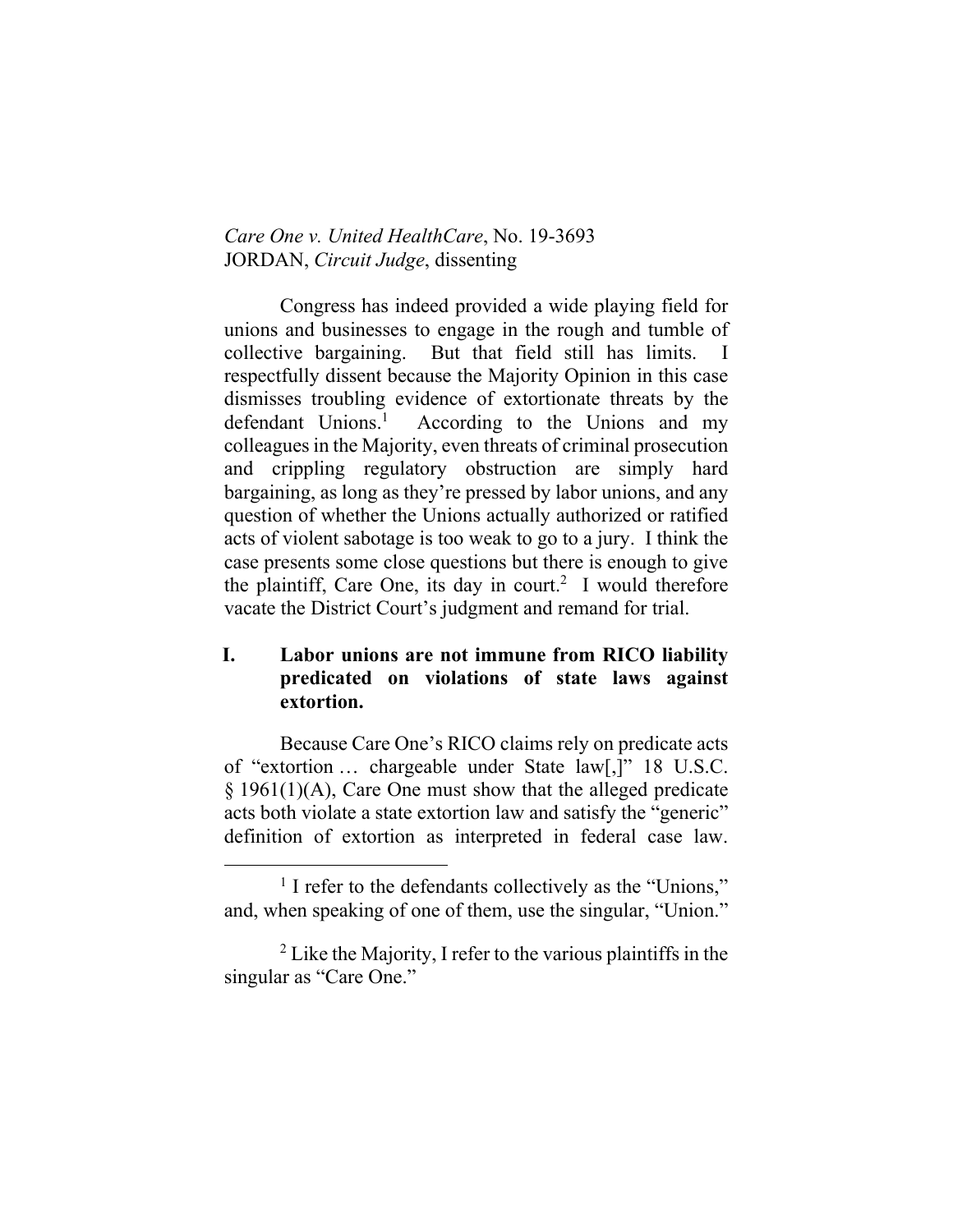*United States v. Kirsch*, 903 F.3d 213, 225 (2d Cir. 2018). As to the first showing, Care One has described in its complaint several extortion offenses violative of Connecticut, Massachusetts, and New Jersey statutes. Unlike the federal Hobbs Act, those state laws list specific things that amount to extortion, including threats of criminal prosecution or regulatory obstruction.<sup>3</sup> Also unlike the Hobbs Act as it is interpreted by the Majority, none of those state laws creates a categorical allowance for labor unions to engage in extortionate behavior.<sup>4</sup> It seems clear to me that Care One has

<sup>4</sup> Although the statutes in Connecticut and New Jersey exempt labor action "for the benefit of the group in whose interest the actor purports to act[,]" those exemptions apply only to strikes, boycotts, and related collective actions, not threats of criminal prosecution and regulatory obstruction.

<span id="page-37-0"></span><sup>3</sup> Under Connecticut law, extortion includes, among other conduct, "compel[ling] or induc[ing] another person to deliver … property to himself or a third person by means of instilling in him a fear that, if the property is not so delivered, the actor or another will … accuse some person of a crime or cause criminal charges to be instituted against him[.]" Conn. Gen. Stat. § 53a-119(5)(D). Under Massachusetts law, extortion includes, among other acts, "malicious[ ] threat[s] to accuse another of a crime or offence … with intent thereby to extort money or any pecuniary advantage[.]" Mass. Gen. Laws ch. 265, § 25. Under New Jersey law, extortion includes, among other conduct, "purposely and unlawfully obtain[ing] property of another" by threatening to "[a]ccuse anyone of an offense or cause charges of an offense to be instituted against any person" or to "cause an official to take or withhold action[.]" N.J. Stat.  $\S 2C:20-5(b)$ , (d).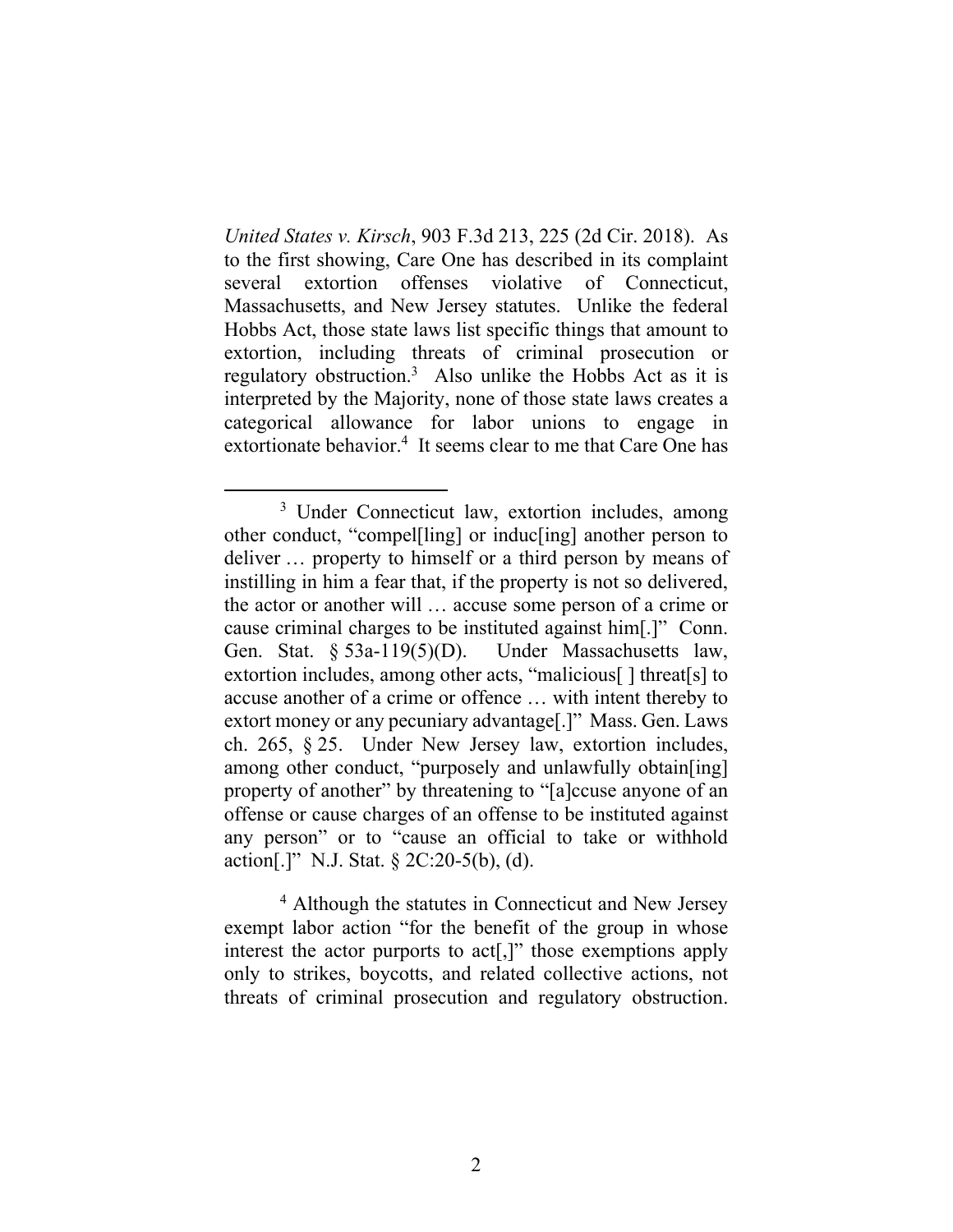shown the predicate acts it alleges as support for its RICO claim do indeed constitute extortion under state law.

The issue, then, is whether Care One has made the second necessary showing: that the Unions' conduct is "capable of being generically classified as extortionate." *Scheidler v. Nat'l Org. for Women, Inc.*, 537 U.S. 393, 409 (2003). More precisely, the question is whether the Unions' conduct fits the generic definition of "extortion … chargeable under State law[,]" which is the phrase that appears in RICO. 18 U.S.C. § 1961(1)(A). While at first glance it may seem paradoxical, the question of what constitutes generic extortion under state law is not, in this context, a matter of state law. It is, instead, a matter of federal law under the RICO statute. *See, e.g.*, *United States v. Forsythe*, 560 F.2d 1127, 1135 (3d Cir. 1977) ("State law offenses are not the gravamen of RICO offenses. … To interpret state law offenses to have more than a definitional purpose would be contrary to the legislative intent of Congress and existing state law."). The Majority equates the generic definition thus developed with the

Conn. Gen. Stat. § 53a-119(5)(F); N.J. Stat. § 2C:20-5(e); *see also United States v. Kirsch*, 903 F.3d 213, 224 (2d Cir. 2018) (reading identical labor exemption to apply only to specific labor action discussed in same subsection, not other enumerated acts of extortion in other subsections). The Model Penal Code appears to operate in the same way. Model Penal Code § 223.4 cmt. (2)(i) (Am. Law Inst. 1980) ("Paragraph (5) reaches the threat of collective unofficial sanctions where, for example, an official of a trade association or union is lining his own pocket by employing the coercive power that he is supposed to wield on behalf of his organization.").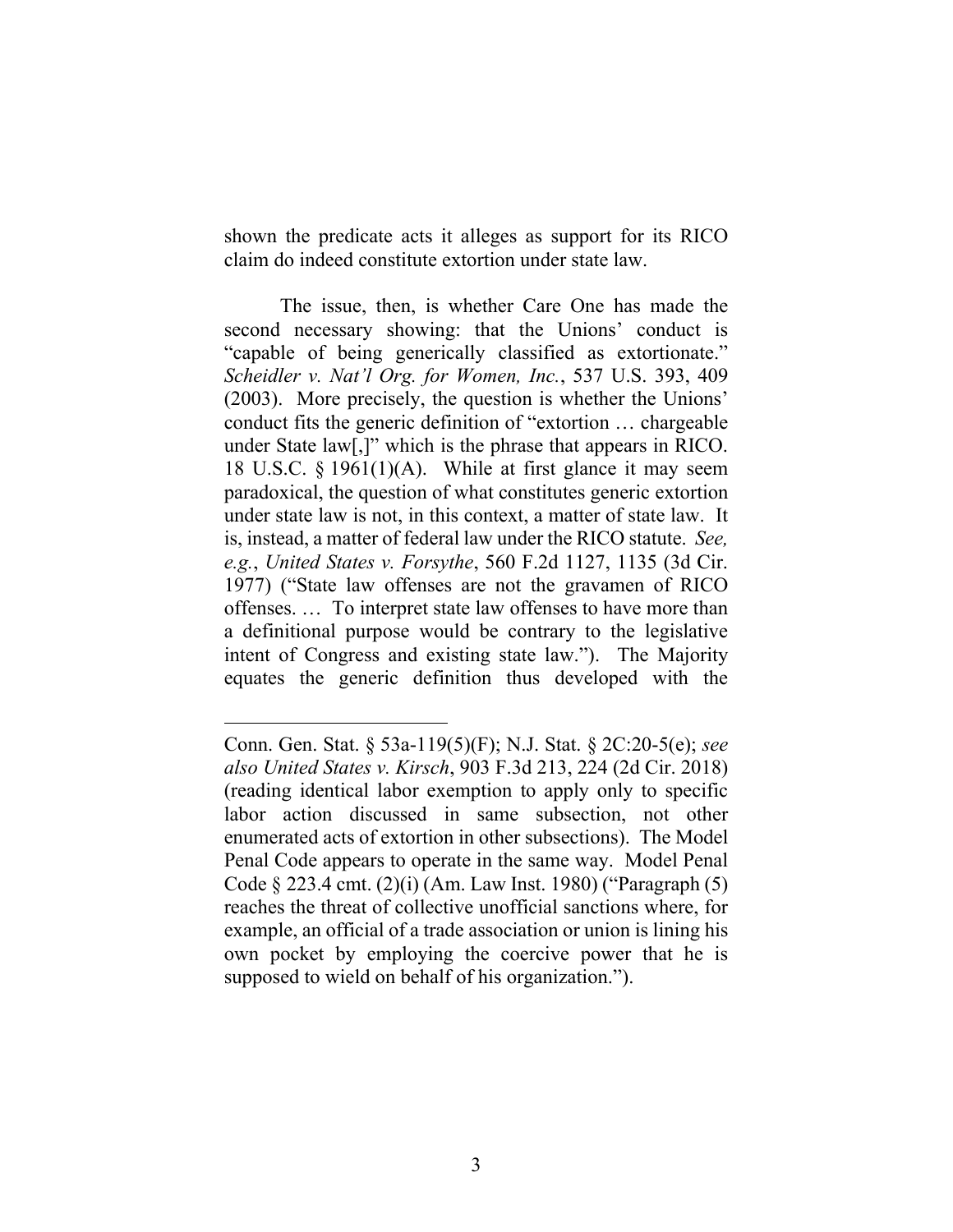definition of extortion found in the Hobbs Act, 18 U.S.C. § 1951(b)(2), and so it trains its attention exclusively on that. (Maj. Op. at 11-13.) But granting the Majority is correct that the Hobbs Act's definition of extortion closely tracks the Supreme Court's formulation of generic extortion in RICO,<sup>5</sup> there is still good reason to understand the two definitions differently.

As the Majority points out (Maj. Op. at 13-14), the Supreme Court gave a narrow interpretation to the meaning of extortion under the Hobbs Act in *United States v. Enmons*, 410 U.S. 396 (1973). The Court there focused on the particular wording of the Hobbs Act and held that the word "'wrongful' … limits the statute's coverage to those instances where the obtaining of the property would itself be 'wrongful' because the alleged extortionist has no lawful claim to that property"; otherwise, the term "wrongful" would be redundant since resort to violence is wrongful in itself. *Id.* at 399-400; *see* 18 U.S.C. § 1951(b)(2). The Court also relied heavily on legislative history, which the Court read as revealing a congressional intent to steer the statute's sanctions away from legitimate labor activity. *See Enmons*, 410 U.S. at 401-08.

<sup>5</sup> *Compare* 18 U.S.C. § 1951(b)(2) ("obtaining of property from another, with his consent, induced by wrongful use of actual or threatened force, violence, or fear, or under color of official right"), *with Scheidler v. Nat'l Org. for Women, Inc.*, 537 U.S. 393, 409 (2003) ("obtaining something of value from another with his consent induced by the wrongful use of force, fear, or threats"). *See also United Bhd. of Carpenters v. Bldg. & Const. Trades Dep't*, 770 F.3d 834, 843- 44 (9th Cir. 2014) (interpreting terms similarly).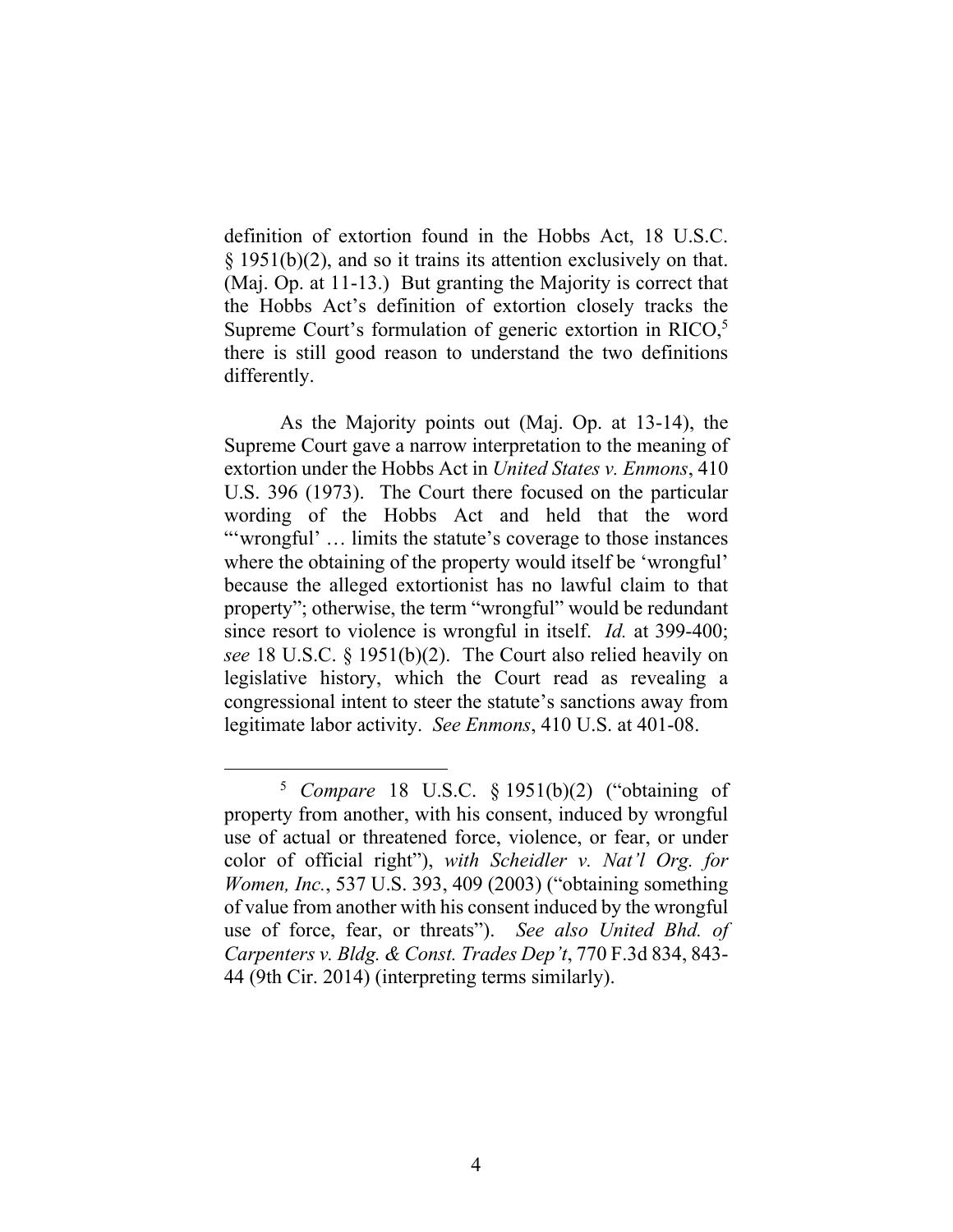The wording chosen by states to outlaw extortion does not necessarily track the wording of the Hobbs Act, and the linguistic parsing in *Enmons* is thus not obviously applicable.<sup>6</sup> Nor is there any legislative history behind state laws that would – as was true with the Hobbs Act – narrow the meaning of "extortion … chargeable under State law" as a RICO predicate. 18 U.S.C. § 1961(1)(A). And no authority has been offered to suggest that, outside of the Hobbs Act as narrowly interpreted by *Enmons*, laws against extortion have ever been generally understood to be inapplicable to labor unions. *Cf.* Alice Kramer Griep, Comment, *A Study of Statutory Blackmail and Extortion in the Several States*, 44 Mich. L. Rev. 461 (1945) (surveying state extortion statutes and the history of statutory expansion beyond the common law crime of unlawful takings by public officials, without any mention of labor

 $6$  My colleagues in the Majority fault me for not giving a case citation for this proposition. (Maj. Op. at 12 n.43.) I don't believe, however, that a case is needed to demonstrate that state laws define as extortion precisely the things the Majority excuses here, *see supra* note [3,](#page-37-0) or that the Supreme Court's effort to excise "wrongful" as redundant in the Hobbs Act is peculiar to that statute and the labor-violence context in which the *Enmons* decision arose.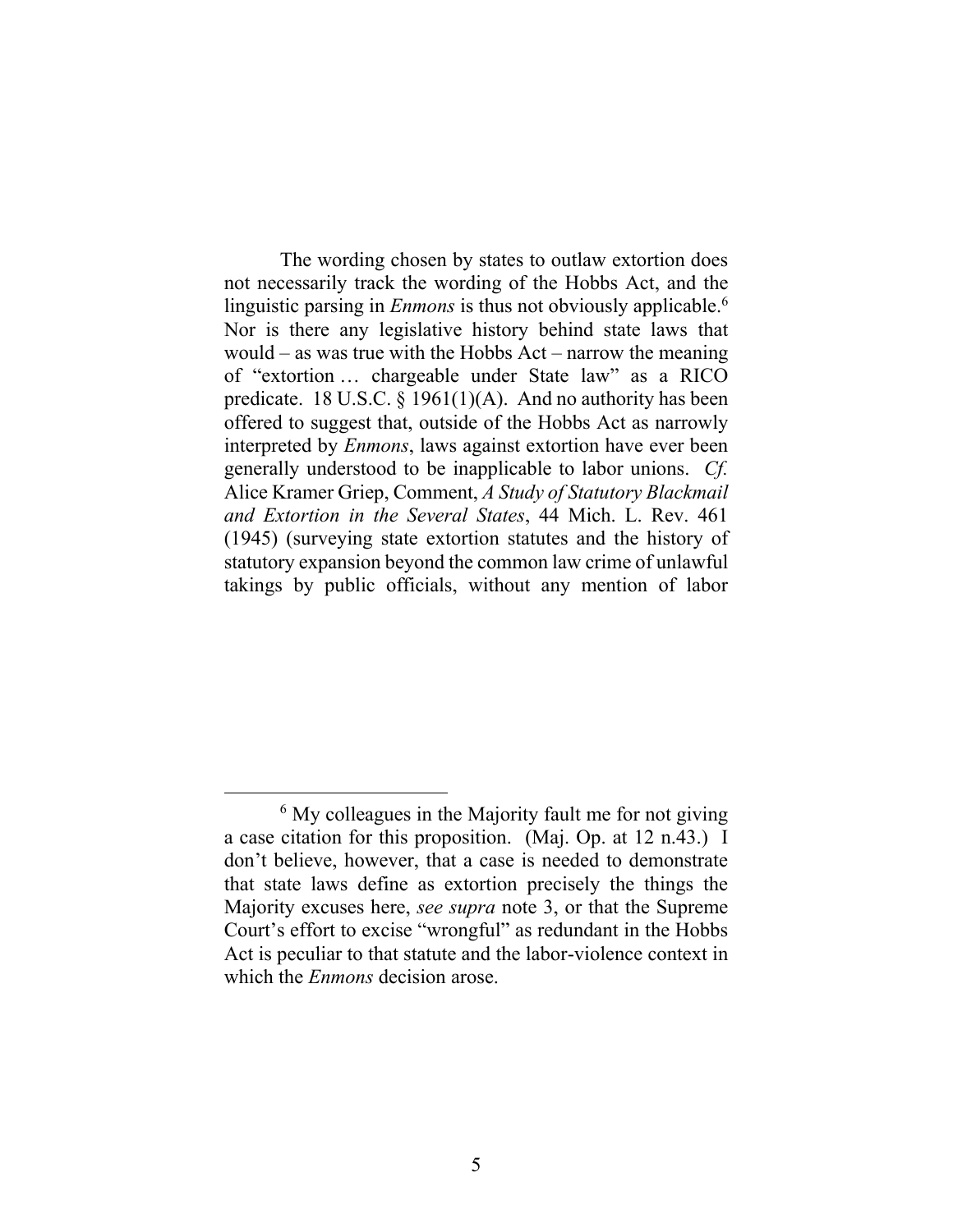<span id="page-41-0"></span>unions); <sup>7</sup> 3 Wayne R. LaFave, Substantive Criminal Law § 20.4(a) (3d ed. 2018) (same).<sup>8</sup>

<sup>8</sup> As more fully discussed below, even when interpreting the Hobbs Act, we have not understood *Enmons* as giving a pass to unions for every kind of extortionate behavior. Rather, we have joined other courts of appeals in observing that *Enmons* pertains to the use of force during labor disputes. *See United States v. Agnes*, 753 F.2d 293, 298 (3d Cir. 1985)

<sup>7</sup> According to the Majority, "[e]ven a cursory look at this article reveals that it does not actually support the stated assertion" that there is a lack of authority, outside of *Enmons*'s interpretation of the Hobbs Act, supporting a labor exemption to extortion laws. (Maj. Op. at 12 n.43.) I will let readers decide whether the article notes special treatment for labor unions – or mentions labor unions at all. (Spoiler alert: it does not.) At any rate, the point I make is straightforward and should not be controversial: apart from and prior to *Enmons*'s interpretation of the Hobbs Act, no one ever thought that labor unions got an exemption from laws against extortion that apply to everyone else. A law review article published before *Enmons*is perfectly capable of supporting that proposition, and I have found no authorities between the time of that article's publication and the publication of *Enmons* suggesting the rise of a labor-union distinction in federal or state laws forbidding extortion. That the article declines to address certain types of threats traditionally considered to be outside of extortion law – "threats which are punishable even though no property is demanded" (Maj. Op. at 13 n.43 (citing Alice Kramer Griep, Comment, *A Study of Statutory Blackmail and Extortion in the Several States*, 44 Mich. L. Rev. 461, 462 (1945))) – says nothing about a labor exemption from extortion laws.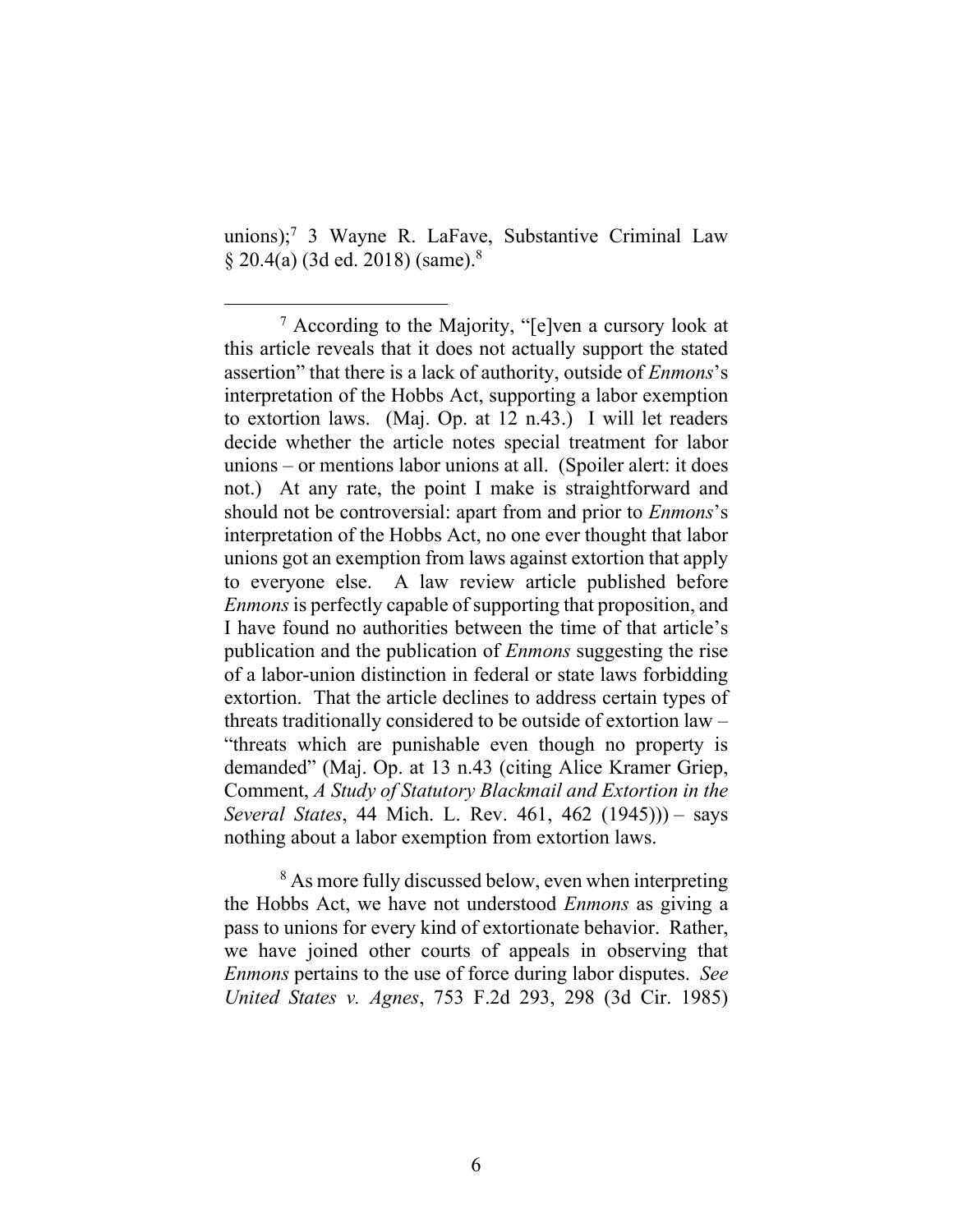If the "generic" brand of "extortion … chargeable under State law" as a RICO predicate is in fact something different than Hobbs Act extortion, then any discussion here of the Hobbs Act's definition of "extortion" is perhaps academic. But even if, as the Majority assumes, the meaning of "extortion" is identical in both contexts, I still do not agree with my colleagues that the claim-of-right defense under the Hobbs Act extends to the alleged conduct of the Unions, for the reasons I turn to next.

<sup>(</sup>interpreting *Enmons*to hold that "Congress expressly declared its intent to exclude labor violence from coverage of the Hobbs Act"), *abrogated on other grounds by Smith v. Borough of Wilkinsburg*, 147 F.3d 272 (3d Cir. 1998); *see also, e.g.*, *Levitt v. Yelp! Inc.*, 765 F.3d 1123, 1131 (9th Cir. 2014) (reviewing case law reading "*Enmons* as holding only that the use of violence to secure legitimate collective bargaining objectives is beyond the reach of the Hobbs Act"); *United States v. Robilotto*, 828 F.2d 940, 945 (2d Cir. 1987) ("The Court held that, in a labor context, the Hobbs Act 'does not apply to the use of force to achieve legitimate labor ends.'" (quoting *United States v. Enmons*, 410 U.S. 396, 401 (1973))); *United States v. Castor*, 937 F.2d 293, 299 (7th Cir. 1991) ("Whatever the contours of [the claim-of-right] defense may be, they do not reach extortions based on threats of physical violence outside the labor context."); *United States v. Debs*, 949 F.2d 199, 201 (6th Cir. 1991) ("*Enmons* has not been extended beyond its own facts.").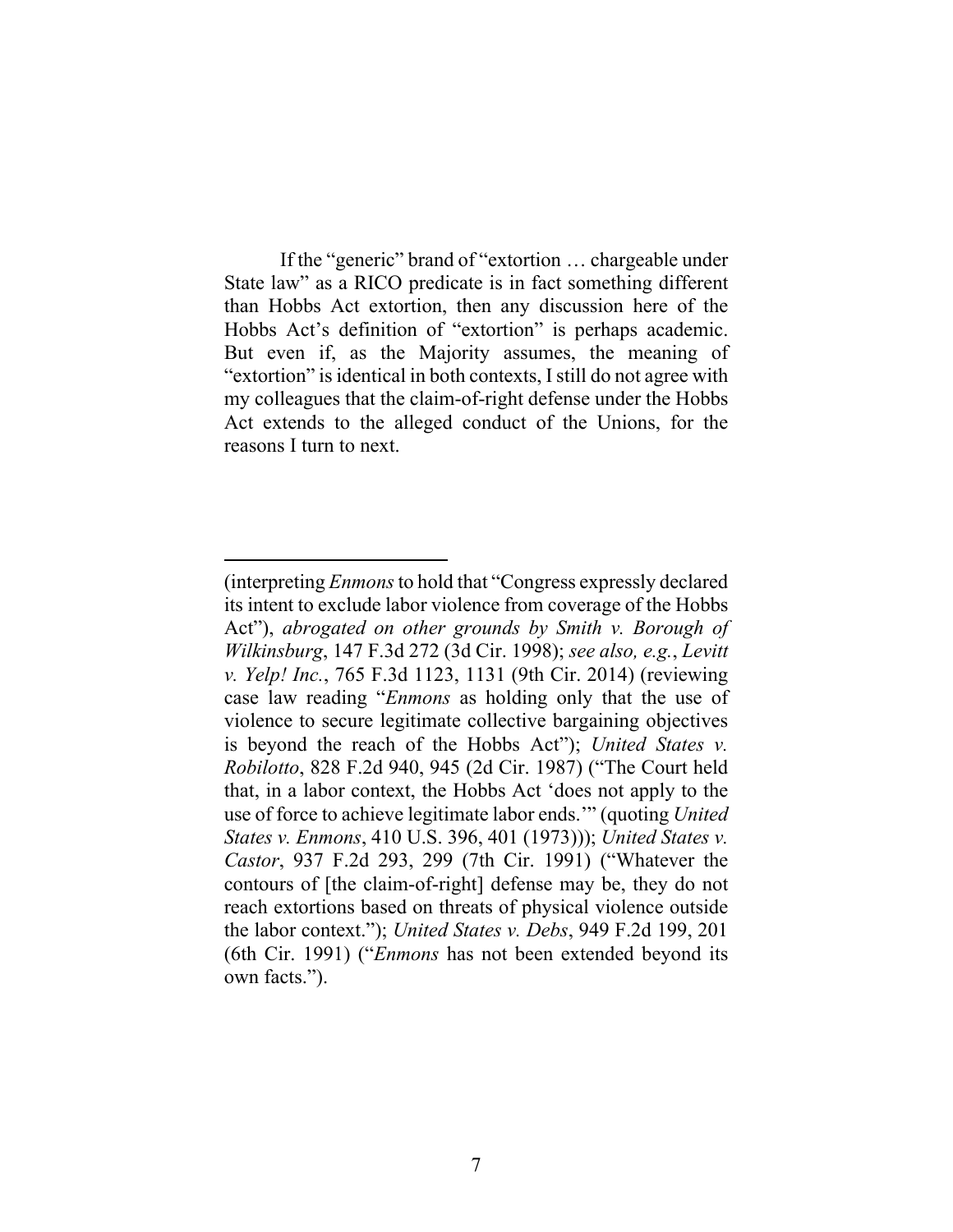## **II. The claim-of-right defense does not protect every means of economic pressure.**

The claim-of-right defense to a charge of extortion has two distinct requirements: the defendant must have the right to pursue a particular objective and the right to use the particular means it has chosen for that pursuit. For the defense to be operative, both requirements must be met. *See United States v. Cerilli*, 603 F.2d 415, 419-20 (3d Cir. 1979) ("The receipt of money ... is generally not inherently wrongful. The wrong under the Hobbs Act is the manner in which it is obtained."); *United States v. Clemente*, 640 F.2d 1069, 1077 (2d Cir. 1981) ("In *Cerilli*, … the Third Circuit determined that the 'manner' in which the property is obtained has a bearing on whether the objective, 'obtaining the property from another,' is legitimate. In other words, the Third Circuit declined to evaluate the 'objective' of the defendants in a vacuum, independent of the conduct involved."). That two-part rule extends even to the pursuit of what is lawfully one's own, so, for example, extortion includes threats of violence in the collection of a debt. *See United States v. Nakaladski*, 481 F.2d 289, 298 (5th Cir. 1973) (upholding jury finding that defendants participated in threats of violence to collect loan payments). Thus, I disagree with the Majority's conclusion that there is simply no limit to the means that a union can employ to pursue a legitimate objective. (*See* Maj. Op. at 21 ("[A]s long as unions pursue legitimate labor objectives, their coercive tactics are simply not subject to liability under the Hobbs Act.").) While my colleagues assert that "[l]abor is simply different" from every other participant in our society (Maj. Op. at 21), it is not so different that, when it comes to the Hobbs Act, all criminality is excused.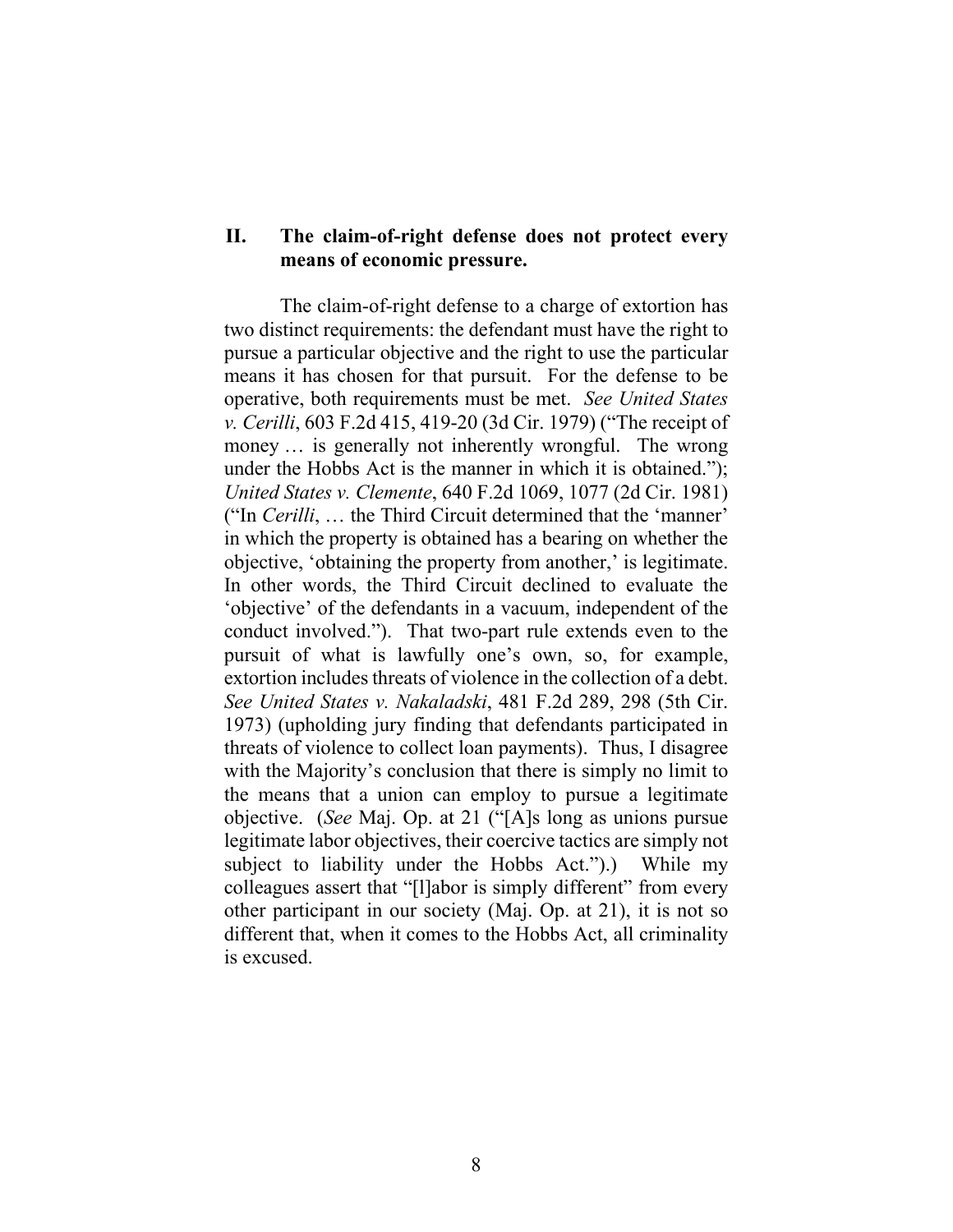My colleagues believe that their anything-goes-forunions variation on the claim-of-right defense is supported by the Supreme Court's decision in *Enmons*, 410 U.S. 396, and by our decision in *Brokerage Concepts, Inc. v. U.S. Healthcare, Inc.*, 140 F.3d 494 (3d Cir. 1998). (Maj. Op. at 13-16.) But *Brokerage Concepts* does not expand on the narrow and specific holding in *Enmons* that I have already described, *see supra* note [8](#page-41-0) and related text, and it certainly does not "rel[y] on *Enmons*'s reasoning to cross-apply the claim-of-right defense" (Maj. Op. at 17 n.61). On the contrary, we expressly noted in *Brokerage Concepts* that the facts we faced there were not like those in *Enmons*. *Brokerage Concepts*, 140 F.3d at 523. The difference was that *Brokerage Concepts* "solely involve[d] the accusation of the wrongful use of the fear of economic loss[,]" rather than the fear of labor violence. *Id.* And we went on to consider what kinds of economic threats could be "wrongful[,]" without any regard to whether or not the threats arose in the labor context. *Id.* at 523-24. Nothing in *Brokerage Concepts* or any other case cited by the Majority creates a special immunity for labor unions to extort business concessions through economic fear.

And for good reason. The holding in *Enmons* was pinned to a particular reading of the Hobbs Act that, again, focused on the specific wording of the Act and the idea that violence is inherently "wrongful." *Id.* at 522. That is, the Court in *Enmons* made clear that "it would be redundant to speak of 'wrongful violence' or 'wrongful force' since … any violence or force to obtain property is 'wrongful.'" 410 U.S. at 399-400. In *Brokerage Concepts*, however, we observed that "the use of economic fear in business negotiations … is *not* 'inherently' wrongful." 140 F.3d at 523 (emphasis added) (citing *United States v. Sturm*, 870 F.2d 769, 773 (1st Cir.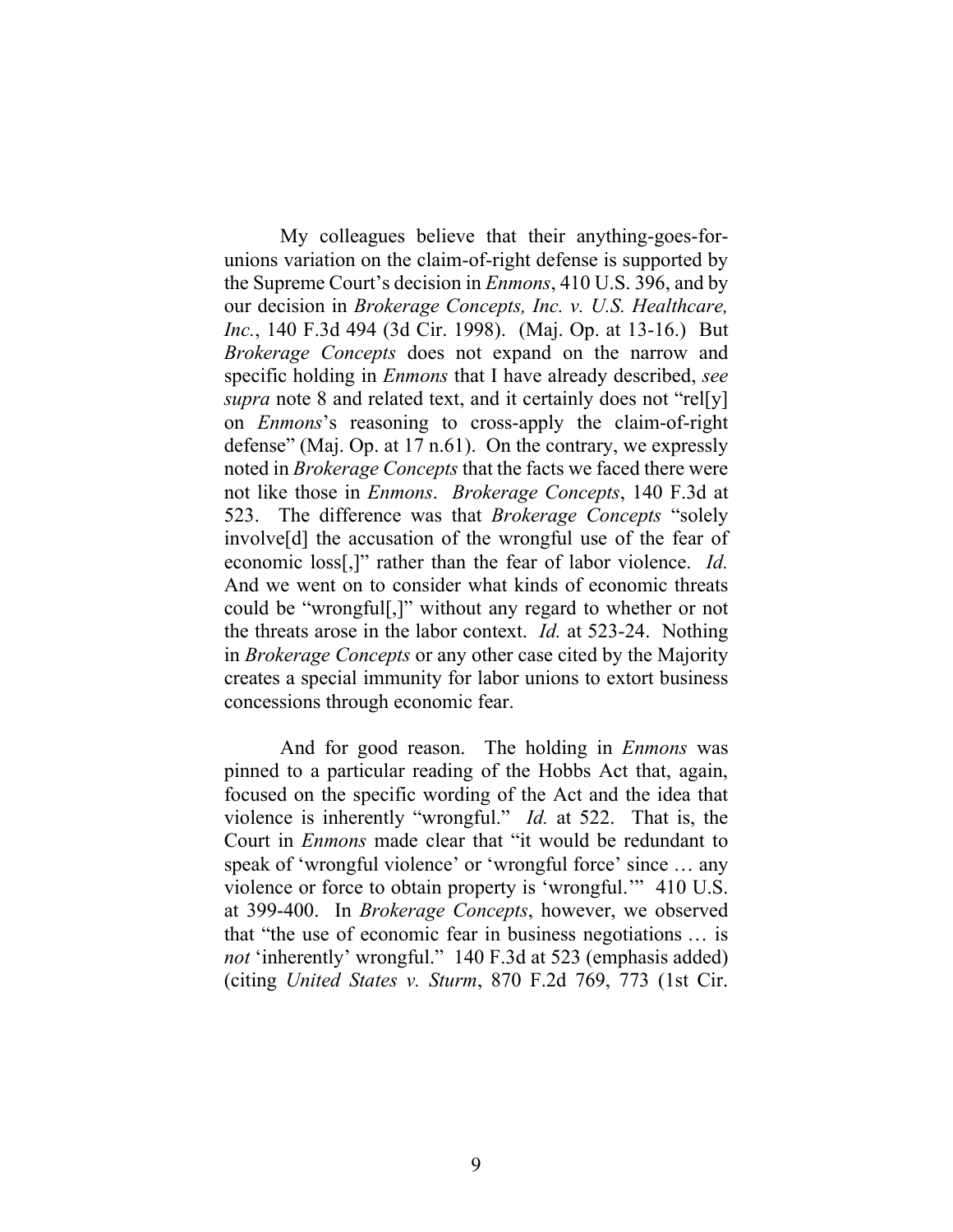1989)). Accordingly, the word "wrongful" is not redundant in the Hobbs Act when modifying a means of obtaining property through economic fear, rather than through violence and force. *Id.* at 522-23; *Sturm*, 870 F.2d at 772-73. And because the word "wrongful" is not redundant in that context, there remains "the possibility that the use of wrongful economic threats to obtain property to which the defendant is legally entitled may [indeed] be prosecutable as extortion under the Hobbs Act." *Sturm*, 870 F.2d at 773; *Brokerage Concepts*, 140 F.3d at 523- 24. 9

I take our observation in *Brokerage Concepts* that economic fear differs fundamentally from force to reflect an understanding that the holding in *Enmons* – which is limited to the use of "*force* or *violence* to obtain property [in] the labor context[,]" *Brokerage Concepts*, 140 F.3d at 523 – does not

<sup>9</sup> Again, *Brokerage Concepts* did not rely on *Enmons*'s reasoning – which was supported by a unique textual analysis and a specific legislative history – and it also did not, as the Majority implies (Maj. Op. at 17 n.61), abrogate cases discussing how *Enmons* is limited to "labor violence[.]" *Agnes*, 753 F.2d at 298; *Cerilli*, 603 F.2d at 420. Indeed, more recent cases continue to observe the limited applicability of *Enmons*. *See United States v. White*, 810 F.3d 212, 224 (4th Cir. 2016) ("[O]utside the context of labor relations, the 'claim of right' defense is inapplicable in Hobbs Act cases involving the use or threatened use of violence." (footnote omitted)); *United States v. Daane*, 475 F.3d 1114, 1119 (9th Cir. 2007) (following Ninth Circuit precedent reading *Enmons* as applying only to the use of violence to secure legitimate collective bargaining objectives).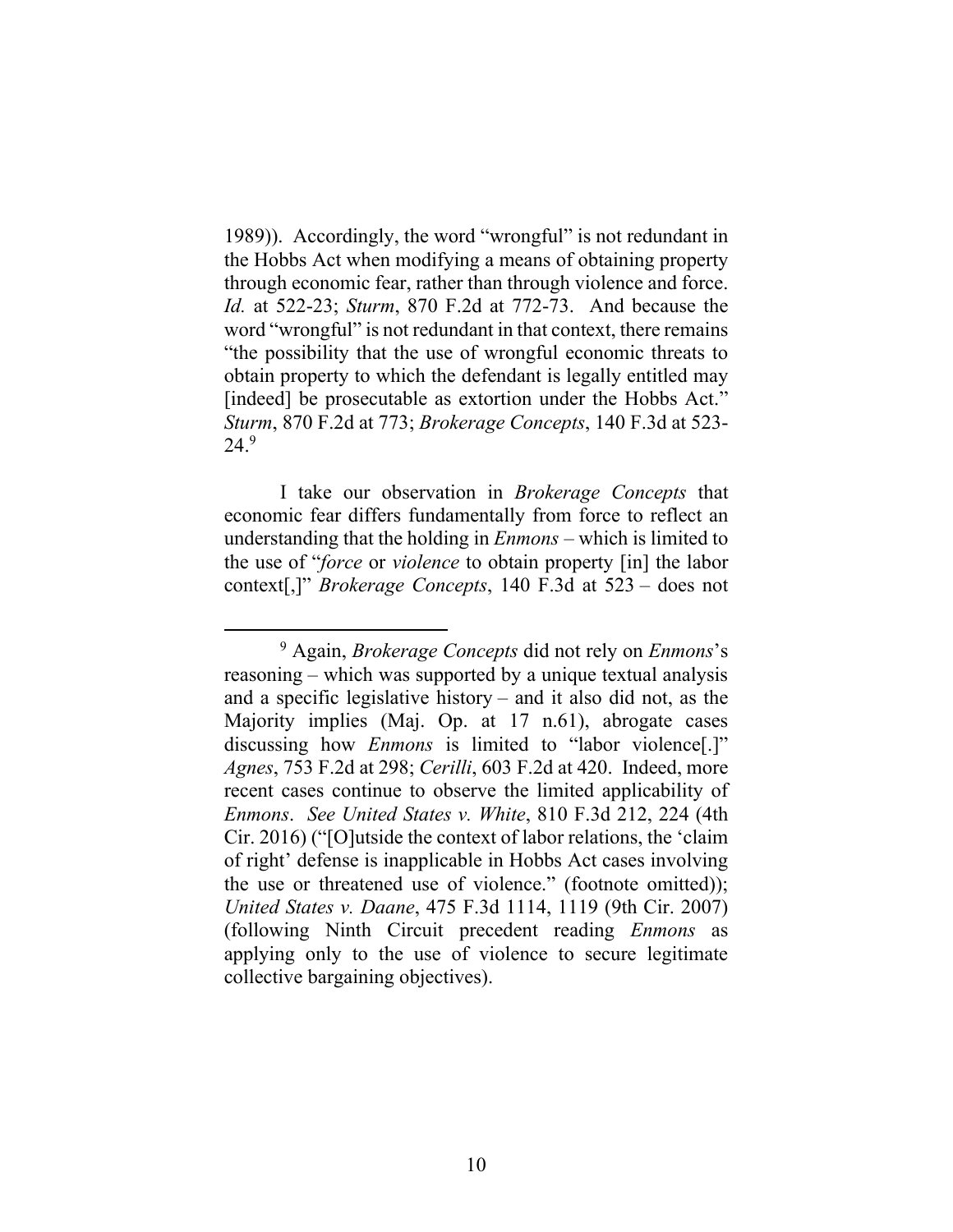give unions a free pass on all manner of extortion. 10 Although the Majority may find that conclusion "bizarre" (Maj. Op. at 16), it is justifiable and is, in fact, justified by our own case law. *See United States v. Agnes*, 753 F.2d 293, 298 (3d Cir. 1985) (interpreting *Enmons* to hold that "Congress expressly declared its intent to exclude labor *violence* from coverage of the Hobbs Act" (emphasis added)), *abrogated on other grounds by Smith v. Borough of Wilkinsburg*, 147 F.3d 272 (3d Cir. 1998). 11 And we are not alone. *See United States v. Debs*,

<sup>11</sup> The Majority, meanwhile, must rely exclusively on other courts of appeals to support its position "that *Enmons*'s

<sup>&</sup>lt;sup>10</sup> In arguing from *Enmons* and our cases interpreting it, I make no distinction, as the Majority thinks I do (Maj. Op. at 15 & n.54, 17, 19), between conduct during strikes and conduct during other labor negotiation activities. My colleagues also say, at one point, that I "manifest<sup>[]</sup> an unwillingness to concede the reality of labor strife and the pressures surrounding it" (Maj. Op. at 16), and, at another point, that I am confused about "whether *Enmons* applies to non-violent labor actions." (Maj. Op. at 20.) I can only respond that I certainly do recognize the reality that there is labor strife and that there are real and serious pressures surrounding it, but I do not read the case law as giving one side free reign to abuse the other. (Recall that we are bound at this juncture in the case to take the evidence in the light most favorable to Care One.) Nor am I confused about *Enmons*. I simply disagree with my colleagues' assertion that "[t]he caselaw cannot fairly be read to foreclose the application of *Enmons* to non-violent [labor] actions[.]" (Maj. Op. at  $20$ .)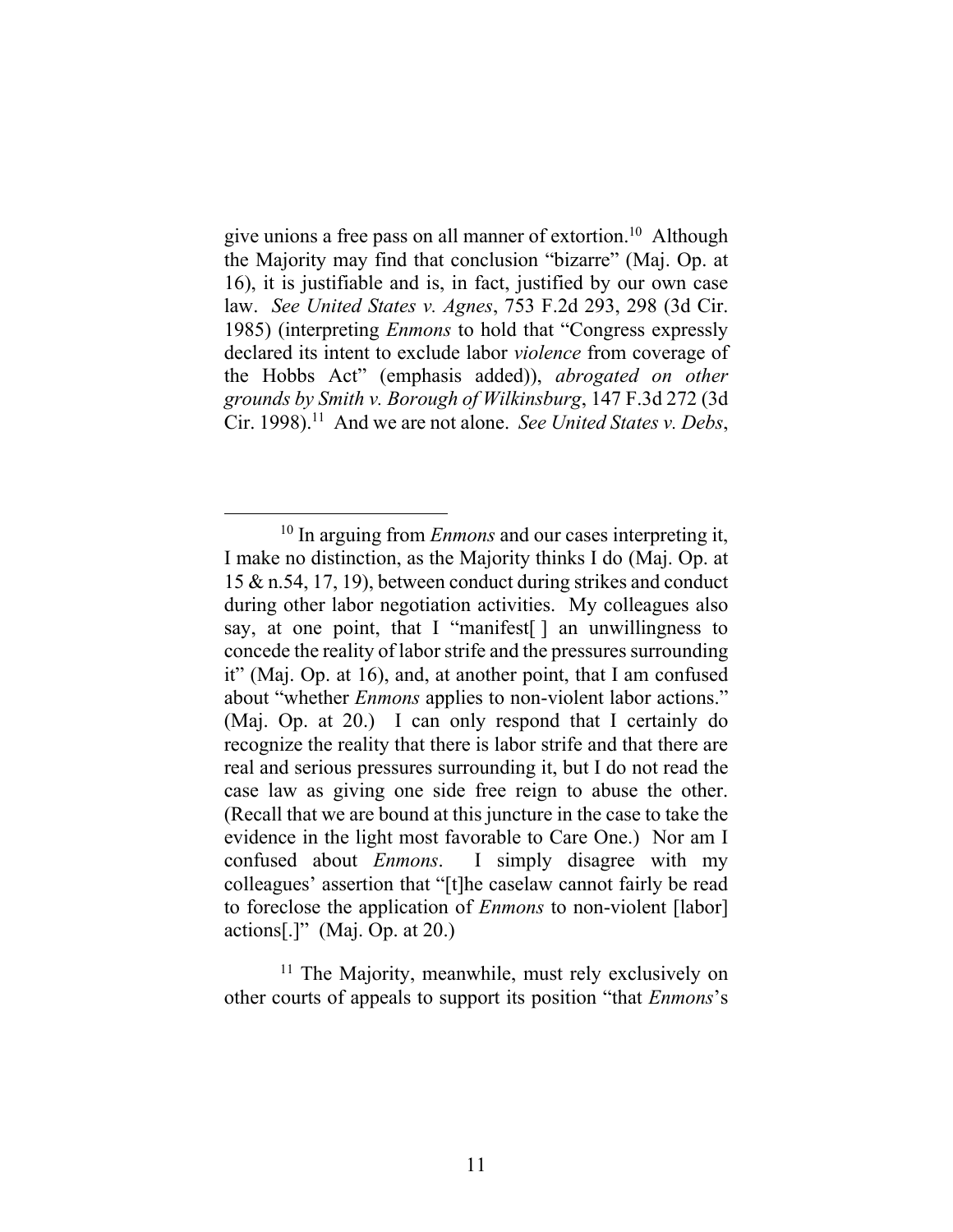949 F.2d 199, 201 (6th Cir. 1991) (declining to "hold that because some illegality in union activity is justifiable every illegality, including extortion, must also be within the orbit of *Enmons*[,]" which "would immunize union members from sanction so long as their otherwise illegal action is committed in the context of labor activity"); 86 C.J.S. *Threats* § 33 (2017) ("[T]he Act's exception for the use of force to achieve legitimate labor ends does not apply to immunize union members from sanction for all labor-related illegal actions."). And limiting *Enmons* to the labor-violence context does not, as the Majority implies, create any perverse incentives for unions to resort to "more militant tactics" (Maj. Op. at 16), because there are other legal limits on violent conduct. 12 *See United States v. Mulder*, 273 F.3d 91, 104 (2d Cir. 2001) (approving jury instruction on labor exception to Hobbs Act, where the instruction explained that the "exception does not imply that violence is lawful or proper in general[; o]bviously, it is

holding is generally applicable to labor-management conflicts[,]" not just labor violence. (Maj. Op. at 16-18.)

<sup>&</sup>lt;sup>12</sup> *E.g.*, Conn. Gen. Stat. § 53a-60(a) (criminalizing as second degree assault when someone, "[w]ith intent to cause serious physical injury to another person, … causes such injury to such person or to a third person"); *Commonwealth v. Dorvil*, 32 N.E.3d 861, 866 (Mass. 2015) (defining "assault and battery" as "the intentional and unjustified use of force upon the person of another, however slight"); N.J. Stat.  $\S 2C:12-1(1)$ (criminalizing as assault when someone "[a]ttempts to cause or purposely, knowingly or recklessly causes bodily injury to another").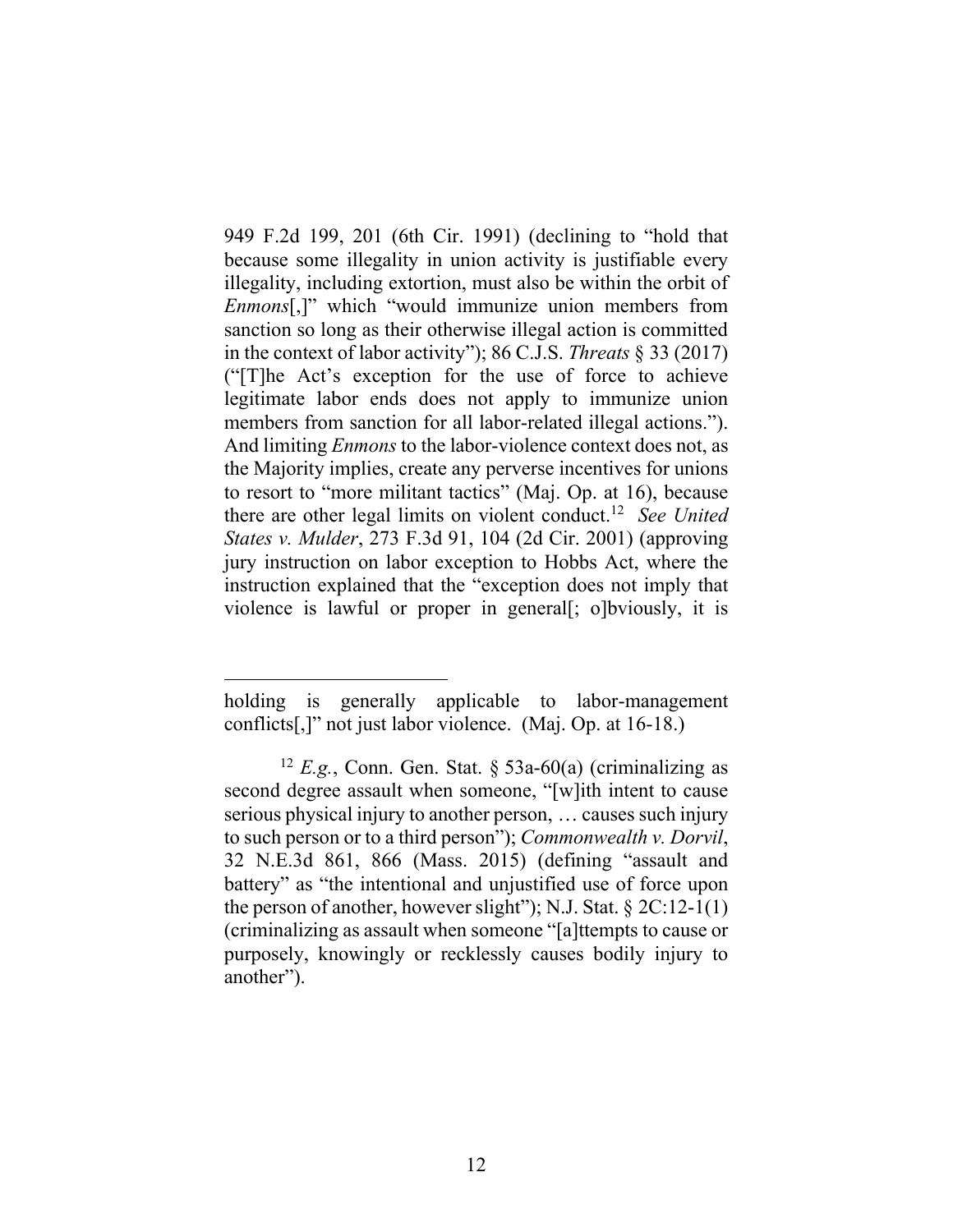not").<sup>13</sup> Unlike my colleagues, I'm confident that union leaders are smart enough to avoid concluding, "If we can't extort management with wrongful threats of criminal prosecution and regulatory holdups, let's just shoot them."

Accordingly, I would not ignore, as the Majority does, our cases addressing the extortionate use of economic fear, simply because the alleged extortionist is a labor union. In those cases, we considered the means pursued when we were judging entitlement to the claim-of-right defense. In *Brokerage Concepts*, for example, we asked "whether the defendants' use of economic fear in the context of hard business bargaining constitutes wrongful conduct amounting to extortion for civil RICO purposes[.]" 140 F.3d at 501. The defendant in that case conditioned its approval of a pharmacy's admission into the defendant's health insurance network on the pharmacy's discontinuation of its contract with a consultant, the plaintiff. *Id.* The pharmacy acceded, so the consultant

<sup>13</sup> The Majority correctly notes that in *United States v. Mulder*, 273 F.3d 91 (2d Cir. 2001), certain jury instructions – including those proposed by the parties and those ultimately used by the court – were "correct[,]" but the Majority then focuses only on the facts of that case, in which the union defendants threatened both slowdowns and violence to secure "no-show jobs[.]" *Id.* at 98-99. (Maj. Op. at 15 n.55.) The Majority omits the court's discussion of what made certain instructions "correct." Among the "legally correct" proposed instructions was one that "may have helped the jury better understand the counter-intuitive proposition that the use of *violence in a labor dispute* does not violate the Hobbs Act." *Mulder*, 273 F.3d at 105 (emphasis added).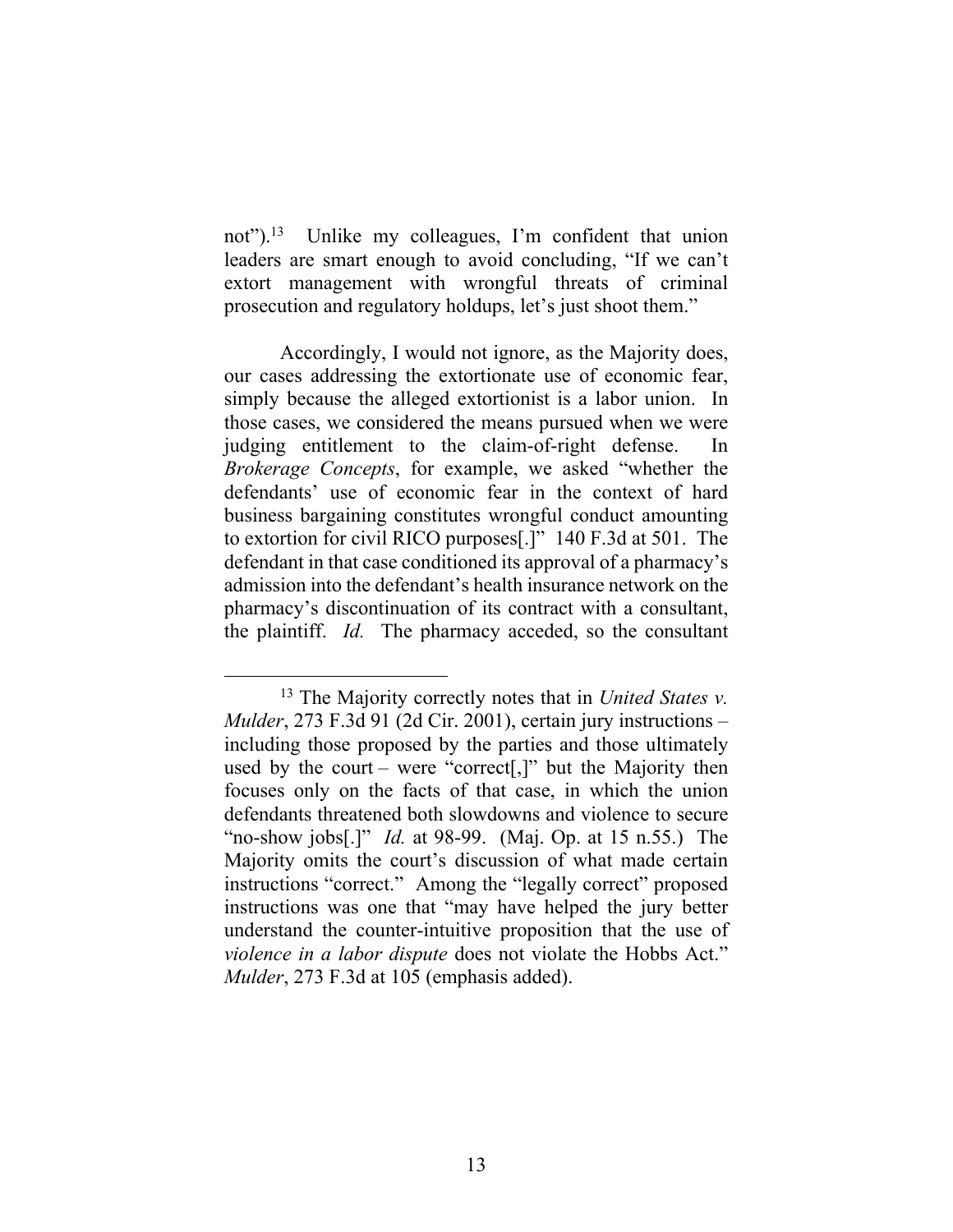sued. "[W]e conclude[d] that [the plaintiff's] extortion claim can only survive if [the pharmacy] had a right to pursue its business interests free of the fear that it would be excluded from [the defendant's] provider network." *Id.* at 503. We thus explicitly undertook to consider the lawfulness of the defendant insurance company's use of economic leverage, the refusal to deal, not just its objective of ending the contract. *See also United States v. Tobin*, 155 F.3d 636, 640-41 (3d Cir. 1998) (addressing threats of unrelated lawsuits and bad publicity from an individual angry at not being hired); *Cerilli*, 603 F.2d at 418 (addressing the government's leasing of equipment conditioned on lessors' political payments).

I do, of course, agree that the Unions here had every right to pursue favorable terms in a collective bargaining agreement. That is a perfectly lawful objective, and they were entitled to pursue it aggressively, including with a strike, which naturally threatens economic loss to the business owner. By definition, as my colleagues note, "[t]he underlying purpose of a strike … is … to exert such economic loss (or threat of loss) upon [a] business that the employer agrees to labor's demands." (Maj. Op. at 21.) But that does not mean that everything that threatens economic loss is merely hard bargaining. From the proposition that some means of economic pressure are proper, it does not follow that all means of economic pressure are proper. It is likewise fallacious to assert, as the Majority does, that unions are categorically shielded from Hobbs Act liability for every kind of economic coercion they may employ. (Maj. Op. at 18.)

Imagine, for instance, that in pursuit of employment, an individual threatens an employer with financial ruin via a never-ending campaign of sham civil litigation, unless she is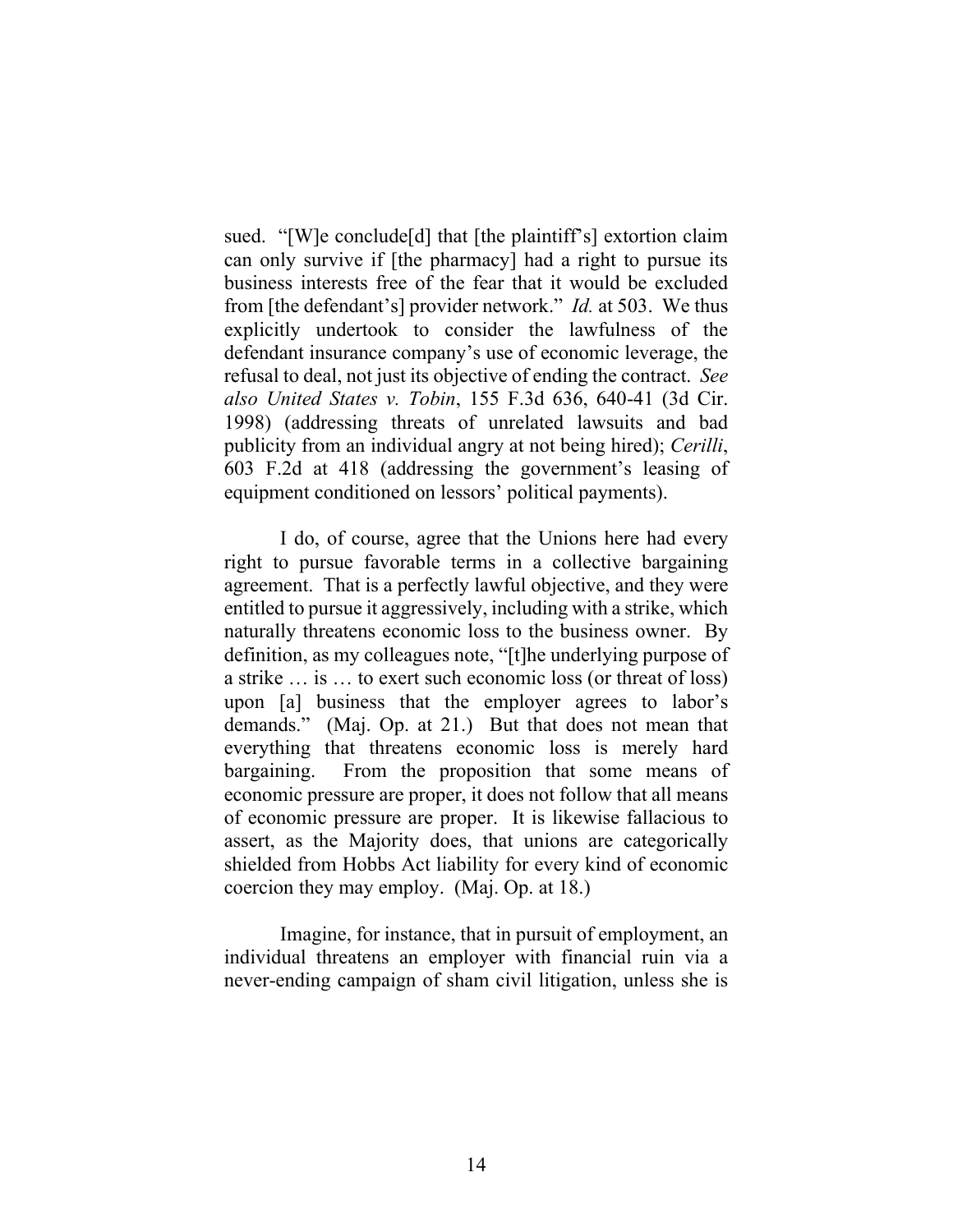hired. The Majority seems to agree that the threat would go beyond mere hard bargaining protected by a claim-of-right defense. (Maj. Op. at 20 n.69.) Indeed, we dealt with that precise scenario in *United States v. Tobin*, 155 F.3d 636 (3d Cir. 1998), denying a claim-of-right defense when the defendant, who was denied employment, "threatened unrelated lawsuits alleging sexual harassment" instead of "legal action to enforce the oral contract that she claimed existed." *Id.* at 640. Now imagine the same scenario, except the threat comes from a union official on behalf of the individual seeking employment and is backed by the union's vastly larger litigation budget. Suddenly, according to the Majority, the threats are shielded from Hobbs Act liability. (Maj. Op. at 18.) That cannot be.

The question, then, is whether the Unions used lawful means to obtain their legitimate end.<sup>14</sup> A sound test for

<sup>&</sup>lt;sup>14</sup> I am assuming here that the Unions' objective really was legitimate. There is evidence in this record from which one could conclude that even that is not so. For the Unions, achieving a collective bargaining agreement may have taken second place to using Care One as an example of what will happen to a business if it has the temerity to push back on labor demands. Since the Unions arguably selected Care One as a target for union activity because they thought Care One would be susceptible to threats of criminal prosecution (*see* J.A. at 2347 (identifying Care One as among "potential campaign targets")), it is not farfetched to believe that reaching an agreement was not the Unions' primary objective; publicly pounding a business and its owner was. That is certainly what Care One believes. (*See* Reply Br. at 11 (quoting testimony that the Unions' objective was to "bring [Care One] to [its]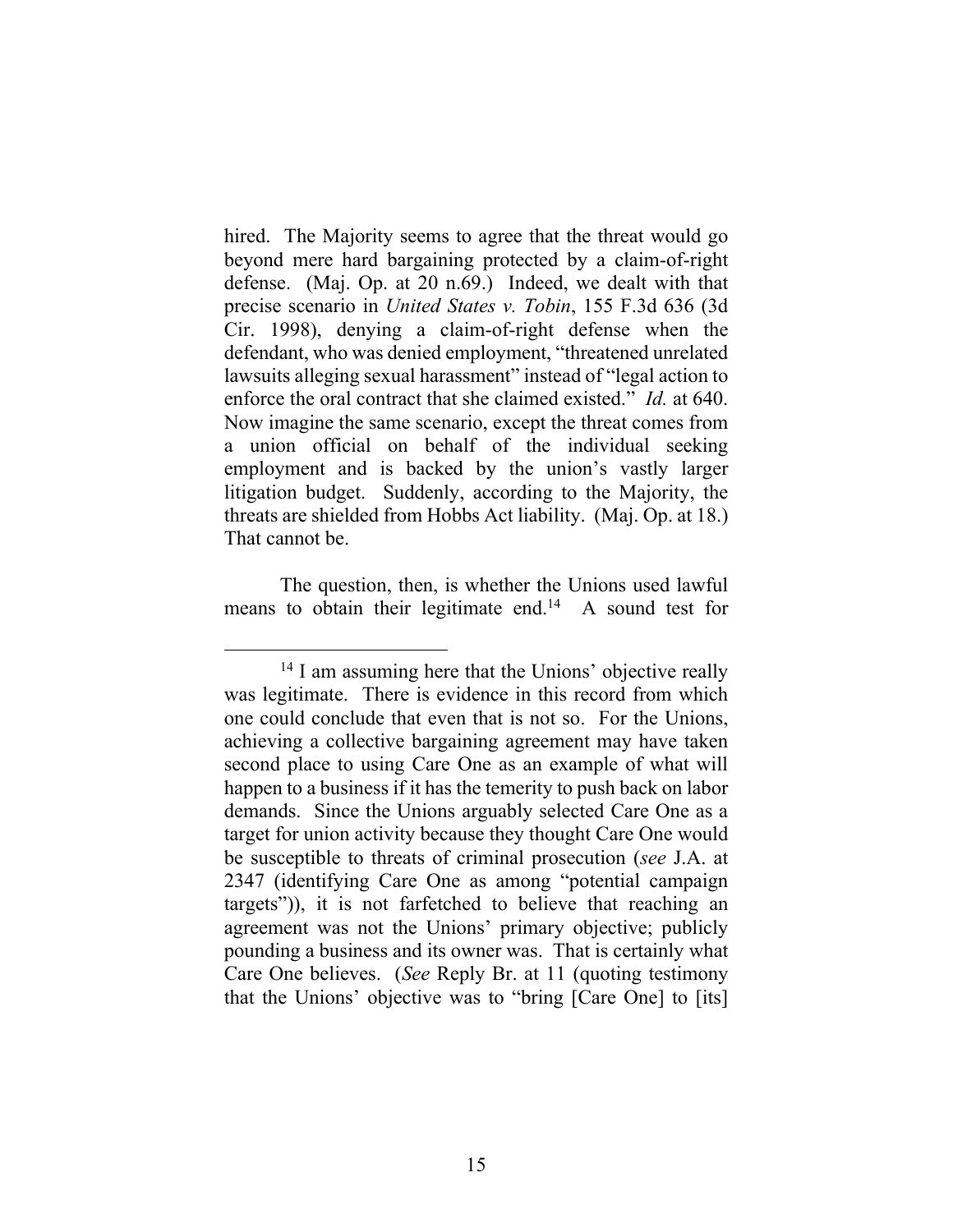assessing the lawfulness of the means, and thus the availability of a claim-of-right defense, is to ask whether there is a reasonably close relationship – a nexus – between a proper claim and the threatened harm. Without such a nexus, the lawfulness of the means is suspect. *See United States v. Jackson*, 180 F.3d 55, 70 (2d Cir.) ("We do … view as inherently wrongful the type of threat to reputation that has no nexus to a claim of right."), *rev'd on reh'g on other grounds*, 196 F.3d 383 (2d Cir. 1999); *United States v. Villalobos*, 748 F.3d 953, 959 (9th Cir. 2014) (Watford, J., concurring in the judgment) (concluding that the claim-of-right defense was inapplicable because "no nexus existed between the threat [of testifying in a criminal prosecution] and the property demanded"). Requiring a nexus eliminates a safe haven for threats of a collateral nature. People generally recognize that individuals have a right to withhold their labor while negotiating about the value of it. Threatening to fabricate a criminal charge against a negotiating counterparty is, by contrast, not something reasonably related to a labor negotiation and would not likely be seen as such by anyone with a sense of simple justice or a passing familiarity with state extortion laws.

Applying the reasonable-nexus test here, I would hold that Care One has presented serious evidence that the Unions' threats of criminal prosecution and regulatory obstruction lacked any justifiable nexus to their ongoing labor

knees" (second alteration in original)).) But, for the sake of argument, I take it that a legitimate objective was what the Unions were driving at.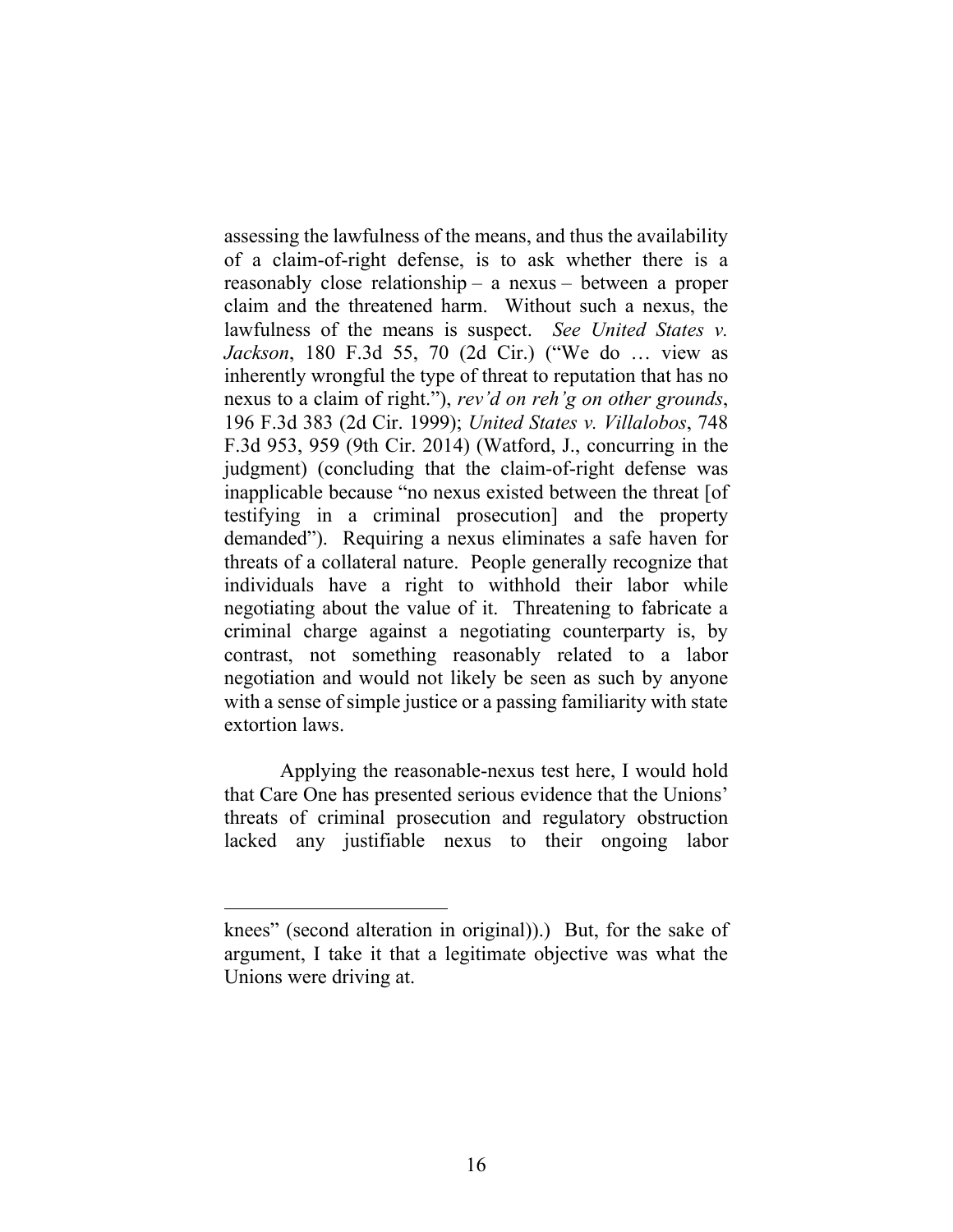negotiations. 15 Taking the view most favorable to Care One, as we must,<sup>16</sup> a jury could rightly say that the threats exceed what we've called "hard bargaining." *Brokerage Concepts*, 140 F.3d at 522. As already noted, we addressed in *Brokerage Concepts* a threatened refusal to deal, where two private parties were engaged in discussion over a mutually beneficial exchange. *Id.* at 503. That is a world apart from threatening to engage the power of the state to destroy a business that won't capitulate to a negotiating partner's demands. Federal courts have repeatedly recognized the potentially extortionate nature of holding up regulatory approvals or invoking criminal

<sup>&</sup>lt;sup>15</sup> If the Unions had threatened regulatory or criminal pressure that was directly related to their working conditions or CBA, for example threatening to file a legitimate complaint with the National Labor Relations Board, then summary judgment might well have been appropriate. Here, however, the nexus between threat and objective appears untenable. As discussed herein, *infra* Section III, Care One presents evidence that the Unions threatened criminal prosecution and regulatory obstruction in areas that were unrelated to their working conditions, including Care One's Medicare billing practices and infrastructure investment.

<sup>&</sup>lt;sup>16</sup> In evaluating the Unions' motion for summary judgment, we must determine whether there are any genuine disputes of material fact, and if not, we view the evidence in the light most favorable to Care One and decide whether the Unions are entitled to judgment as a matter of law. Fed. R. Civ. P. 56; *Scott v. Harris*, 550 U.S. 372, 380 (2007); *Celotex Corp. v. Catrett*, 477 U.S. 317, 322-23 (1986); *Anderson v. Liberty Lobby, Inc.*, 477 U.S. 242, 249-50 (1986).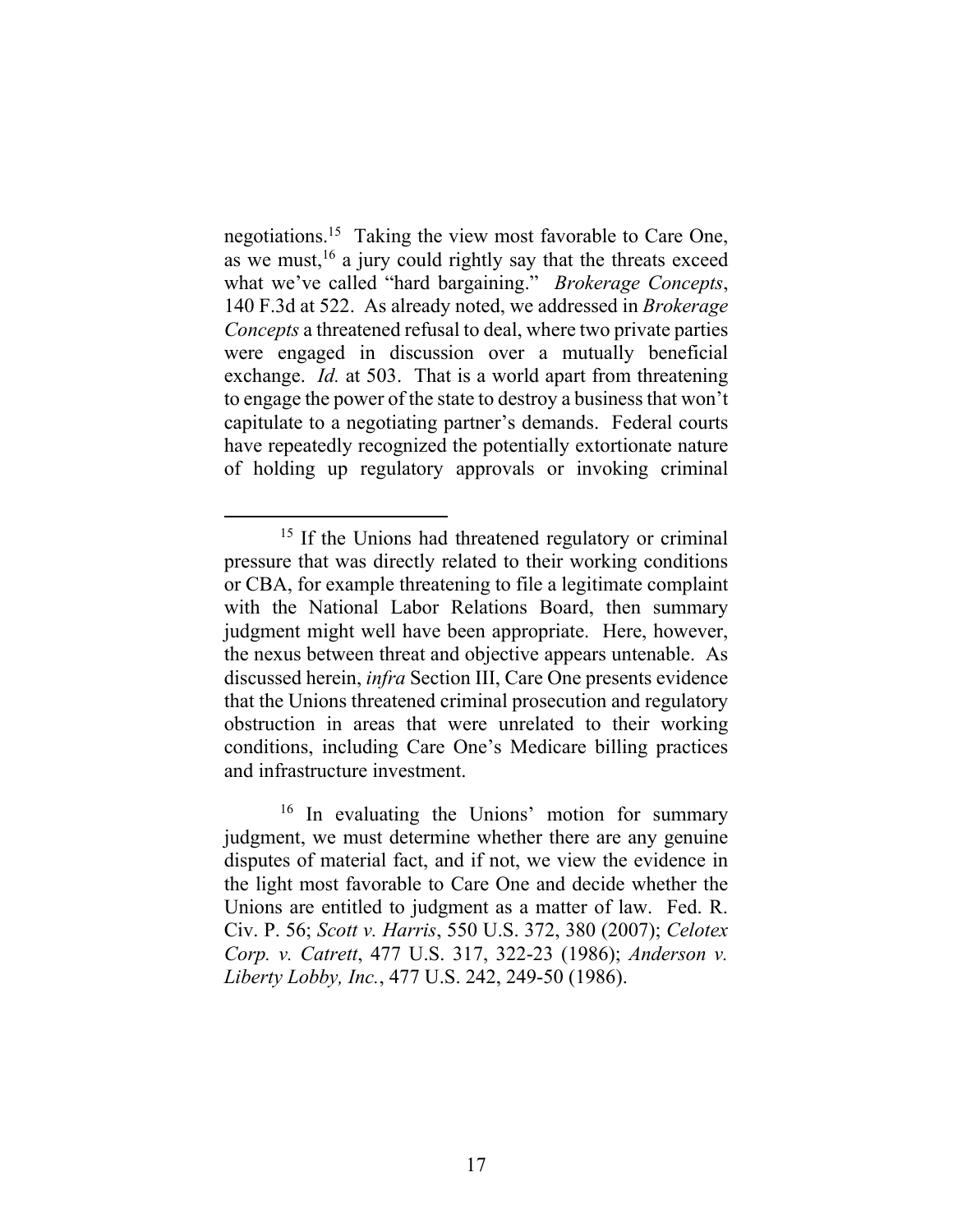investigations, <sup>17</sup> and well-established law elsewhere confirms that threats to report a crime<sup>18</sup> or to manipulate regulatory

<sup>17</sup> *See, e.g.*, *United States v. Williams*, 952 F.2d 1504, 1514 (6th Cir. 1991) ("In this case, defendant's exploitation of the victims' fears was based on the implied threat that, unless payments were forthcoming, rezoning would never take place, and the victims would suffer a devastating economic loss."); *United States v. Zappola*, 677 F.2d 264, 269 (2d Cir. 1982) ("Congress meant to punish as extortion any effort to obtain property by inherently wrongful means, such as force or threats of force or criminal prosecution, regardless of the defendant's claim of right to the property."); *United States v. Pranno*, 385 F.2d 387, 389 (7th Cir. 1967) (upholding Hobbs Act extortion conviction for conduct "threatening … that [a] building permit would not be issued"); *United States v. Edwards*, 324 F. Supp. 2d 10, 13 (D.D.C. 2004) (in denying motion for acquittal, noting that indictment charged the defendant for extortion because he, among other things, "caus[ed the victim] to encounter oversight and regulatory problems").

<sup>18</sup> *See, e.g.*, Conn. Gen. Stat. § 53a-119(5) ("A person obtains property by extortion when he compels or induces another person to deliver such property to himself or a third person by means of instilling in him a fear that, if the property is not so delivered, the actor or another will … accuse some person of a crime or cause criminal charges to be instituted against him[.]"); *Flatley v. Mauro*, 139 P.3d 2, 22-23 (Cal. 2006) (concluding that certain threats to accuse the plaintiff of committing crimes "constitute criminal extortion as a matter of law"); *People v. Watson*, 11 N.W.2d 926, 928 (Mich. 1943) (interpreting extortion statute as "cover[ing] a threat merely to publicly accuse another of a crime"); *O'Neil v. State*, 296 N.W.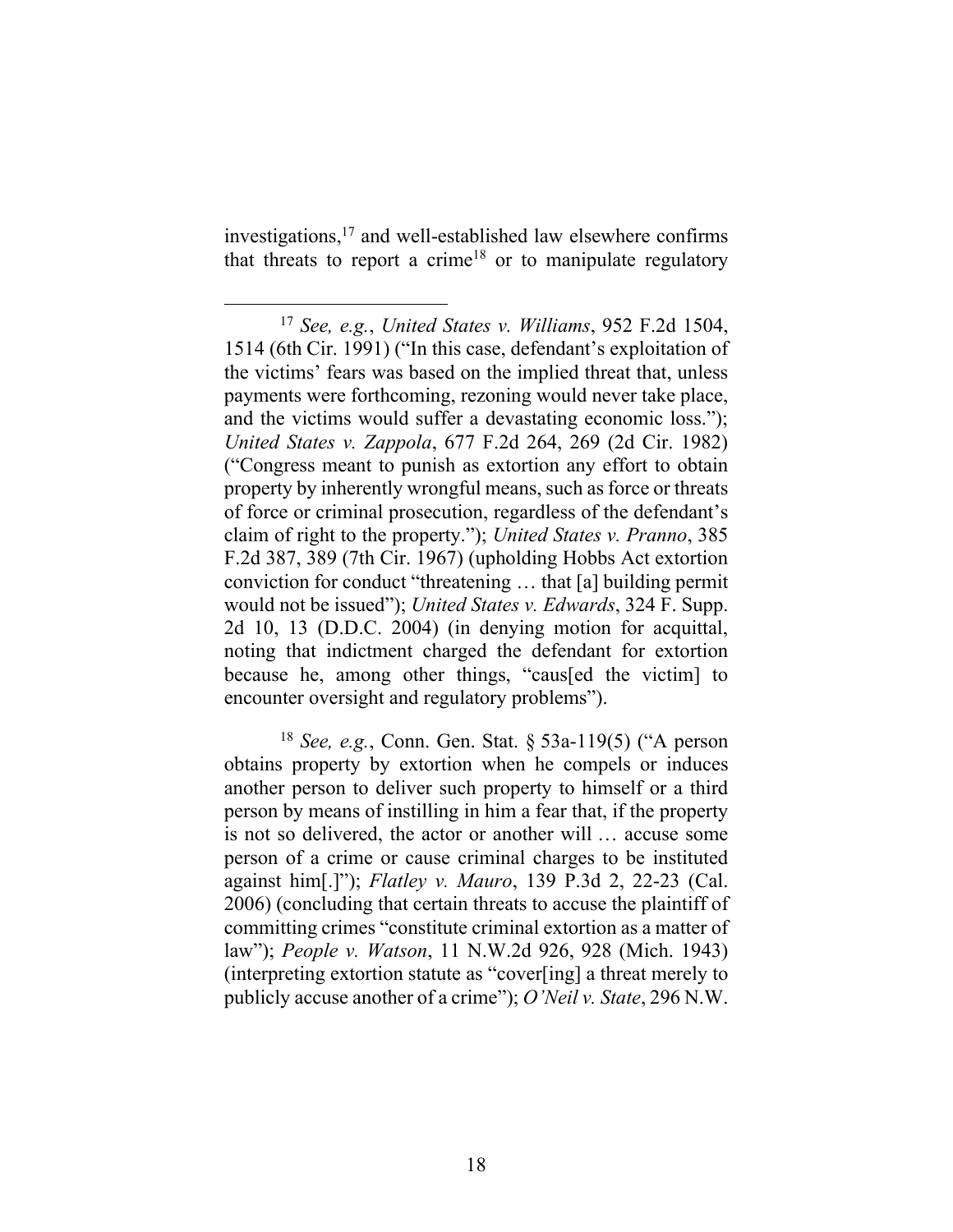authorities<sup>19</sup> can constitute extortion. Threats like that fit the definition of extortion because victims have "a legal entitlement to be … free of the fear" so engendered. *Id.*

Rather than categorically exempting such behavior from liability, we ought to be directing the District Court to send to a jury the question of whether the Unions here wrongfully exploited threats of regulatory obstruction and criminal prosecution and so, in a manner that constitutes extortion, brought to bear the power of government to grind down a business in the midst of labor negotiations.

# **III. The Unions threatened to continue leveraging criminal and regulatory pressure points unless their economic demands were met.**

The District Court concluded that Care One presented no evidence of threats, and the Majority does not take issue with that conclusion. I would hold that the District Court erred

<sup>19</sup> *See* N.J. Stat. § 2C:20-5(d) ("A person extorts if he purposely threatens to … cause an official to take or withhold action[.]"); Model Penal Code § 223.4 (requiring the perpetrator to obtain property by "threatening" to, among other things, "cause an official to take or withhold action").

<sup>96, 100</sup> (Wis. 1941) (rejecting proposition that "maliciously threaten[ing] to accuse the wrongdoer of the crime with the intent thereby to extort money from him" was lawful); *McKenzie v. State*, 204 N.W. 60, 63 (Neb. 1925) (discussing a statute "mak[ing] it unlawful to maliciously threaten to accuse another of a crime … done with intent to extort from or to compel action against the will of the person so threatened").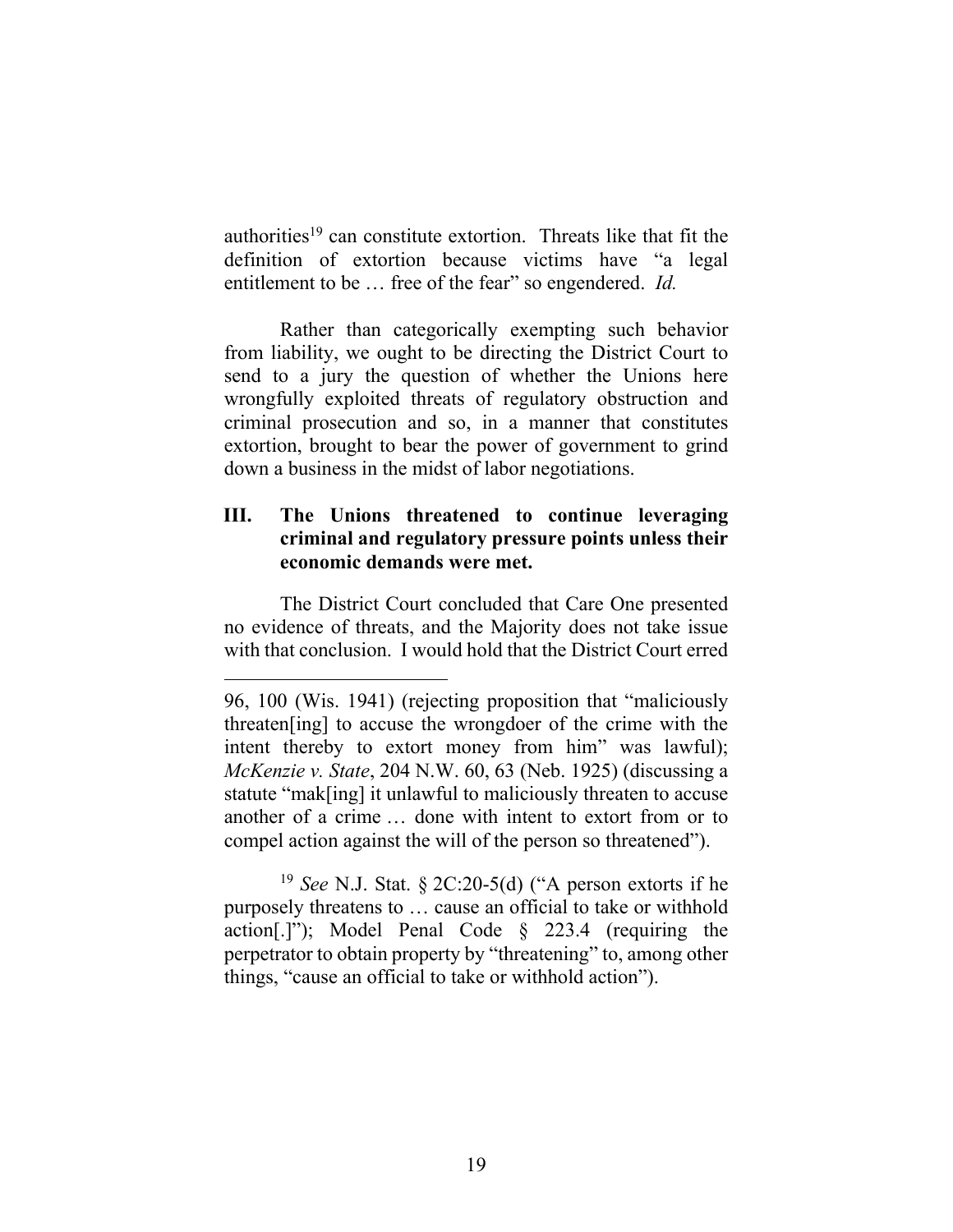because Care One certainly did present evidence from which a jury could reasonably conclude that the Unions threatened to continue their campaign of impugning Care One to law enforcement and regulatory authorities, unless Care One met the Unions' collective bargaining demands.

<span id="page-55-0"></span>First, the record supports an inference that the Unions threatened a criminal investigation. That may not be the only possible conclusion on this record, but it is a rational one and would be supported by clear proof.<sup>20</sup> In 2009, the Service Employees International Union "assess[ed] [Care One facilities] as potential campaign targets" to extract labor concessions because data mining revealed the possibility of Medicare fraud. (Joint Appendix ("J.A.") at 2347.) In other

No officer or member of any association or organization, and no association or organization participating or interested in a labor dispute, shall be held responsible or liable in any court of the United States for the unlawful acts of individual officers, members, or agents, except upon clear proof of actual participation in, or actual authorization of, such acts, or of ratification of such acts after actual knowledge thereof.

29 U.S.C. § 106.

<sup>&</sup>lt;sup>20</sup> In the Norris-LaGuardia Act, Congress provided special protections to unions and their members when it comes to litigation involving labor disputes, including the protection of a heightened burden of proof. *United Bhd. of Carpenters v. United States*, 330 U.S. 395, 401-03 (1947). Section 6 of that Act provides: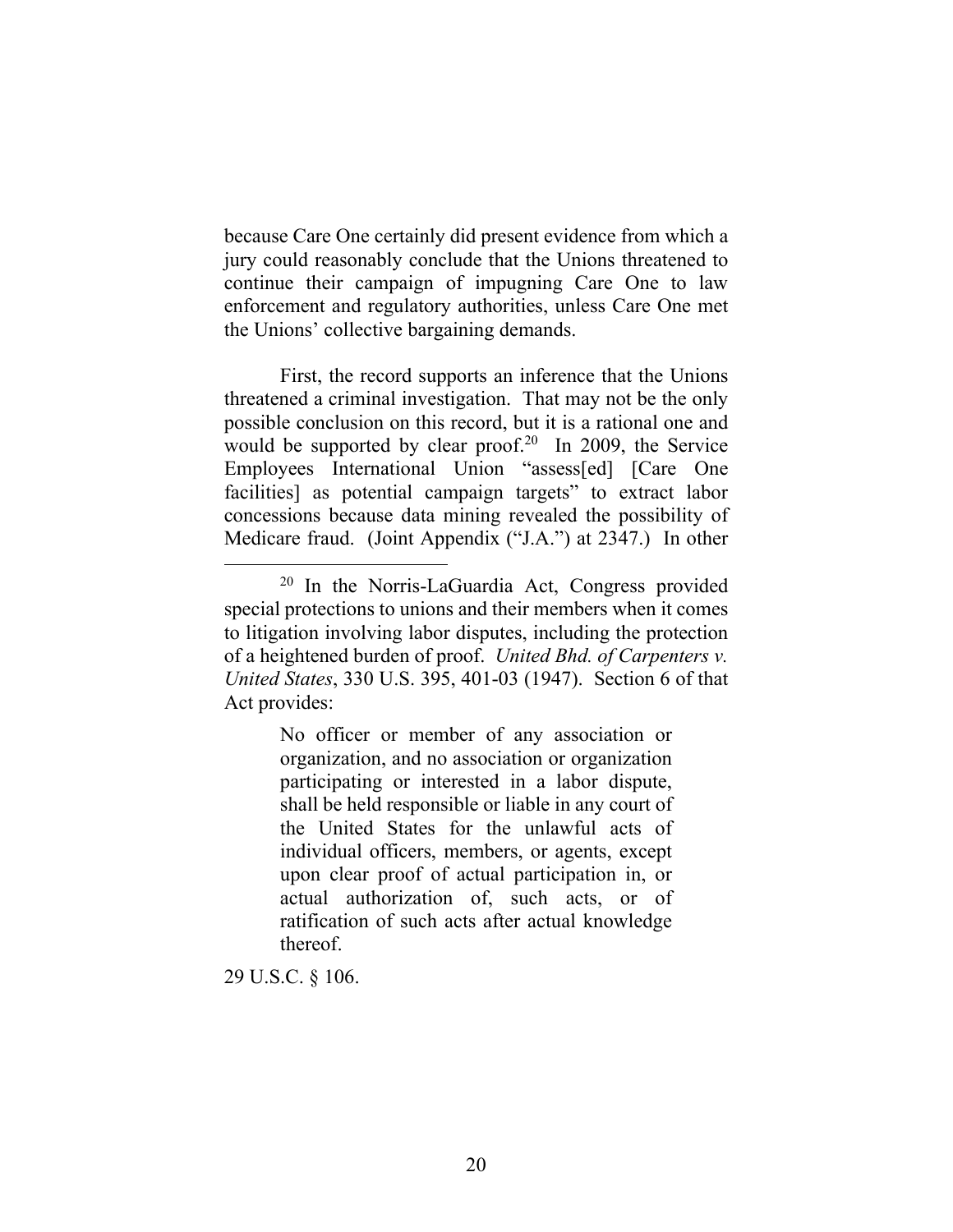words, there is reason to believe that, since before the start of contract negotiations, the Unions had planned on using allegations of Medicare fraud for leverage against Care One. And there is substantial evidence that Care One was both meant to understand and in fact did understand that such allegations were being used as negotiating leverage. (*See* J.A. at 3697-98 (Union attorney confirming that request to investigate Medicare fraud "was one of the leverage points"), 4400 (Care One representative testifying that after seeing letter alleging questionable Medicare billing practices, he understood the "message [to be] that, this is what's coming unless you agree to … their demands").) Care One representatives were told that they would be driven out of business in Connecticut unless collective bargaining demands were met.<sup>21</sup> A Union representative hedged a bit but affirmed he had essentially said just that. (*See* J.A. at 4892 ("I may have" said "something along [the] lines" of "HealthBridge needed to agree to [the collective bargaining] agreement and increase payments into

<sup>21</sup> (*See* J.A. at 4374 ("[I]f we didn't do what he wanted then he is going to look to get rid of our businesses" because "we understood the relationship with the [Union] and the politicians in Connecticut and we understood that the [Union] had the ability to have the politicians create issues for us."), 4178 ("I don't remember exactly how he phrased it, but the gist of what he said was we need these contracts, if you can't do it, we will help you find somebody who can buy these places that can do it, and you just can get out of Connecticut."), 4373 ("I remember that [a Union representative] essentially said that if, if we didn't agree to the pattern contract that, you know, we'd have to leave the State of Connecticut or he would drive us out of the State of Connecticut or something like that.").)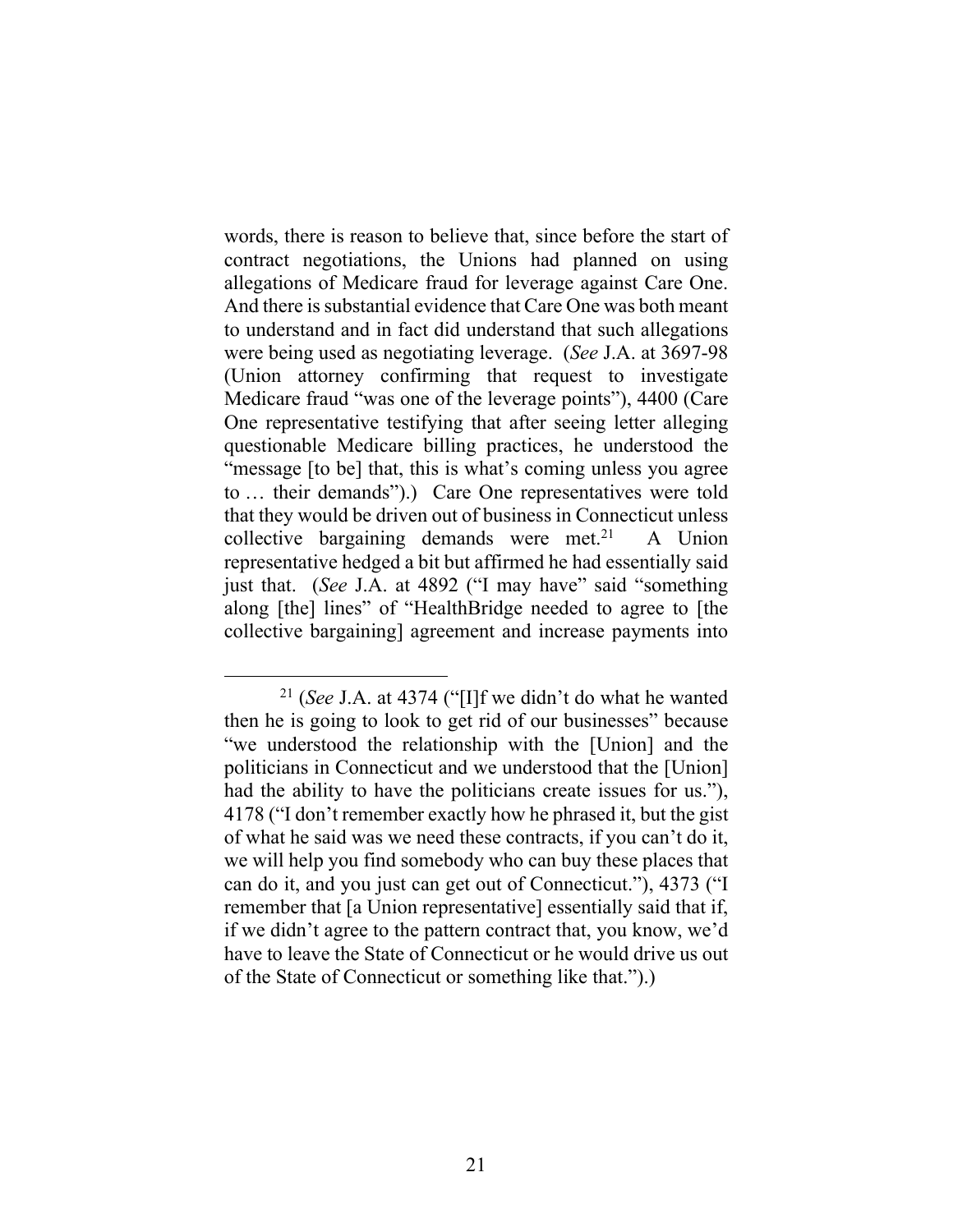the pension plan, otherwise it would need to leave the state of Connecticut[.]").) Eventually, the Unions solicited a letter from United States Senator Richard Blumenthal to the Department of Justice suggesting that it pursue a criminal investigation against Care One. The Unions then ensured that a copy of that letter was delivered to Care One.

There is also ample evidence that the Unions' regulatory petitioning was undertaken in service of their labor negotiations. After Care One filed with the Massachusetts Public Health Council a Determination of Need Application, seeking to spend more than four million dollars on a "[s]ubstantial renovation of [a] skilled nursing facility" (J.A. at 2552), an affiliate of the Unions filed an opposition and requested a public hearing. At that hearing (nearly a year later), two Union members opposed the renovations, "alleg[ing] that they had been wrongfully dismissed from their longstanding jobs because of their support for the formation of a union at the nursing home." (J.A. at 2557.) The opposition was obviously unrelated to the nature of the hearing, and the regulator concluded as much. (*See* J.A. at 2557 ("Staff did not find these comments to be pertinent to … [the government's] regulatory authority in its review of this application.").) During a deposition, a Union official acknowledged that their opposition "was for an objective other than blocking the repairs[.]" (J.A. at 3382.)

The following year, the Unions similarly opposed an application by Care One to close a facility in Connecticut. A Union official stated in an internal email that the opposition "really has little to do with the closure issue, we just want to go after the people who are going after us." (J.A. at 2546.) Care One asserts that the Unions' opposition resulted in a six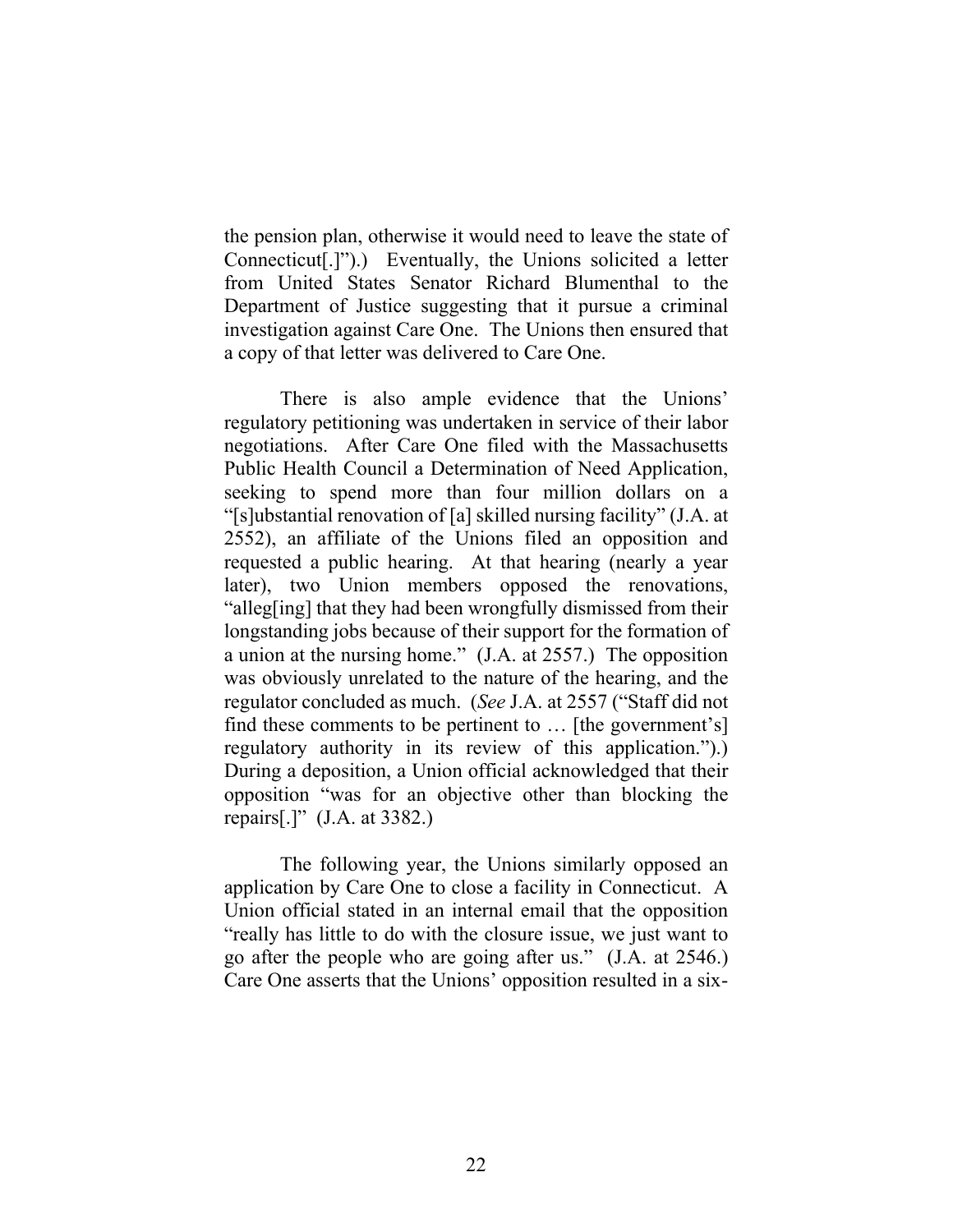month delay of the closure. The entirety of the Unions' pressure campaign should be viewed in the aggregate. *See Tobin*, 155 F.3d at 640-41 (considering defendant's various "actions [that] went far beyond" hard bargaining). From that perspective, a jury could find that the threat of regulatory holdup in the Connecticut proceeding was apparent from the whole of the Unions' behavior during the negotiations. *See Nakaladski*, 481 F.2d at 298 (holding that evidence demonstrating history of extortionate extensions of credit supported the finding that later extensions were also intended to be extortionate).

The District Court adopted too narrow an understanding of what can constitute extortionate behavior, and so has the Majority. There is evidence showing that the Unions threatened Care One with criminal investigation and caused baseless regulatory holdups. In light of that evidence – which, as just described, includes the Senator Blumenthal letter and the Massachusetts and Connecticut regulatory oppositions – I would say there is enough to submit to a jury the question of whether there is clear proof that extortionate threats actually occurred.

## **IV. Whether the Unions authorized or ratified the July 2nd sabotage should be put to a jury.**

As the Majority rightly concludes, a jury could infer that Union workers committed acts of sabotage against Care One. (Maj. Op. at 21-22.) Unlike the Majority, however, I think a reasonable and properly instructed jury could also infer from the Unions' prior statements, from the coordinated timing of the sabotage, and from the subsequent obfuscation by the Unions, that they authorized or ratified those acts. In other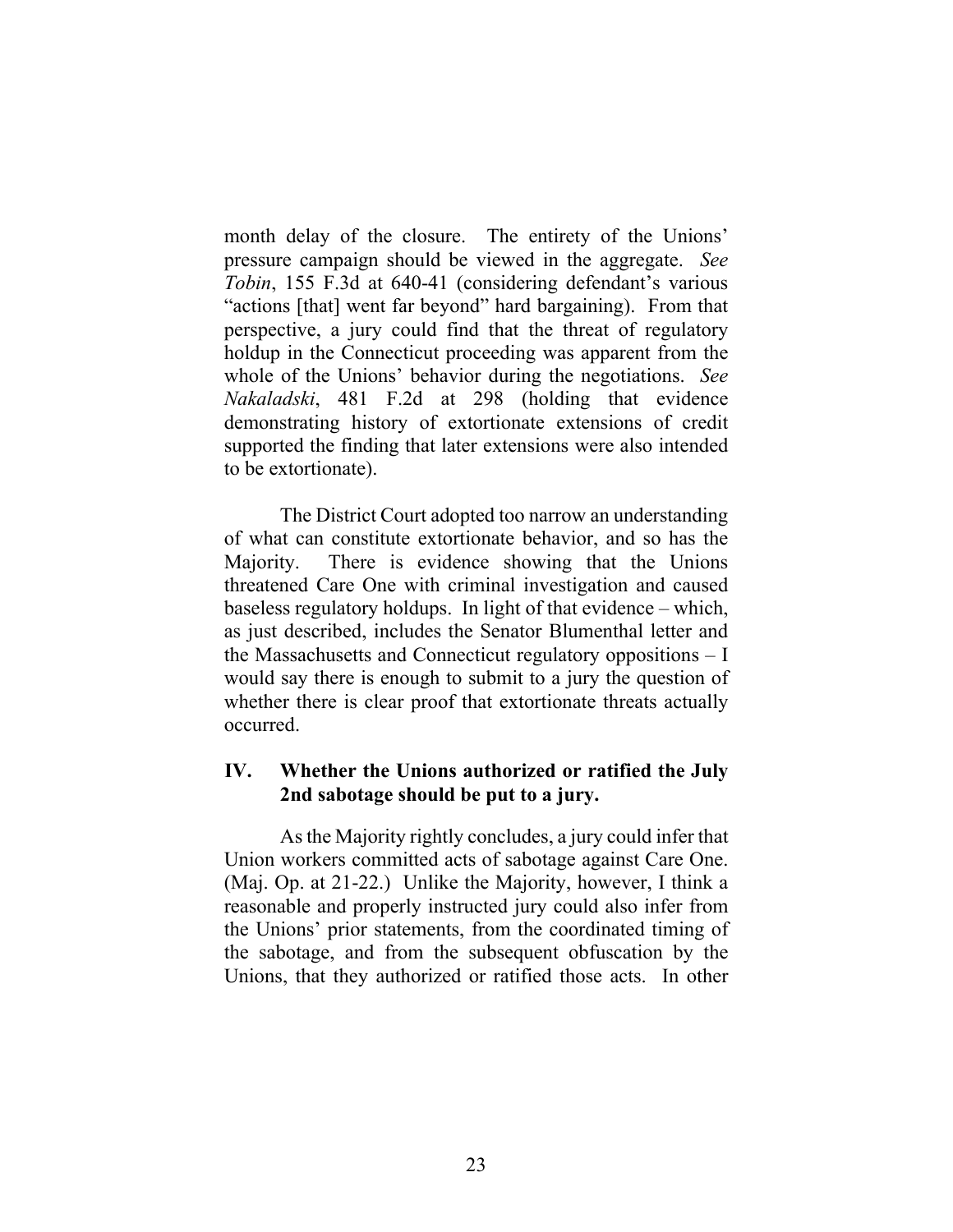words, a reasonable jury could find that Care One's evidence meets the "clear proof" evidentiary burden required by Section 6 of the Norris-LaGuardia Act.<sup>22</sup> "Clear proof" is not an unreachable standard. *See, e.g.*, *Yellow Bus Lines, Inc. v. Drivers Local Union 639*, 883 F.2d 132, 136 (D.C. Cir. 1989) (concluding "that a reasonable jury could have found 'clear proof' of union ratification or authorization[,]" which a union can accomplish "without going so far as to openly encourage or embrace the tactics" deployed by members); *see also Fry v. Airline Pilots Ass'n, Int'l*, 88 F.3d 831, 842 (10th Cir. 1996) ("allowing a case-by-case determination based on the unique facts of each case" because "[t]he terms 'participation,' 'authorization,' and 'ratification' are fact based"). It does not mean proof beyond a reasonable doubt. I understand it to be something akin to the familiar standard of "clear and convincing evidence," and there is enough here that a jury should have a chance to consider the evidence.

On July 2, 2012, the night before multiple Unionorganized strikes were scheduled to begin, acts of sabotage took place simultaneously at three Care One facilities. There is evidence that, in advance of that sabotage, the Unions engaged in inflammatory rhetoric and encouraged labor organizers to spark "greater and more militant levels of activity." (J.A. at 5849.) The president of one of the Unions told workers that "the law takes too long" and that his Union "could be destroyed by the time the law was able to stop [Care One's] behavior." (Opening Br. at 22 (alteration in original) (quoting Defs. S.J. Reply at 5).) I think a jury could reasonably see those communications and the multiple, simultaneous acts

<sup>22</sup> *See supra* note [20.](#page-55-0)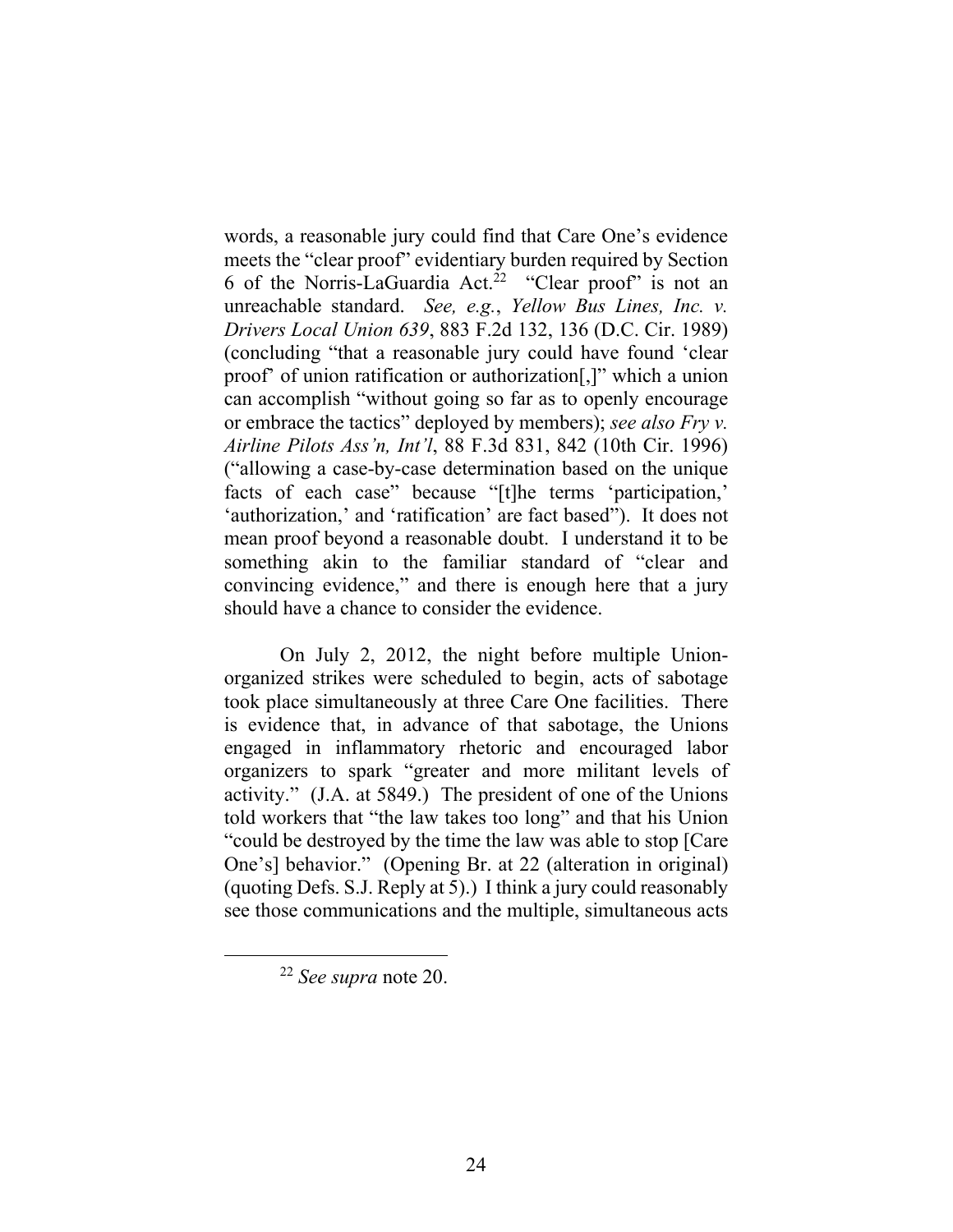of sabotage that immediately followed as clear proof of the Unions' authorization of the sabotage. *See United Air Lines, Inc. v. Air Line Pilots Ass'n, Int'l*, 563 F.3d 257, 272 (7th Cir. 2009) ("An employer may meet the clear proof standard" by relying on evidence of union members' unlawful conduct "in combination with evidence of a union's coded communications to its members to engage in an unlawful job action.").

Added to that evidence is the Unions' failure to cooperate with the police investigation of the sabotage. One Union leader wrote in an email that "we have an obligation to our members even when they are totally in the wrong, if that proves to be the case." (J.A. at 5831.) That leader also wrote an email strategizing how to "rebut, or at least confuse, the sabotage claims" during the investigation. (J.A. at 5842.) Thus, a logical inference of ratification under an agency theory is permissible, and the District Court usurped the role of the jury by concluding that Care One had not presented clear proof of that. *See Cox v. Adm'r U.S. Steel & Carnegie*, 17 F.3d 1386, 1409 (11th Cir.) ("From the Union's failure to act, a reasonable jury could conclude that the Union 'knowingly tolerated' the situation, and thereby ratified it."), *modified on reh'g on other grounds*, 30 F.3d 1347 (11th Cir. 1994). And the evidence of authorization and of ratification is mutually reinforcing, each piece strengthening the inferences to be drawn from the other.

I do not believe, as my colleagues do, that Care One's evidence fails as a matter of law to meet the required evidentiary standard. The Majority's and the Unions' insistence that no fair reading of the evidence could lead a properly instructed jury to conclude that the Unions crossed the line into unlawful behavior has the ring of "nothing to see here; move along." I think the record shows that there is indeed